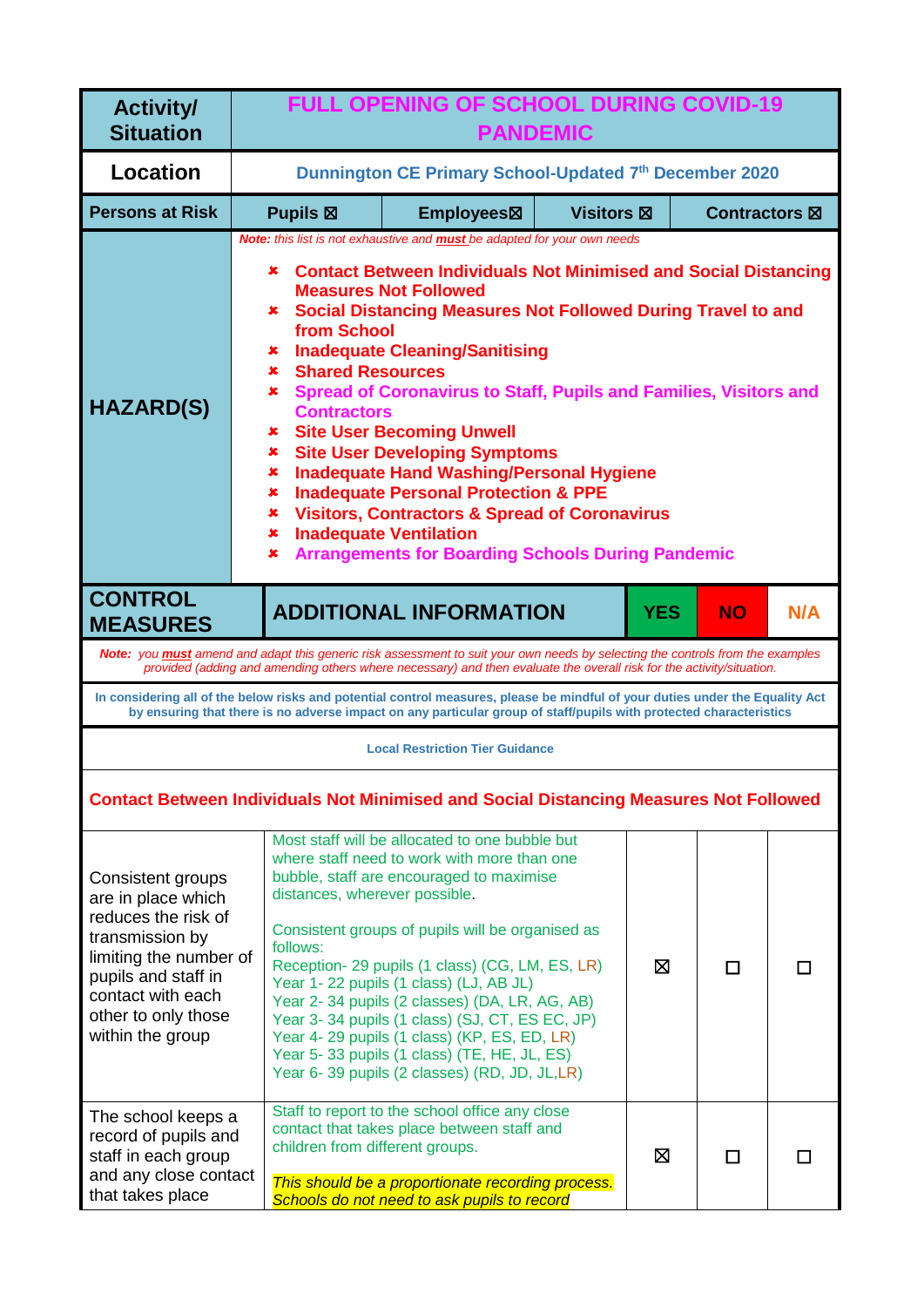| between children and<br>staff in different<br>groups.                                                                                                                                                                                                                                                                                                                           | everyone they have spent time with each day or<br>ask staff to keep definitive records in a way that is<br>overly burdensome<br>Office staff to log all incidents.<br>Staff provided with clarification of what is meant<br>by a contact and, in particular, avoiding being a                                                                                                                                                                                                                                                                                                                                                                                                                                                                                                                                                                                                                                                         |   |   |   |
|---------------------------------------------------------------------------------------------------------------------------------------------------------------------------------------------------------------------------------------------------------------------------------------------------------------------------------------------------------------------------------|---------------------------------------------------------------------------------------------------------------------------------------------------------------------------------------------------------------------------------------------------------------------------------------------------------------------------------------------------------------------------------------------------------------------------------------------------------------------------------------------------------------------------------------------------------------------------------------------------------------------------------------------------------------------------------------------------------------------------------------------------------------------------------------------------------------------------------------------------------------------------------------------------------------------------------------|---|---|---|
| Primary schools may<br>be able to implement<br>groups that are the<br>size of a full class. If<br>that can be achieved,<br>it is recommended, as<br>this will help to reduce<br>the number of people<br>who could be asked to<br>isolate should<br>someone in the group<br>become ill with<br>coronavirus (COVID-<br>19).                                                       | contact with staff from other bubbles.<br>In order to manage the logistics of PPA cover,<br>staggered breaks and staff breaks within the<br>resources available, pupils have been organised<br>into year groups.<br>Circumstances need to be assessed and if<br>class-sized groups are not compatible with<br>offering a full range of subjects or managing<br>the practical logistics within and around<br>school, you can look to implement year group<br>sized bubbles.<br>There will be 1 discrete class in each year group<br>except in Y2 and Y6. In these year groups they<br>will be separated into two teaching groups for<br>most of the school week but will share playtimes<br>and some lessons.<br>Reception-29 pupils (1 class)<br>Year 1-22 pupils (1 class)<br>Year 2-34 pupils (2 classes)<br>Year 3-34 pupils (1 class)<br>Year 4-29 pupils (1 class)<br>Year 5-33 pupils (1 class)<br>Year 6-39 pupils (2 classes) | X | П |   |
| In the younger years<br>in Secondary Schools<br>(key stage 3), schools<br>may be able to<br>implement groups that<br>are the size of a full<br>class. If that can be<br>achieved, it is<br>recommended, as this<br>will help to reduce the<br>number of people who<br>could be asked to<br>isolate should<br>someone in group<br>become ill with<br>coronavirus (COVID-<br>19). | N/A                                                                                                                                                                                                                                                                                                                                                                                                                                                                                                                                                                                                                                                                                                                                                                                                                                                                                                                                   | П | П | 図 |
| In Secondary Schools,<br>and certainly in the<br>older age groups at<br>key stage 4 and key<br>stage 5, the groups<br>are likely to need to<br>be the size of a year<br>group to enable<br>schools to deliver the                                                                                                                                                               | N/A                                                                                                                                                                                                                                                                                                                                                                                                                                                                                                                                                                                                                                                                                                                                                                                                                                                                                                                                   | П | П | ⊠ |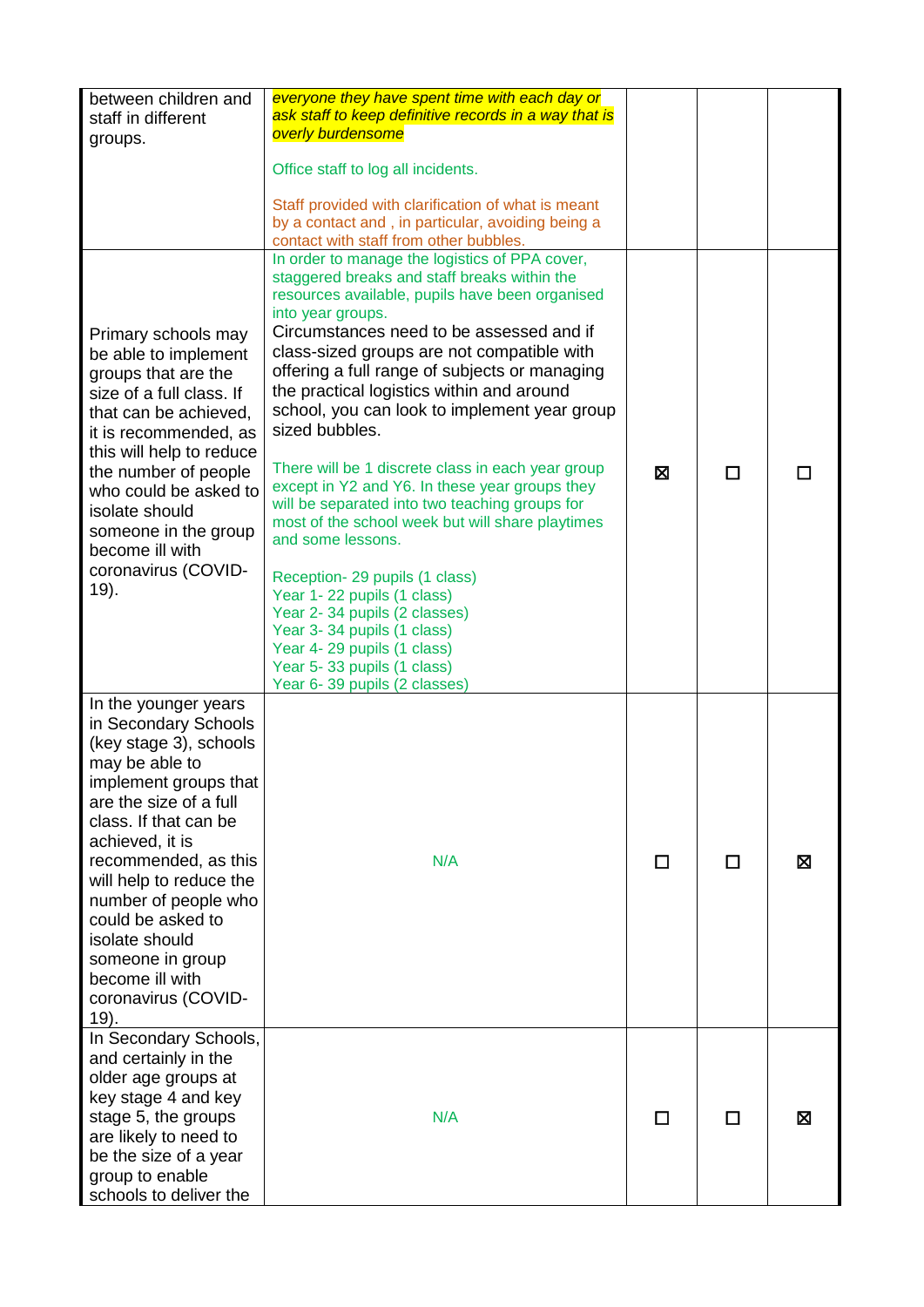| full range of<br>curriculum subjects<br>and students to<br>receive specialist<br>teaching. If this can be<br>achieved with small<br>groups, they are<br>recommended                                                                                                         |                                                                                                                                                                                                                                                                                                                                                                                                                                                                                                                                                                                                                                                                                                                                                                                                                                                                                                                                                                                                                                                                                                 |   |   |  |
|-----------------------------------------------------------------------------------------------------------------------------------------------------------------------------------------------------------------------------------------------------------------------------|-------------------------------------------------------------------------------------------------------------------------------------------------------------------------------------------------------------------------------------------------------------------------------------------------------------------------------------------------------------------------------------------------------------------------------------------------------------------------------------------------------------------------------------------------------------------------------------------------------------------------------------------------------------------------------------------------------------------------------------------------------------------------------------------------------------------------------------------------------------------------------------------------------------------------------------------------------------------------------------------------------------------------------------------------------------------------------------------------|---|---|--|
| Where staff or<br>children cannot<br>maintain distancing,<br>particularly with<br>younger children in<br>primary schools, the<br>risk is reduced by<br>keeping pupils in the<br>class-sized groups                                                                          | Consistent groups of pupils will be organised as<br>follows:<br>Reception-29 pupils (1 class)<br>Year 1-22 pupils (1 class)<br>Year 2-34 pupils (up to 2 classes)<br>Year 3-34 pupils (1 class)<br>Year 4-29 pupils (1 class)<br>Year 5-33 pupils (1 class)<br>Year 6-39 pupils (up to 2 classes)                                                                                                                                                                                                                                                                                                                                                                                                                                                                                                                                                                                                                                                                                                                                                                                               | X | П |  |
| Whatever the size of<br>the group, they are<br>kept apart from other<br>groups and older<br>children are<br>encouraged to keep<br>their distance within<br>their groups                                                                                                     | Staggered arrivals and departures as well as<br>playtimes and lunchtimes in operation to enable<br>groups to be kept apart during transitions.<br>Assemblies and Collective Worship will take place<br>in group bubbles in allocated rooms or using pre-<br>recorded videos in each room.<br>Where groups are outside at the same time, they<br>must be kept apart. If weather is fine, field will<br>allow for even greater distance between groups.                                                                                                                                                                                                                                                                                                                                                                                                                                                                                                                                                                                                                                           | X | П |  |
| Schools with the<br>capability to do it<br>should take steps to<br>limit interaction, and<br>the sharing of rooms<br>and social spaces<br>between groups as<br>much as possible<br>Staff briefing 7 <sup>th</sup><br>September 2020<br>Pupil briefing 9th<br>September 2020 | Groups will be located in the following rooms:<br>Rec CG in G32<br>This group will also have sole access to the EYFS<br>outdoor area.<br>Y1LJ- in G37<br>Y2 AG in G21 for most lessons<br>Y2DA/LR in G25 for most lessons<br>Y2 bubble will also make use of G18 (spare<br>classroom) during PPA cover. No other groups to<br>use this room.<br>Over The Rainbow may use this room for a<br>bubble in their breakfast club but the room will be<br>cleaned at the end of their session and prior to a<br>school group using it.<br>Y3 CT/SJ in G64<br>Y4 KP/ES in G63<br><b>Y5 TE in G59</b><br>Y6 RD in G60 for most lessons<br>Y6 JD in G11 for most lessons<br>Y6 bubble will, however, move between the two<br>classrooms for some aspects of curriculum<br>delivery.<br>School hall, library and IT suite will be out of use<br>initially.<br>Individual lockers to be used for KS2 children to<br>store coats and bags. Access to lockers limited to<br>arrival, break, lunch break and departure as these<br>times are staggered for each group.<br>R, Y1 and Y2 use their own cloakroom | ⊠ | П |  |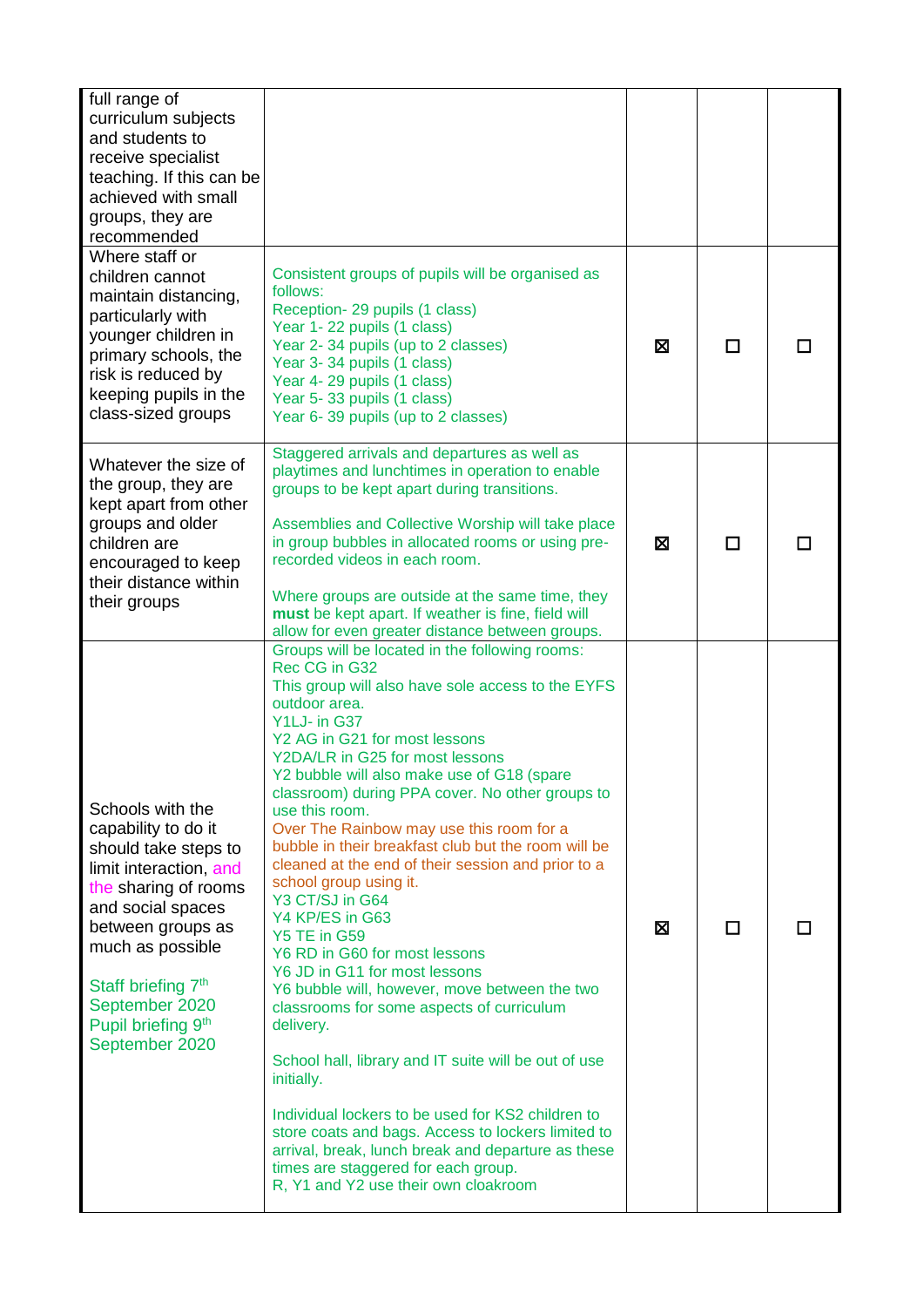|                                                                                                                                                                                                                                                                          | All pack-ups to be kept in an area of child's<br>allocated room.                                                                                                                                                                                                                                                                                                                                                                                                        |   |   |     |
|--------------------------------------------------------------------------------------------------------------------------------------------------------------------------------------------------------------------------------------------------------------------------|-------------------------------------------------------------------------------------------------------------------------------------------------------------------------------------------------------------------------------------------------------------------------------------------------------------------------------------------------------------------------------------------------------------------------------------------------------------------------|---|---|-----|
| It is recognised that<br>younger children will<br>not be able to<br>maintain social<br>distancing, and it is<br>acceptable for them<br>not to distance within<br>their group<br>Staff briefing 7 <sup>th</sup><br>September 2020<br>Pupil briefing 9th<br>September 2020 | Due to the number of pupils in each room, it will<br>not be possible for children to distance. However,<br>children will be kept within their year group<br>bubbles throughout their time in school and<br>bubbles will not mix.                                                                                                                                                                                                                                        | X | П |     |
| Schools keep children<br>in their class groups<br>for the majority of the<br>classroom time, but<br>also allow mixing into<br>wider groups for<br>specialist teaching,<br>wraparound care and<br>transport                                                               | Due to the number of pupils in each room, it will<br>not be possible for children to distance. However,<br>children will be kept within their year group<br>bubbles throughout their time in school and<br>bubbles will not mix.<br>Wraparound care will be provided by 'Over The<br>Rainbow' and therefore some children may mix in<br>wider groups for this.<br>Initially there will be no extra-curricular clubs or<br>peripatetic music lessons on offer in school. | X | П |     |
| Boarding pupils can<br>be in one group<br>residentially and<br>another during the<br>school day                                                                                                                                                                          | N/A                                                                                                                                                                                                                                                                                                                                                                                                                                                                     | П | П | ⊠   |
| It is accepted that<br>boarding pupils will<br>mix during sociable<br>time                                                                                                                                                                                               | N/A                                                                                                                                                                                                                                                                                                                                                                                                                                                                     | П |   | ⊠   |
| Siblings may be in<br>different groups                                                                                                                                                                                                                                   |                                                                                                                                                                                                                                                                                                                                                                                                                                                                         | X | П |     |
| Teachers and other<br>staff operate across<br>different classes and<br>year groups in order<br>to facilitate the<br>delivery of the school<br>timetable<br>Staff briefing 7 <sup>th</sup><br>September 2020<br>Pupil briefing 9 <sup>th</sup><br>September 2020          | Most staff will be allocated to one bubble but<br>where staff need to work with more than one<br>bubble e.g. for PPA cover, SLT cover and TA<br>support, staff are encouraged to maximise<br>distances, wherever possible.                                                                                                                                                                                                                                              | Ø | □ | l I |
| Where staff need to<br>move between<br>classes and year<br>groups, they should<br>keep their distance<br>from pupils and other<br>staff as much as they<br>can, ideally 2 metres<br>from other adults                                                                    | Most staff will be allocated to one bubble but<br>where staff need to work with more than one<br>bubble e.g. for PPA cover, SLT cover and TA<br>support, staff are encouraged to maximise<br>distances, wherever possible.<br>See Inadequate Personal Protection section<br>of this RA                                                                                                                                                                                  | ⊠ | п |     |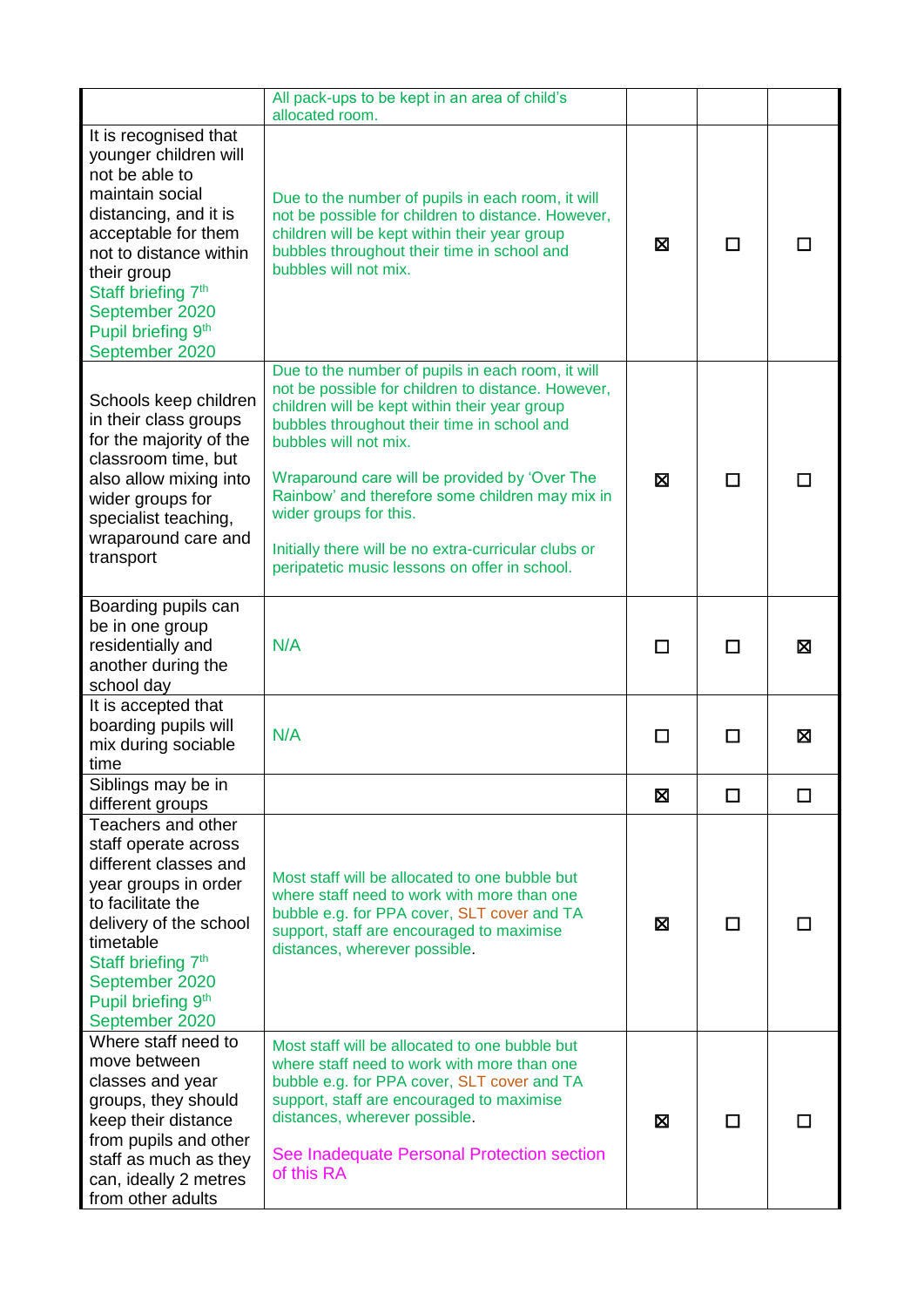| Staff briefing 7th<br>September 2020<br>Pupil briefing 9th<br>September 2020                                                                                                                             |                                                                                                                                                                                                                                                                                                                                                                                                                                                                                                                                                                                                                                                                                                                                                                                                                                                                                                                                            |   |    |     |
|----------------------------------------------------------------------------------------------------------------------------------------------------------------------------------------------------------|--------------------------------------------------------------------------------------------------------------------------------------------------------------------------------------------------------------------------------------------------------------------------------------------------------------------------------------------------------------------------------------------------------------------------------------------------------------------------------------------------------------------------------------------------------------------------------------------------------------------------------------------------------------------------------------------------------------------------------------------------------------------------------------------------------------------------------------------------------------------------------------------------------------------------------------------|---|----|-----|
| Where possible adults<br>maintain a 2 metre<br>distance from each<br>other, and from<br>children<br>Staff briefing 7 <sup>th</sup><br>September 2020<br>Pupil briefing 9 <sup>th</sup><br>September 2020 | Staff room facilities to be used only by staff on<br>lunch and coffee breaks i.e. not for PPA<br>Staff to wash hands before and after use.<br>Equipment will be wiped as part of the cleaning<br>schedule. Staff can choose not to use it if they<br>wish and to bring their own flask/cold lunch.<br>Only four staff members to use staff room at any<br>one time to allow 2m distancing to be maintained.<br>Only 2 staff members in the office at any one time<br>Signs on doors<br>Staff briefings/meetings will be conducted virtually<br>or in the school hall. Where the hall is used, 2<br>metre distances will be maintained and face<br>coverings worn.                                                                                                                                                                                                                                                                          | ⊠ | П  |     |
| <b>Adults avoid close</b><br>face to face contact<br>and limit time spent<br>within 1 metre of<br>anyone                                                                                                 | Staff should be at a distance of 2m from<br>children where possible.<br>1:1 intervention should be limited to less than<br>15 minutes in duration, conducted side by<br>side NOT face to face and 1m+ distance<br>maintained, where possible.<br>Avoid face to face conversations. Adults to work<br>side by side with children or from behind children.<br>Staff briefings and meetings to continue to be held<br>virtually, where possible, or in school hall where<br>2m distances can be maintained. Face coverings<br>will be worn in these circumstances.<br>-direct close contacts - face to face contact<br>with an infected individual for any length of<br>time, within 1 metre, including being coughed<br>on, a face to face conversation or<br>unprotected physical contact (skin-to-skin)<br>- proximity contacts - extended close contact<br>(within 1 to 2 metres for more than 15<br>minutes) with an infected individual | × | LI |     |
| Within the classroom<br>a distance between<br>people is maintained<br>so far as reasonably<br>practical                                                                                                  | It is accepted that distancing may not be<br>possible in primary schools<br>Due to the number of pupils in each room, it will<br>not be possible for children to distance.<br>However, staff are encouraged to maximise<br>distances, wherever possible.                                                                                                                                                                                                                                                                                                                                                                                                                                                                                                                                                                                                                                                                                   | ⊠ | □  |     |
| Face to face contact<br>time is reduced and                                                                                                                                                              | 1:1 intervention should be limited to less than<br>15 minutes in duration, conducted side by                                                                                                                                                                                                                                                                                                                                                                                                                                                                                                                                                                                                                                                                                                                                                                                                                                               | ⊠ | □  | l l |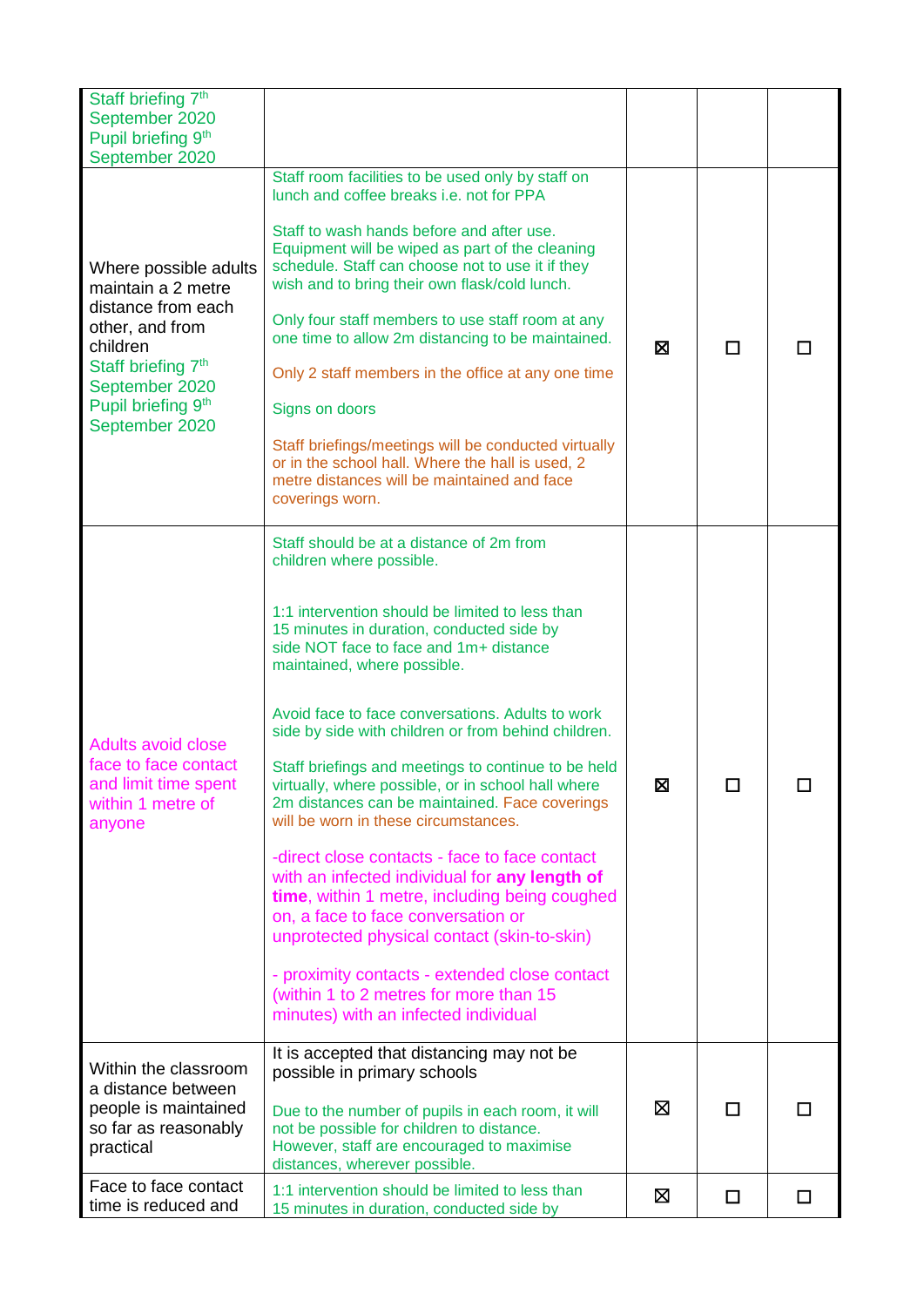| limited to no more<br>than 15 minutes<br>duration<br>Staff briefing 7 <sup>th</sup><br>September 2020<br>Pupil briefing 9th<br>September 2020                                                                                                                                                                                                                | side NOT face to face and 1m distance<br>maintained, where possible.<br>Avoid face to face conversations. Adults to work<br>side by side with children or from behind children.<br>Tasks planned to avoid face to face contact<br>wherever possible.                                                                                                                                                                                                                                                                                  |   |   |  |
|--------------------------------------------------------------------------------------------------------------------------------------------------------------------------------------------------------------------------------------------------------------------------------------------------------------------------------------------------------------|---------------------------------------------------------------------------------------------------------------------------------------------------------------------------------------------------------------------------------------------------------------------------------------------------------------------------------------------------------------------------------------------------------------------------------------------------------------------------------------------------------------------------------------|---|---|--|
| Pupils are seated side<br>by side and facing<br>forwards, rather than<br>face to face or side on<br>Staff briefing 7 <sup>th</sup><br>September 2020<br>Pupil briefing 9th<br>September 2020                                                                                                                                                                 | Desks to be arranged so that pupils are forward<br>facing, wherever possible                                                                                                                                                                                                                                                                                                                                                                                                                                                          | ⊠ | □ |  |
| Staff will work side on<br>to pupils as opposed<br>to face to face<br>whenever possible<br>Staff briefing 7 <sup>th</sup><br>September 2020<br>Pupil briefing 9 <sup>th</sup><br>September 2020                                                                                                                                                              | Tape on floor at front of classroom as physical<br>reminder of distancing between teachers and<br>pupils when staff in front of class, where required<br>Adults to work side by side with children or from<br>behind children.                                                                                                                                                                                                                                                                                                        | ⊠ | П |  |
| Schools, local<br>authorities, health<br>professionals, regional<br>schools<br>commissioners and<br>other services work<br>together to ensure<br>that children with<br>medical conditions are<br>fully supported,<br>including through the<br>use of individual<br>healthcare plans, so<br>that they may receive<br>an education in line<br>with their peers | In some cases, the pupil's medical needs will<br>mean this is not possible, and educational<br>support will require flexibility. Our guidance<br>on supporting pupils at school with medical<br>conditions remains in place<br>Remote Learning Protocols are in place for most<br>instances when children are required to work from<br>home.<br>SLT will put in personalised plans where the<br>remote learning protocols can not be met e.g.<br>where an SEND pupil is unable to access the<br>remote tasks set for the whole class. | ⊠ |   |  |
| <b>Educational and care</b><br>support is provided as<br>normal to pupils who<br>have complex needs<br>or who need close<br>contact care<br>Staff briefing 7 <sup>th</sup><br>September 2020                                                                                                                                                                 | Supervision and support to be distanced wherever<br>possible<br>1:1 intervention should be limited to less than 15<br>minutes in duration, conducted side by side NOT<br>face to face and 1m distance maintained, where<br>possible                                                                                                                                                                                                                                                                                                   | ⊠ | П |  |
| Unnecessary furniture<br>has been moved out<br>of classrooms to make<br>more space                                                                                                                                                                                                                                                                           | Only enough desks in the classrooms to<br>accommodate the number of children<br>Areas of Provision in Reception and Year 1 will be<br>spaced out and in all other year groups, where<br>desks are used, children will use the same desks                                                                                                                                                                                                                                                                                              | ⊠ | П |  |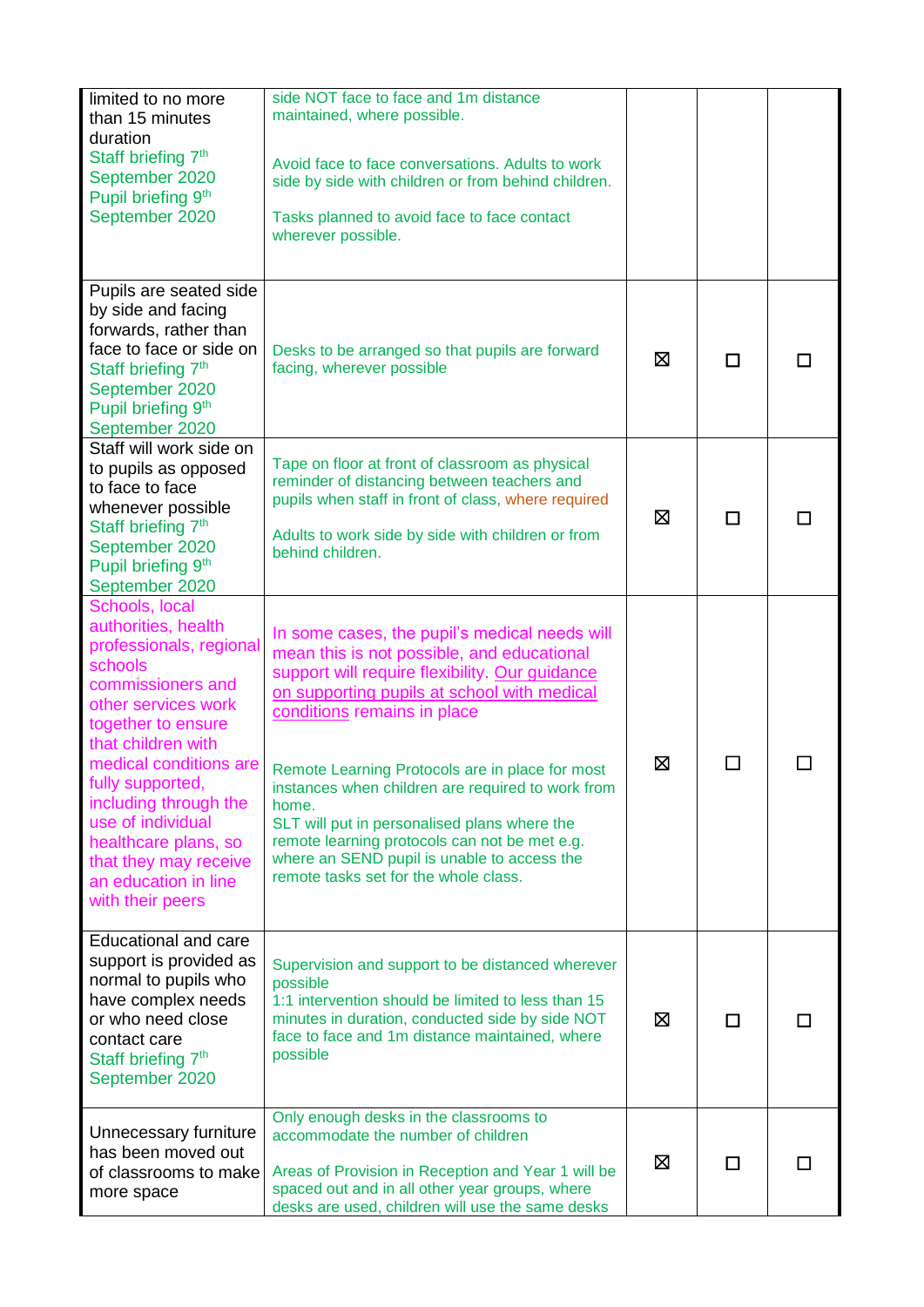| Staff briefing 7 <sup>th</sup><br>September 2020<br>Pupil briefing 9 <sup>th</sup><br>September 2020                                                          | and seats and be forward facing wherever<br>possible.                                                                                                                                                                                                                                                                                                                                                                                                                                                                                                                                                                                                                                                                                                                                                                                   |   |   |  |
|---------------------------------------------------------------------------------------------------------------------------------------------------------------|-----------------------------------------------------------------------------------------------------------------------------------------------------------------------------------------------------------------------------------------------------------------------------------------------------------------------------------------------------------------------------------------------------------------------------------------------------------------------------------------------------------------------------------------------------------------------------------------------------------------------------------------------------------------------------------------------------------------------------------------------------------------------------------------------------------------------------------------|---|---|--|
| Large gatherings such<br>as assemblies or<br>collective worship with<br>more than one group<br>do not take place                                              | Assemblies and Collective Worship will take place<br>in group bubbles in allocated rooms or using pre-<br>recorded videos in each room.                                                                                                                                                                                                                                                                                                                                                                                                                                                                                                                                                                                                                                                                                                 | ⊠ | п |  |
| The timetable and<br>selection of<br>classroom or<br>other learning<br>environment has<br>been used to<br>reduce movement<br>around the school<br>or building | Most lessons will be delivered within the<br>allocated classrooms<br><b>Lessons outside</b><br>School field can be used for lessons outside.<br>Zones to be marked for each group to allow for<br>adhoc use.<br>External doors to be used to access outdoor<br>areas, where possible. These can be propped<br>open whilst the building is occupied.<br><b>N.B Fire Drill</b><br>They must be closed after groups have<br>evacuated.<br>Corridors should be avoided wherever possible<br>and external pathways around the building used<br>to access toilets, playgrounds etc<br>Where corridors need to be used, markers have<br>been placed on floor to show children direction of<br>travel from classrooms.<br>Red and white tape to be fixed on internal doors<br>as a reminder to use external door instead, where<br>appropriate. | ⊠ | П |  |
| Consideration<br>given to<br>staggered starts<br>or adjusting start<br>and finish times to<br>keep groups apart<br>as they arrive and<br>leave school         | Staggered start and finish times should not<br>reduce the overall teaching time<br>Drop-off and collection times staggered for each<br>group<br><b>KS1 Playground</b><br>Year 1 8:45am/3:10pm<br>Year 2 8:55am/3:20pm<br>Reception 9:05-9:40am/3:30pm<br><b>KS2 Playground</b><br>Year 6 8:30am/2:55pm<br>Year 5 8:40am/3:05pm<br>Year 4 8:50am/3:15pm<br>Year 3 9:00am/3:25pm<br>Late arrivals to report to front door maintaining<br>safe distance.                                                                                                                                                                                                                                                                                                                                                                                   | ⊠ | П |  |
| Parents' drop-off and<br>pick-up protocols<br>planned to minimise<br>adult to adult contact<br><b>Parent Information</b><br>Letter 17th July 2020             | Initially all pupils to be dropped off and collected<br>by only one adult.<br>Parents to drop off/collect at allocated time/point,<br>maintaining social distance at all times.                                                                                                                                                                                                                                                                                                                                                                                                                                                                                                                                                                                                                                                         | ⊠ | □ |  |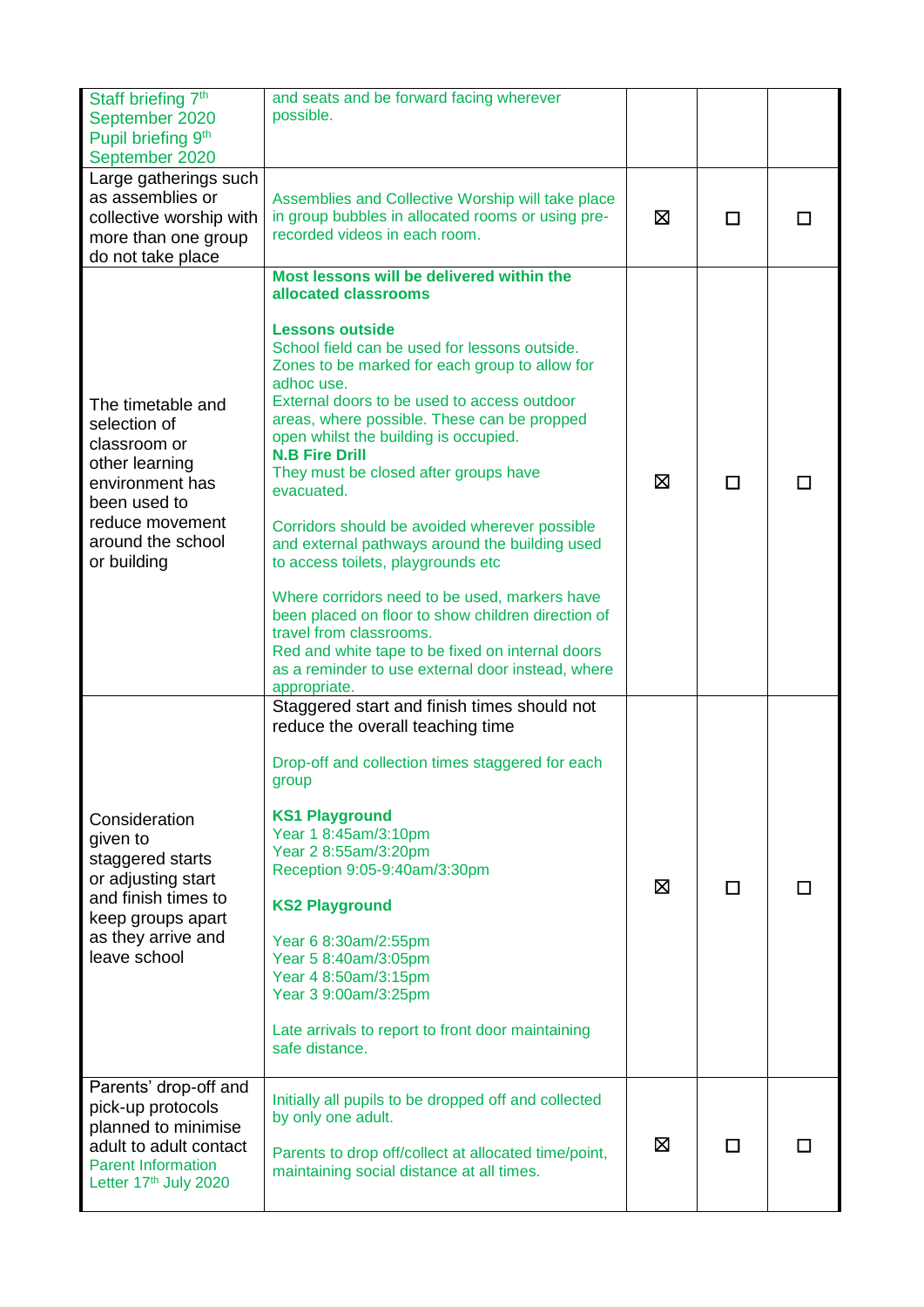|                                                                                                                                                                                                                                                                                                                                                                     | Parents must not gather at gates/entrances and<br>must not enter the building unless by prior<br>appointment.<br>If siblings have to accompany the parent they<br>must follow social distancing guidelines.<br>HT to monitor drop off and collection protocols are<br>adhered to.<br>Children in Y5 and Y6 able to walk home alone<br>but need to be dropped at school gate every                                                                                                                                                                                                                                                                                                                                                                                                                                                                                                                                                                       |   |   |  |
|---------------------------------------------------------------------------------------------------------------------------------------------------------------------------------------------------------------------------------------------------------------------------------------------------------------------------------------------------------------------|---------------------------------------------------------------------------------------------------------------------------------------------------------------------------------------------------------------------------------------------------------------------------------------------------------------------------------------------------------------------------------------------------------------------------------------------------------------------------------------------------------------------------------------------------------------------------------------------------------------------------------------------------------------------------------------------------------------------------------------------------------------------------------------------------------------------------------------------------------------------------------------------------------------------------------------------------------|---|---|--|
|                                                                                                                                                                                                                                                                                                                                                                     | morning at allocated time.                                                                                                                                                                                                                                                                                                                                                                                                                                                                                                                                                                                                                                                                                                                                                                                                                                                                                                                              |   |   |  |
| Parents and pupils<br>are told their<br>allocated drop off and<br>collection times and<br>the process for doing<br>so, including<br>protocols for<br>minimising adult to<br>adult contact (for<br>example, which<br>entrance to use)<br><b>Parent Information</b><br>Letter 17th July 2020<br>HT to monitor drop off<br>and collection protocols<br>are adhered to. | Drop-off and collection times staggered for each<br>group<br><b>KS1 Playground</b><br>Year 1 8:45am/3:10pm<br>Year 2 8:55am/3:20pm<br>Reception 9:05-9:40am/3:30pm<br><b>KS2 Playground</b><br>Year 6 8:30am/2:55pm<br>Year 5 8:40am/3:05pm<br>Year 4 8:50am/3:15pm<br>Year 3 9:00am/3:25pm<br>Late arrivals to report to front door maintaining<br>safe distance.<br>Initially all pupils to be dropped off and collected<br>by only one adult.<br>Parents to drop off/collect at allocated time/point,<br>maintaining social distance at all times.<br>Parents must not gather at gates/entrances and<br>must not enter the building unless by prior<br>appointment.<br>If siblings have to accompany the parent they<br>must follow social distancing guidelines.<br>HT to monitor drop off and collection protocols are<br>adhered to.<br>If parent arrives late to collect child, staff will<br>remain with the child and radio office to ring the | ⊠ | П |  |
| It is made clear to<br>parents that they<br>cannot gather at<br>entrance gates or<br>doors, or enter the<br>site (unless they have<br>a pre-arranged<br>appointment, which<br>should be conducted<br>safely)                                                                                                                                                        | parents.<br>Parent Information Letter 17th July 2020<br>HT to monitor drop off and collection protocols are<br>adhered to.                                                                                                                                                                                                                                                                                                                                                                                                                                                                                                                                                                                                                                                                                                                                                                                                                              | ⊠ | П |  |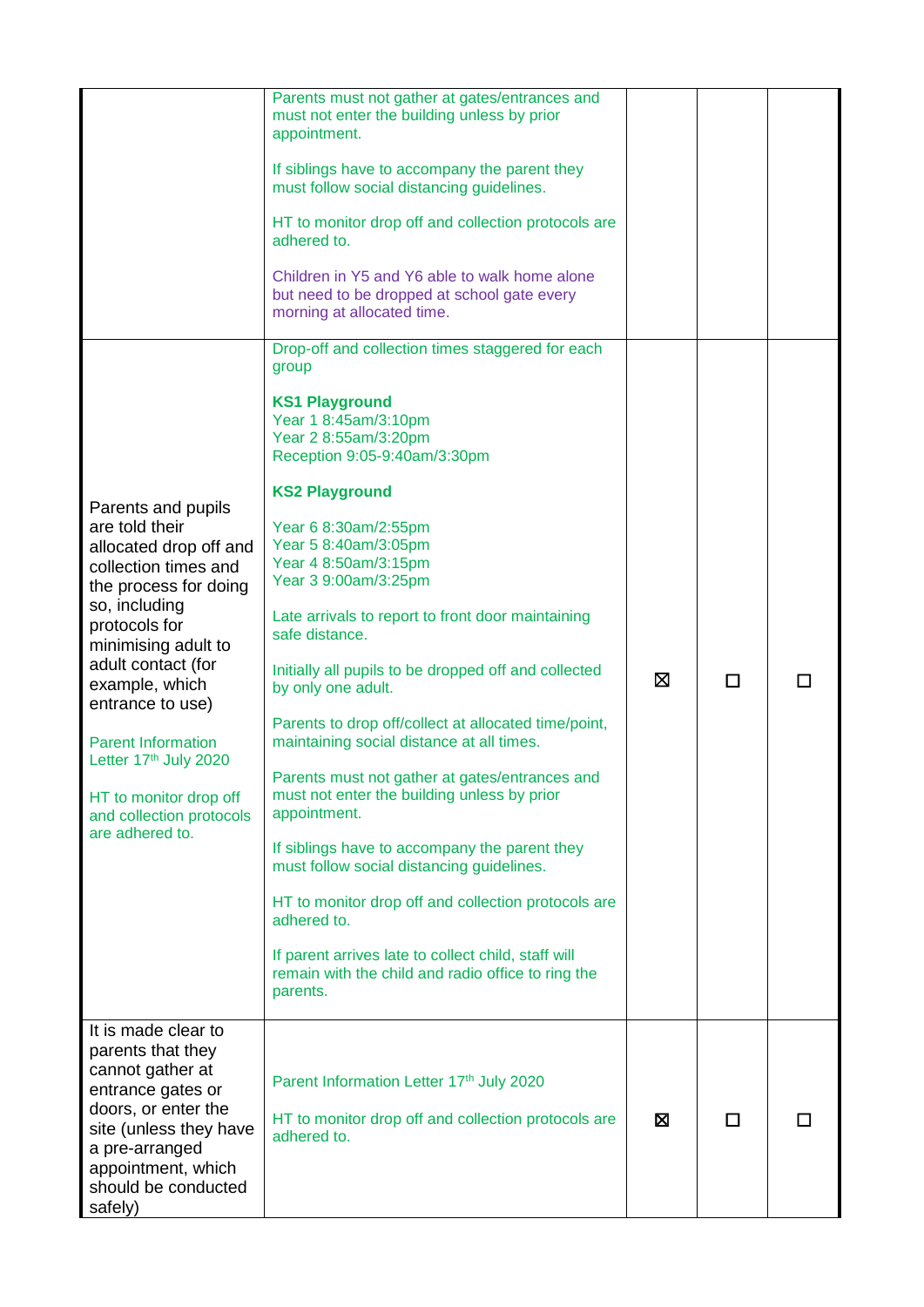| <b>External entrances to</b><br>classrooms are used<br>where practical                                        | Corridors should be avoided wherever possible<br>and external pathways around the building used<br>to access toilets, playgrounds etc<br>Where corridors need to be used, markers have<br>been placed on floor to show children direction of<br>travel from classrooms<br>Red and white tape to be fixed on internal doors<br>as a reminder to use external door instead, where<br>appropriate.                                                                                                                                                                                                                                                                                                                                                                                                                         | 区 | П |  |
|---------------------------------------------------------------------------------------------------------------|-------------------------------------------------------------------------------------------------------------------------------------------------------------------------------------------------------------------------------------------------------------------------------------------------------------------------------------------------------------------------------------------------------------------------------------------------------------------------------------------------------------------------------------------------------------------------------------------------------------------------------------------------------------------------------------------------------------------------------------------------------------------------------------------------------------------------|---|---|--|
| Break times are<br>staggered so that<br>all pupils are not<br>moving around<br>the school at the<br>same time | <b>KS1 Playground</b><br>Year 1 10:15-10:30am and 1:45-2:00pm<br>Reception 10:40-10:55am and 2:15-2:30pm<br><b>New KS2 Playground</b><br>Year 2 10:15-10:30am and 2:10-2:25pm<br>Year 3 10:35-10:50am<br><b>Old KS2 Playground</b><br>Year 4 10:25-10:40am<br>Year 5 10:05-10:20am<br>Year 6 9:45-10:00am<br>Where groups are outside at the same time, they<br>must be kept apart. If weather is fine, field will<br>allow for even greater distance between groups<br>Wet weather arrangements<br>Pupils to remain in their groups' classroom<br>Selection of age appropriate playtime activities to<br>be provided.<br>Children encouraged to use toilets during<br>scheduled playtimes. If children need to go to<br>toilet during lesson time, support staff to<br>accompany if available or radio for assistance. | Ø | П |  |
| Lunch breaks are<br>staggered                                                                                 | Pupils must wash their hands before eating.<br>Grab bags delivered to each classroom.<br>Food consumed in each group's own classroom.<br>Hands washed after eating.<br>Time on playground at lunchtime staggered and<br>supervised by MSA/HT<br><b>KS1 Playground</b><br>Year 1 11:55-12:25pm<br><b>Reception 12:30-1:00pm</b><br><b>New KS2 Playground</b><br>Year 2 12:15-12:45pm<br>Year 3 12:50-1:20pm<br><b>Old KS2 Playground</b><br>Year 4 1:00-1:30pm<br>Year 5 12:25-12:55pm<br>Year 6 11:50-12:20pm                                                                                                                                                                                                                                                                                                           | ⊠ |   |  |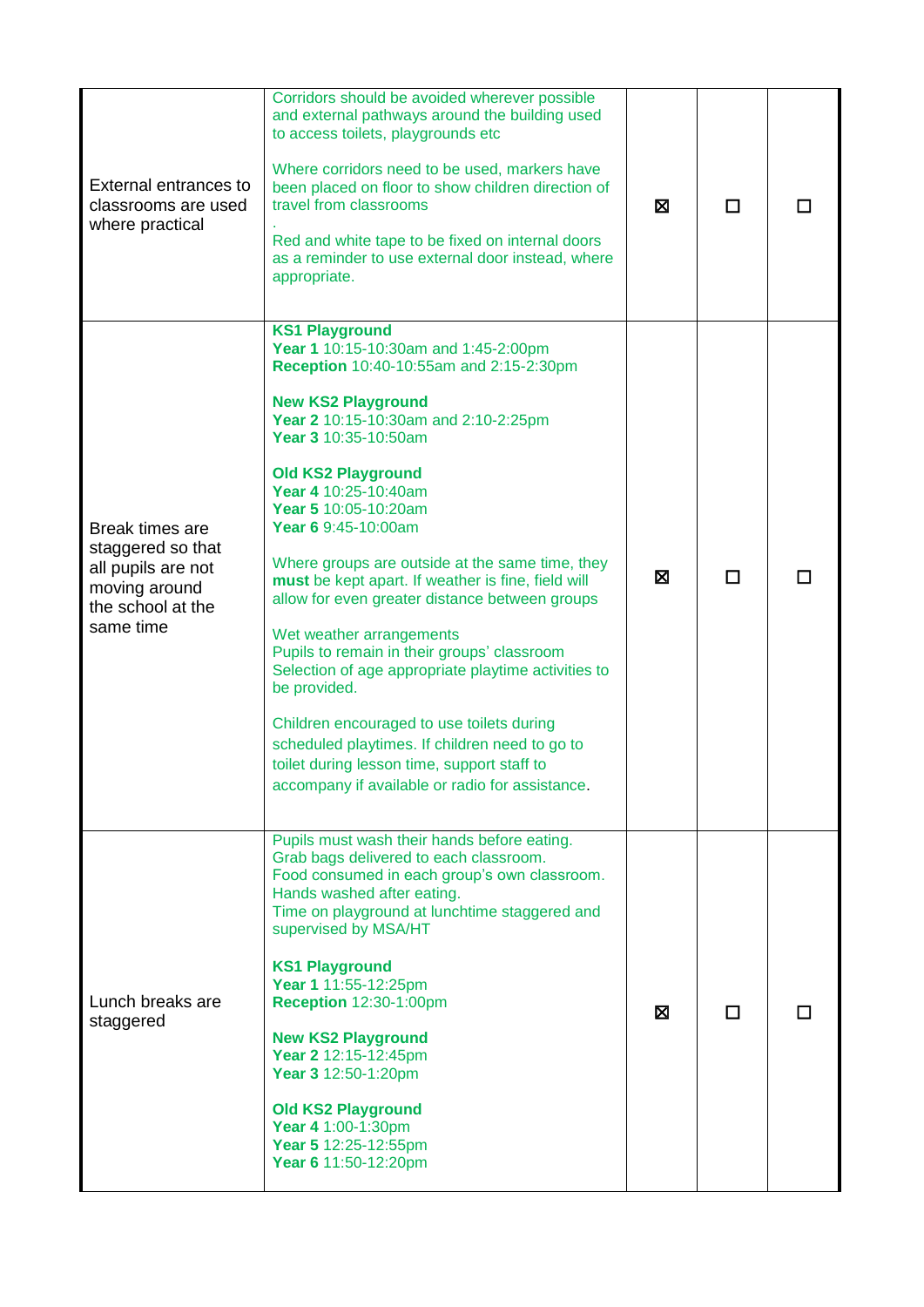|                                                                                                                                                                                                                               | Where groups are outside at the same time, they<br>must be kept apart. If weather is fine, field will<br>allow for even greater distance between groups<br>Wet weather arrangements<br>Pupils to remain in their groups classroom and<br>supervised by MSA from classroom door.                                                                                                                                                                                                                                                                                                                                                                                                                                                                                                                                                                                                                                                                         |         |              |   |
|-------------------------------------------------------------------------------------------------------------------------------------------------------------------------------------------------------------------------------|---------------------------------------------------------------------------------------------------------------------------------------------------------------------------------------------------------------------------------------------------------------------------------------------------------------------------------------------------------------------------------------------------------------------------------------------------------------------------------------------------------------------------------------------------------------------------------------------------------------------------------------------------------------------------------------------------------------------------------------------------------------------------------------------------------------------------------------------------------------------------------------------------------------------------------------------------------|---------|--------------|---|
|                                                                                                                                                                                                                               | Selection of age appropriate playtime activities to<br>be provided.                                                                                                                                                                                                                                                                                                                                                                                                                                                                                                                                                                                                                                                                                                                                                                                                                                                                                     |         |              |   |
| Numbers of staff<br>using Staff Room are<br>limited or the use of<br>Staff Room is<br>staggered to ensure<br>that staff maintain 2<br>metres distance from<br>each other                                                      | Staff room facilities to be used only by staff on<br>lunch and coffee breaks i.e. not for PPA. For<br>allocated PPA sessions, staff should work from<br>home, if possible or use a work station in the IT<br>suite, sanitising it before and after use.<br>Staff to wash hands before and after use.<br>Equipment will be wiped as part of the cleaning<br>schedule. Staff can choose not to use it if they<br>wish and to bring their own flask/cold lunch.<br>Only four staff members to use staff room at any<br>one time to allow 2m distancing to be maintained.<br>Sign on door<br>Face coverings will be worn by adults in all<br>communal areas and will only be removed to eat<br>or drink, ensuring 2m distance is maintained at all<br>times.<br>The taping off or removal of chairs may be<br>needed to ensure staff cannot sit within 2 metres<br>of each other.<br>Staff must still have a break of a reasonable<br>length during the day | ΙI      | 区            |   |
| <b>Staff meetings take</b><br>place remotely where<br>possible.<br>Where this is not<br>possible staff<br>meetings take place<br>in a large well<br>ventilated room<br>ensuring 2 metres<br>social distancing at all<br>times | Virtual staff meetings could take place where staff<br>stay in their classrooms and join the meeting                                                                                                                                                                                                                                                                                                                                                                                                                                                                                                                                                                                                                                                                                                                                                                                                                                                    | X       | ΙI           |   |
| School can resume<br>non-overnight                                                                                                                                                                                            | Domestic (UK) overnight and overseas                                                                                                                                                                                                                                                                                                                                                                                                                                                                                                                                                                                                                                                                                                                                                                                                                                                                                                                    |         |              |   |
| domestic educational<br>visits                                                                                                                                                                                                | educational visits are prohibited                                                                                                                                                                                                                                                                                                                                                                                                                                                                                                                                                                                                                                                                                                                                                                                                                                                                                                                       | ⊠       | ΙI           | П |
| School has resumed,<br>or is working to<br>resume all their<br>breakfast and after<br>school provision                                                                                                                        |                                                                                                                                                                                                                                                                                                                                                                                                                                                                                                                                                                                                                                                                                                                                                                                                                                                                                                                                                         | $\perp$ | $\mathbf{I}$ | ⊠ |
| <b>School works closely</b><br>with any external<br>wraparound providers<br>which their pupils<br>may use, to ensure<br>as far as possible,                                                                                   |                                                                                                                                                                                                                                                                                                                                                                                                                                                                                                                                                                                                                                                                                                                                                                                                                                                                                                                                                         |         | ⊠            |   |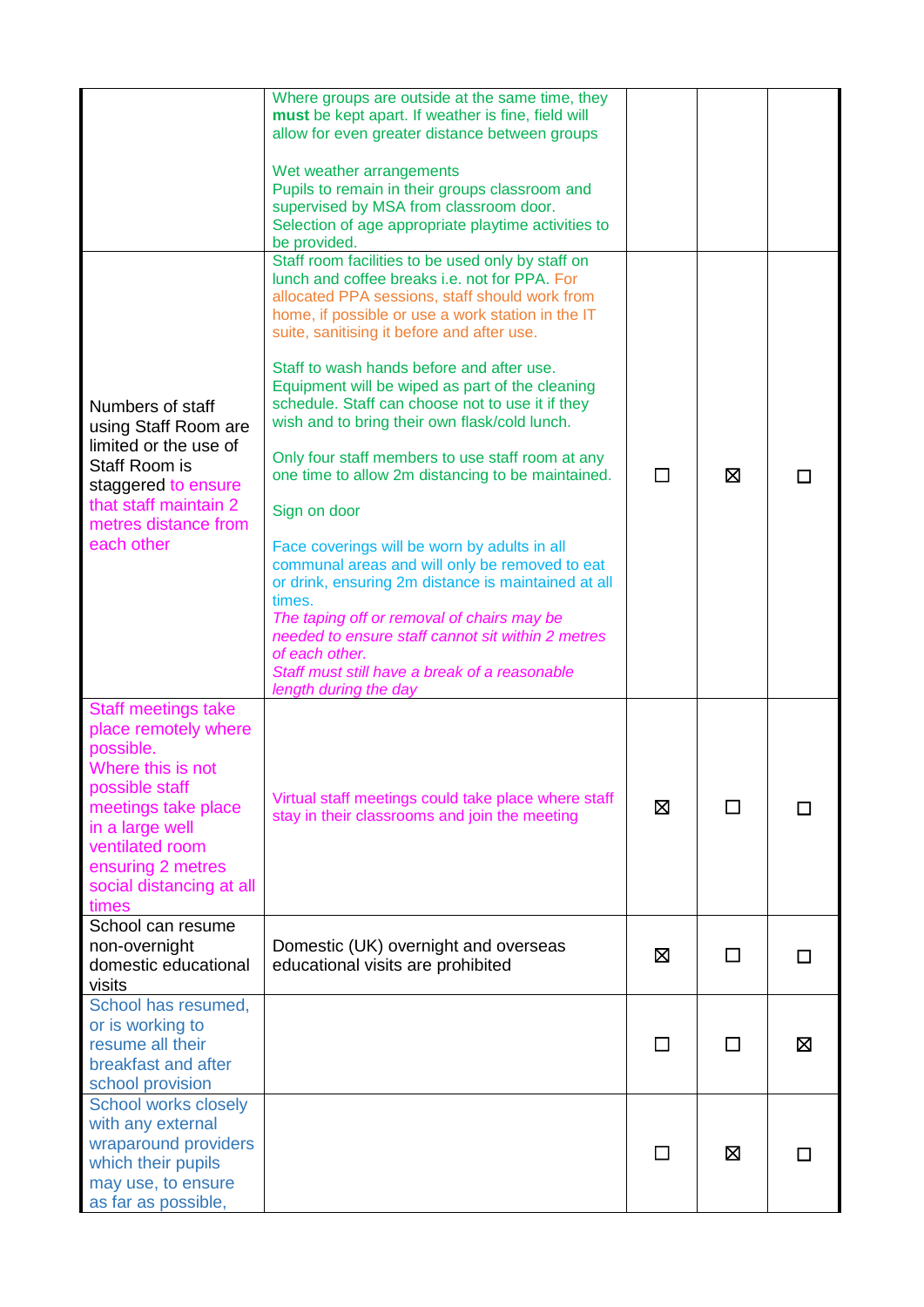| children can be kept<br>in a group with other<br>children from the<br>same bubble they are<br>in during the school<br>day                                                                                                                                                                                                                                                                                                                                |                                                                                                                                                                                                                                                                                                                                                                                                                                                                                                                                 |             |   |  |
|----------------------------------------------------------------------------------------------------------------------------------------------------------------------------------------------------------------------------------------------------------------------------------------------------------------------------------------------------------------------------------------------------------------------------------------------------------|---------------------------------------------------------------------------------------------------------------------------------------------------------------------------------------------------------------------------------------------------------------------------------------------------------------------------------------------------------------------------------------------------------------------------------------------------------------------------------------------------------------------------------|-------------|---|--|
| Where it is not<br>possible, or it is<br>impractical to group<br>children in the same<br>bubbles as they are<br>in during the school<br>day, schools and<br>external providers<br>group children with<br>others from outside<br>their school day<br>bubble (or from a<br>different school,<br>where children from<br>multiple schools are<br>attending provision)<br>keep children in<br>small, consistent<br>groups with the same<br>children each time | <b>Childminders, Station House and Over The</b><br>Rainbow maintain small consistent groups and<br>have allocated drop off waiting areas and times.<br>School staff deliver children from their bubble to<br>Over The Rainbow at the end of each day.                                                                                                                                                                                                                                                                           | ⊠           |   |  |
| <b>During PE lessons</b><br>pupils should be kept<br>in consistent groups,<br>sports equipment<br>thoroughly cleaned<br>between each use by<br>different individual<br>groups, and contact<br>sports avoided.<br>Staff briefing 7th<br>September 2020                                                                                                                                                                                                    | PE lessons to be delivered outside and within<br>bubbles.<br>Ensure different groups are positioned as far<br>apart as possible and do not mix.<br>If equipment is needed for a series of sessions, it<br>must be kept in classroom between uses.<br>At end of unit of work, it should be placed in hall<br>and must be cleaned and returned to PE store<br>before it can be used by another group. Date of<br>last use to be recorded on post-it with equipment.<br>Outdoor apparatus must be cordoned off and not<br>be used. | X           | П |  |
| <b>Outdoor sports are</b><br>prioritised where<br>possible, and large<br>indoor spaces used<br>where it is not,<br>maximising distancing<br>between pupils and<br>paying scrupulous<br>attention to cleaning<br>and hygiene<br>Staff briefing 7 <sup>th</sup><br>September 2020                                                                                                                                                                          | PE lessons to be delivered outside only and<br>within bubbles.<br>Schools should refer to the following advice:<br>guidance on the phased return of sport and<br>recreation and guidance from Sport England for<br>grassroots sport<br>advice from organisations such as the <b>Association</b><br>for Physical Education and the Youth Sport Trust                                                                                                                                                                             | X           | п |  |
|                                                                                                                                                                                                                                                                                                                                                                                                                                                          | Social Distancing Measures Not Followed During Travel to and from School                                                                                                                                                                                                                                                                                                                                                                                                                                                        |             |   |  |
| Parents and pupils<br>are encouraged to                                                                                                                                                                                                                                                                                                                                                                                                                  | Parents to be advised                                                                                                                                                                                                                                                                                                                                                                                                                                                                                                           | $\boxtimes$ | П |  |

walk or cycle to their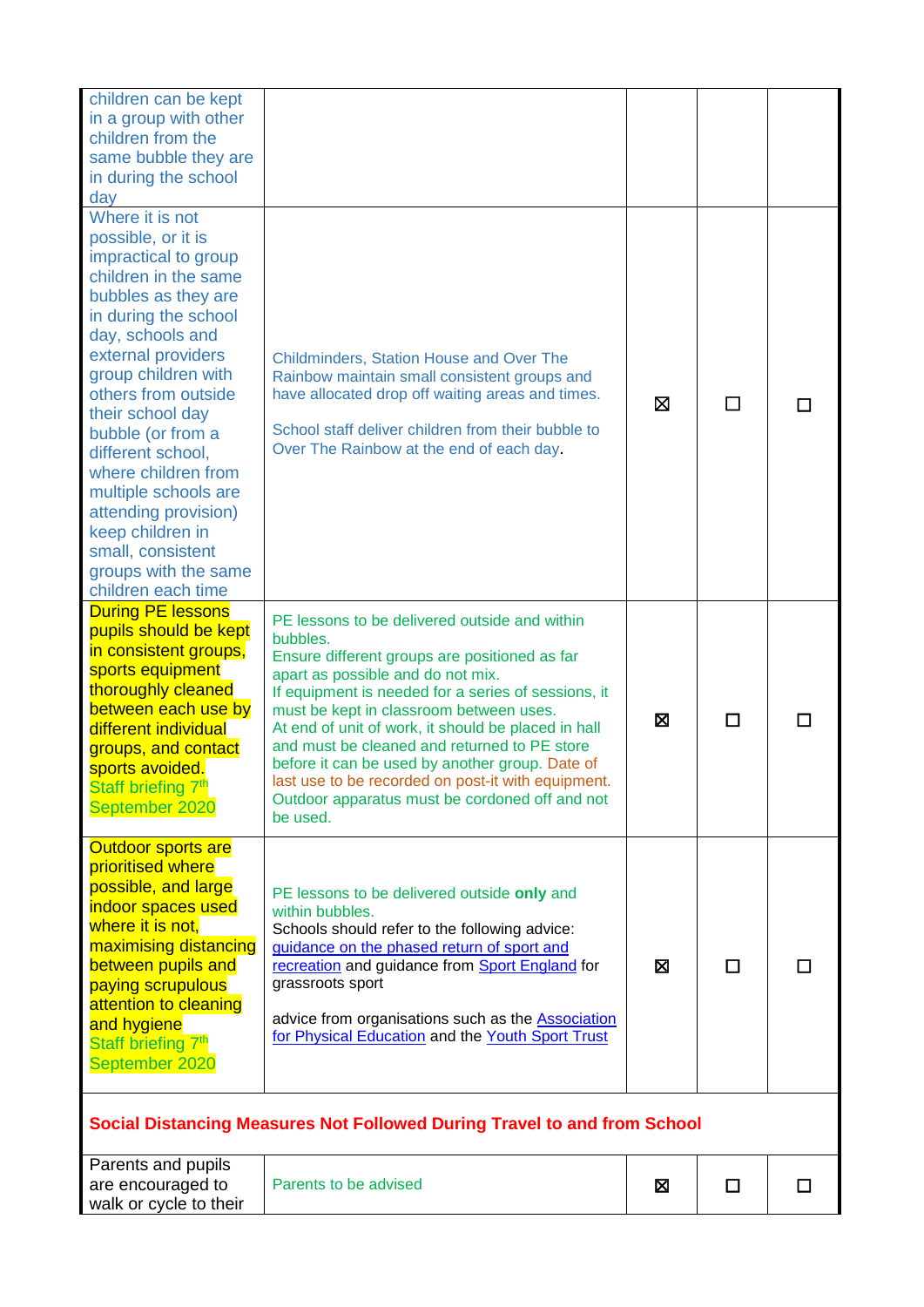| education setting<br>where possible<br>Staff briefing 7 <sup>th</sup><br>September 2020<br><b>Parent Information</b><br>Letter 17th July 2020                                                                                                                     |                                                                                                                                                                                                                                                                                                                                                                                                                                                                                                                                                                                                                                                                                                                                                                                                                               |   |   |  |
|-------------------------------------------------------------------------------------------------------------------------------------------------------------------------------------------------------------------------------------------------------------------|-------------------------------------------------------------------------------------------------------------------------------------------------------------------------------------------------------------------------------------------------------------------------------------------------------------------------------------------------------------------------------------------------------------------------------------------------------------------------------------------------------------------------------------------------------------------------------------------------------------------------------------------------------------------------------------------------------------------------------------------------------------------------------------------------------------------------------|---|---|--|
| Schools, parents and<br>pupils following the<br>government guidance<br>on how to travel<br>safely, when planning<br>their travel on public<br>transport<br>Staff briefing 7 <sup>th</sup><br>September 2020<br><b>Parent Information</b><br>Letter 17th July 2020 | Staff and Parents to be advised<br>safer travel guidance for passengers                                                                                                                                                                                                                                                                                                                                                                                                                                                                                                                                                                                                                                                                                                                                                       | ⊠ | П |  |
| Face coverings are<br>required at all times<br>on public transport for<br>children, over the age<br>of 11<br>Staff briefing 7 <sup>th</sup><br>September 2020<br><b>Parent Information</b><br>Letter 17th July 2020                                               | Staff and Parents to be advised                                                                                                                                                                                                                                                                                                                                                                                                                                                                                                                                                                                                                                                                                                                                                                                               | ⊠ | П |  |
| <b>Inadequate Cleaning/Sanitising</b>                                                                                                                                                                                                                             |                                                                                                                                                                                                                                                                                                                                                                                                                                                                                                                                                                                                                                                                                                                                                                                                                               |   |   |  |
| A cleaning schedule<br>that ensures cleaning<br>is generally enhanced<br>and includes more<br>frequent cleaning of<br>rooms / shared areas<br>that are used by<br>different groups is in<br>place<br>Staff briefing 7 <sup>th</sup><br>September 2020             | Cleaner 1 on site 10:00am-3:00pm<br>Cleaner 2 on site 3:00pm-6pm<br>Children to be seated at the same desk<br>throughout each day, where appropriate (R/Y1<br>classes operate differently).<br>Classroom sinks, desks and chair tops to be<br>cleaned during lunchtime/ all desks and chairs<br>wiped with disinfectant at the end of each school<br>day<br>Each child is provided with an individual tray to<br>keep their desks tidy and make cleaning of desks<br>easier, where appropriate (R/Y1 classes operate<br>differently).<br>All bins emptied twice a day<br>Staff and Pupil toilets and sinks cleaned three<br>times a day<br>Touch points cleaned systematically throughout<br>each day.<br><b>Cleaners provided with details of each group's</b><br>break times to ensure access to classrooms<br>when vacant. | ⊠ | П |  |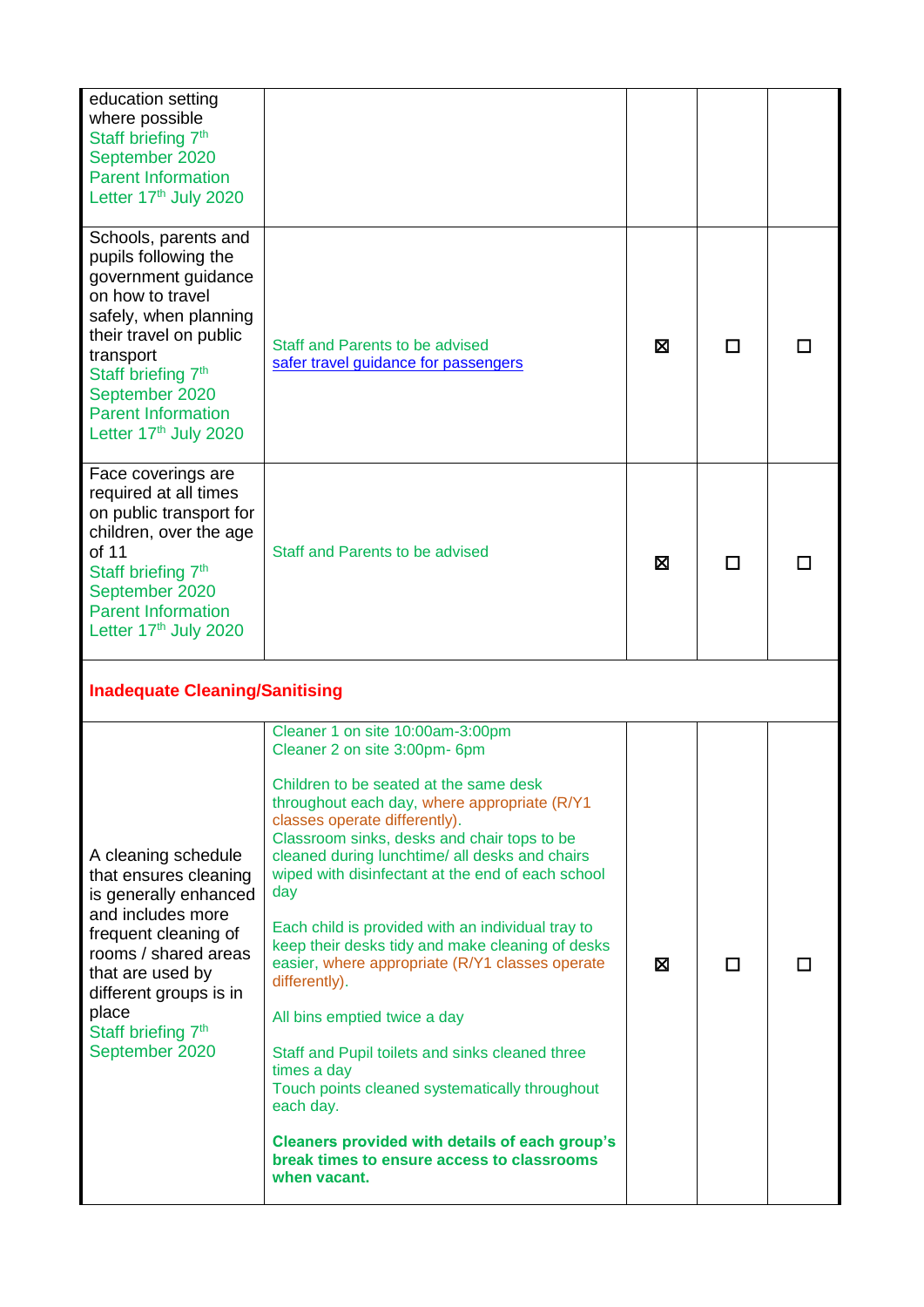|                                                                                                                                                                                       | Training to site team delivered Friday 29th May<br>2020 on Safe Operating Procedure and the<br>revised Cleaning Specification.<br>Spot checks will be made by the management<br>team of Mario, Tom and Carol from Sewell FM to<br>ensure that they are delivering the required<br>standard and support the cleaning teams through<br>this difficult time.                                                                                                                                                                                                                                                                                                                                                                          |   |   |  |
|---------------------------------------------------------------------------------------------------------------------------------------------------------------------------------------|------------------------------------------------------------------------------------------------------------------------------------------------------------------------------------------------------------------------------------------------------------------------------------------------------------------------------------------------------------------------------------------------------------------------------------------------------------------------------------------------------------------------------------------------------------------------------------------------------------------------------------------------------------------------------------------------------------------------------------|---|---|--|
| Surfaces that pupils<br>are touching, such as<br>toys, books, desks,<br>chairs, doors, sinks,<br>toilets, light switches,<br>bannisters etc. are<br>cleaned more often<br>than normal | Soft furnishings and toys removed from rooms<br>Plastic toys to be cleaned periodically in soapy<br>water.<br>Classroom sinks, desks and chair tops to be<br>cleaned during lunchtime/ all desks and chairs<br>wiped with disinfectant at the end of each school<br>day<br>Touch points cleaned systematically throughout<br>day 10:00am - end of day                                                                                                                                                                                                                                                                                                                                                                              | ⊠ | П |  |
| Electronic entry<br>systems and keypads<br>are regularly<br>sanitised particularly<br>first thing in the<br>morning and where<br>possible after each<br>use                           | Touch points cleaned systematically throughout<br>day 10:00am - end of day                                                                                                                                                                                                                                                                                                                                                                                                                                                                                                                                                                                                                                                         | ⊠ | П |  |
| Bins for tissues and<br>other rubbish are<br>emptied throughout<br>the day                                                                                                            | Lidded pedal bins are provided in each classroom<br>Bins to be located close to classroom doors so<br>that cleaning staff do not need to enter classroom<br>when occupied<br>All bins emptied twice a day                                                                                                                                                                                                                                                                                                                                                                                                                                                                                                                          | ⊠ | П |  |
| Stocks of cleaning<br>chemicals, liquid<br>soap, paper towels,<br>tissues, toilet roll, bin<br>bags etc. regularly<br>checked and<br>additional supplies<br>requested as<br>necessary | School staff members are not responsible for<br>cleaning the school facilities. This will be carried<br>out by site staff.<br>Cleaner Disinfectant' and Wipes will be available<br>in all classrooms.for use by adults only. It must<br>be stored away from children.<br>Cleaner Disinfectant will be used throughout<br>school.<br>This does not contain bleach.<br>Jangro Cleaner Disinfectant, this passes EN1276<br>(kills 99.999% bacteria). It is suitable food<br>preparation as well as general clean and<br>disinfecting, it meets the requirements as set out<br>in the government guidelines for cleaning in a<br>non-healthcare setting during Covid-<br>19. https://www.jangro.net/cleaner-disinfectant-5-<br>litre-1 | 図 | П |  |
| Consideration given<br>to how play<br>equipment is used<br>ensuring it is<br>appropriately cleaned<br>between groups of<br>children using it                                          | Resources to be shared out between parallel<br>classes and can only move to another group<br>following thorough cleaning.<br>Tables to be set out in school hall for resources to<br>be placed at the end of each day for cleaning on a<br>rotational basis by support staff                                                                                                                                                                                                                                                                                                                                                                                                                                                       | ⊠ | П |  |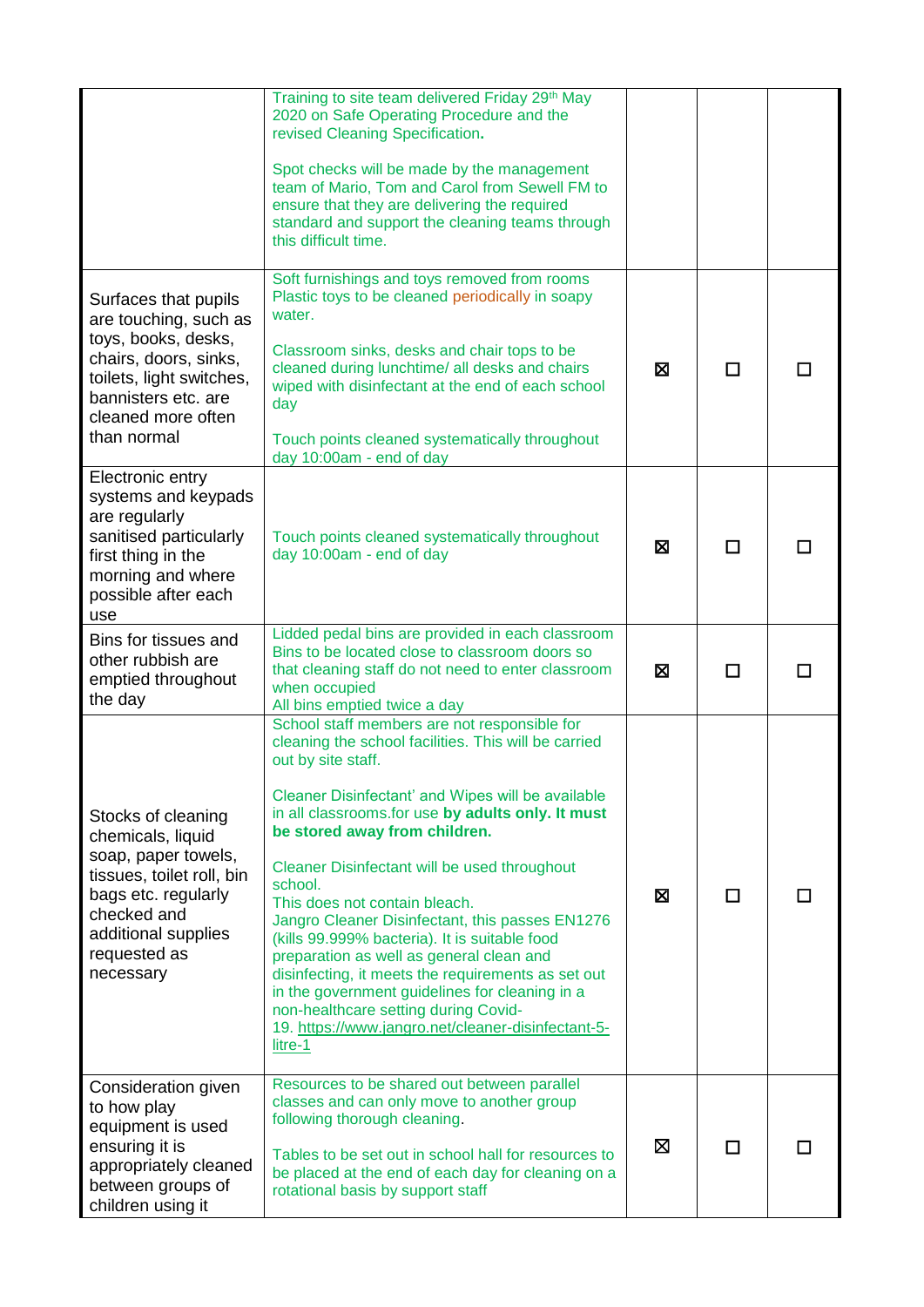| Outdoor playground<br>equipment should be<br>more frequently<br>cleaned                                                                                                                                                                                                                                                                                                                                                     | This would also apply to resources used<br>inside and outside by wraparound care<br>providers<br>As we don't have the capacity to clean outdoor<br>equipment, it is out of use for the foreseeable<br>future.                                                                                                                                                                                                                                                                                                                                                                             | $\Box$ | П | ⊠ |
|-----------------------------------------------------------------------------------------------------------------------------------------------------------------------------------------------------------------------------------------------------------------------------------------------------------------------------------------------------------------------------------------------------------------------------|-------------------------------------------------------------------------------------------------------------------------------------------------------------------------------------------------------------------------------------------------------------------------------------------------------------------------------------------------------------------------------------------------------------------------------------------------------------------------------------------------------------------------------------------------------------------------------------------|--------|---|---|
| <b>Shared Resources</b>                                                                                                                                                                                                                                                                                                                                                                                                     |                                                                                                                                                                                                                                                                                                                                                                                                                                                                                                                                                                                           |        |   |   |
| For individual and<br>very frequently used<br>equipment, such as<br>pencils and pens, it is<br>recommended that<br>staff and pupils have<br>their own items that<br>are not shared<br><b>Parent Information</b><br>Letter 17th July 2020                                                                                                                                                                                    | Letter to parents<br>-no pencil cases/<br>school bags. Only coat, PE kit and pack up<br>All children provided with their own individual<br>stationery items.                                                                                                                                                                                                                                                                                                                                                                                                                              | ⊠      | П |   |
| Classroom based<br>resources, such as<br>books and games,<br>can be used and<br>shared within the<br>bubble; these are<br>cleaned regularly,<br>along with all<br>frequently touched<br>surfaces                                                                                                                                                                                                                            | Cleaner Disinfectant' and Wipes will be available<br>in all classrooms for use by adults only to wipe<br>classroom-based resources. It must be stored<br>away from children. Wipes should be disposed<br>of immediately after use.<br>Resources to be shared out between parallel<br>classes and can only move to another group<br>following thorough cleaning.<br>Tables to be set out in school hall for resources to<br>be placed at the end of each day for cleaning on a<br>rotational basis by support staff using soapy water<br>or wiping with the cleaner disinfectant provided. | ⊠      | П |   |
| Resources that are<br>shared between<br>classes or bubbles,<br>such as sports, art<br>and science<br>equipment should be<br>cleaned frequently<br>and meticulously and<br>always between<br>bubbles, or rotated to<br>allow them to be left<br>unused and out of<br>reach for a period of<br>48 hours (72 hours<br>for plastics) between<br>use by different<br>bubbles<br>Staff briefing 7 <sup>th</sup><br>September 2020 | Resources to be shared out between parallel<br>classes and can only move to another group<br>following thorough cleaning.<br>Tables to be set out in school hall for resources to<br>be placed at the end of each day for cleaning on a<br>rotational basis by support staff. Post it placed<br>with equipment stating date it was last used.                                                                                                                                                                                                                                             | ⊠      | П |   |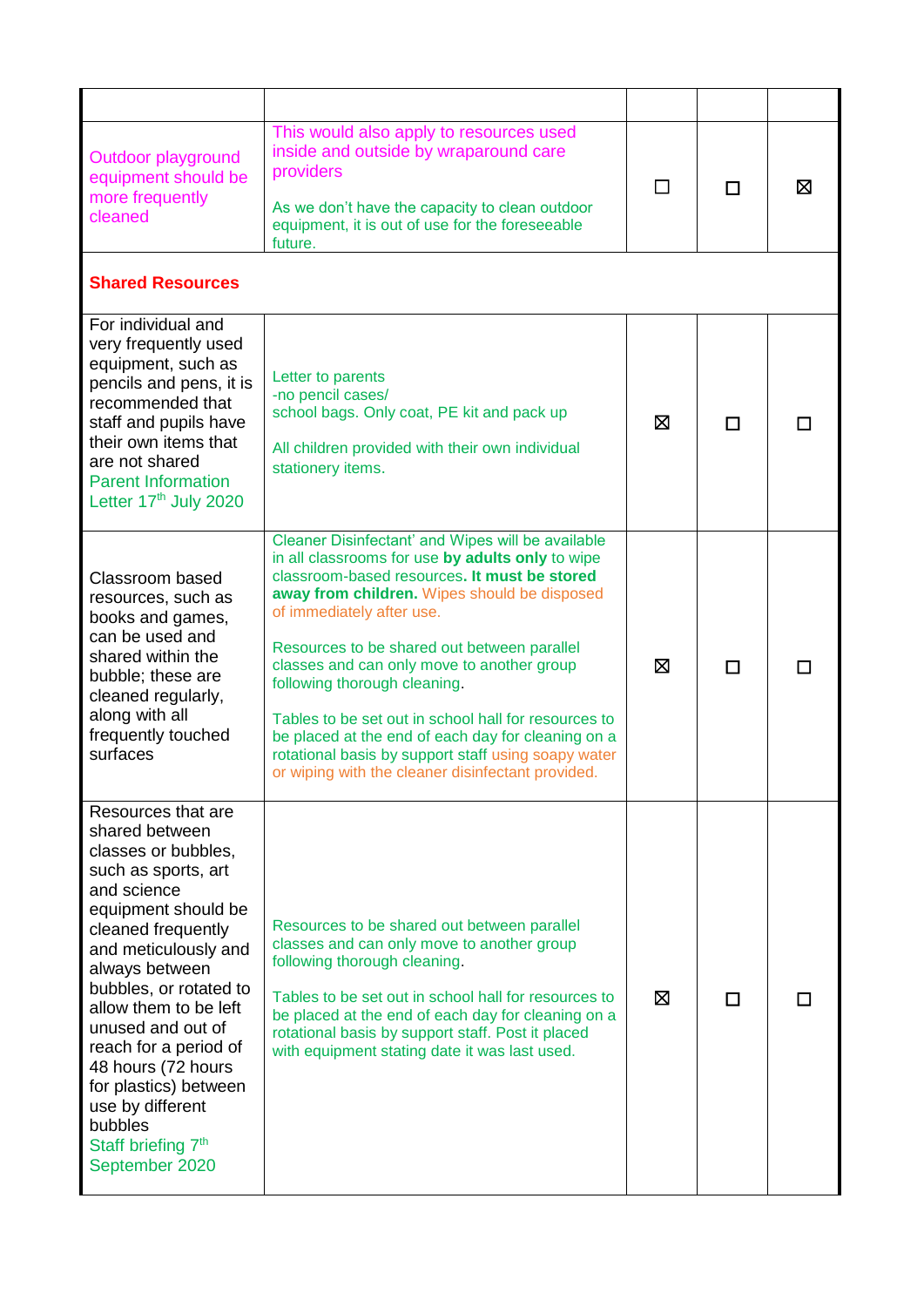| Pupils can bring<br>essentials such as<br>lunch boxes, hats,<br>coats, books,<br>stationery, bags and<br>mobile phones<br>(depending on school<br>policy) in to school<br><b>Parent Information</b><br>Letter 17th July 2020                                                                                                                                                                                                                     | Letter to parents<br>-no pencil cases/<br>school bags. Only coat, PE kit and pack up and<br>water bottle. Water bottles to be sent home each<br>evening for cleaning and refilling.                                                                                                                                                                                                                             | ⊠ | П |  |
|--------------------------------------------------------------------------------------------------------------------------------------------------------------------------------------------------------------------------------------------------------------------------------------------------------------------------------------------------------------------------------------------------------------------------------------------------|-----------------------------------------------------------------------------------------------------------------------------------------------------------------------------------------------------------------------------------------------------------------------------------------------------------------------------------------------------------------------------------------------------------------|---|---|--|
| Pupils and teachers<br>can take books and<br>other shared<br>resources home,<br>although<br>unnecessary sharing<br>should be avoided,<br>especially where this<br>does not contribute to<br>pupil education and<br>development. Rules<br>on hand cleaning,<br>cleaning of the<br>resources and<br>rotation apply to<br>these resources<br>Staff briefing 7 <sup>th</sup><br>September 2020<br><b>Parent Information</b><br>Letter 17th July 2020 | Shared classroom resources that are taken home,<br>including reading books, need to be returned to a<br>box within each bubble and kept out of circulation<br>for 72 hours.<br>Wherever possible, live marking and feedback will<br>be given as opposed to marking of books.<br>It is very difficult to adequately clean exercise<br>books so staff should try to isolate books for 48<br>hours before marking. | ⊠ | П |  |
| Devices/<br>laptops/tablets etc.<br>that are brought from<br>home to school and<br>back again are<br>cleaned at the start<br>and end of the day<br>Staff briefing 7 <sup>th</sup><br>September 2020                                                                                                                                                                                                                                              | Staff allocated laptops for use at home.<br>Staff responsible for wiping allocated laptops at<br>the start and end of each day if brought into<br>school.                                                                                                                                                                                                                                                       | ⊠ | П |  |
| <b>Spread of Coronavirus to Staff, Pupils and Families, Visitors and Contractors</b>                                                                                                                                                                                                                                                                                                                                                             |                                                                                                                                                                                                                                                                                                                                                                                                                 |   |   |  |
| Contact with<br>individuals who are<br>unwell is minimised by<br>ensuring that those<br>who have coronavirus<br>$(COVID-19)$<br>symptoms, or who<br>have someone in their<br>household who does,<br>do not attend school                                                                                                                                                                                                                         | Ensuring that pupils, staff and other adults do<br>not come into the school if they have<br>coronavirus (COVID-19) symptoms, or have<br>tested positive in the last 10 days, and<br>ensuring anyone developing those symptoms<br>during the school day is sent home, are<br>essential actions to reduce the risk in schools<br>and further drive down transmission of<br>coronavirus (COVID-19)                 | ⊠ | □ |  |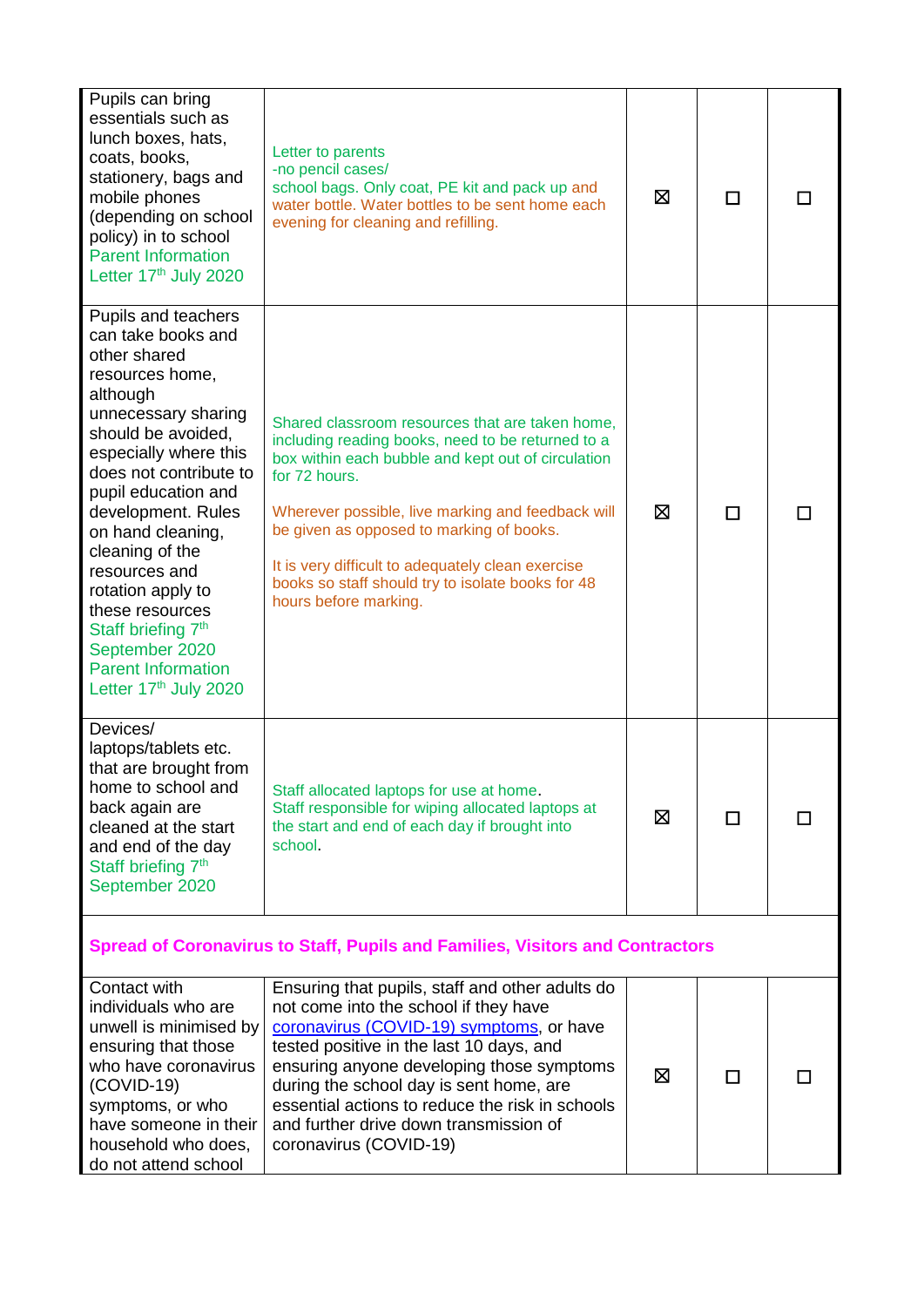|                                                                                                                                                                                                                                                                                                                                                                                                                                         | Parents / carers to be reminded in Parent<br>Information Letter 17th July 2020 and September<br>2020<br>and staff at the Staff briefing 7 <sup>th</sup> September 2020                                                                                                                                                                                                                                                                                        |   |     |  |
|-----------------------------------------------------------------------------------------------------------------------------------------------------------------------------------------------------------------------------------------------------------------------------------------------------------------------------------------------------------------------------------------------------------------------------------------|---------------------------------------------------------------------------------------------------------------------------------------------------------------------------------------------------------------------------------------------------------------------------------------------------------------------------------------------------------------------------------------------------------------------------------------------------------------|---|-----|--|
| The school recognises<br>that if they have two<br>or more confirmed<br>cases within 14 days,<br>or an overall rise in<br>sickness absence<br>where coronavirus<br>$(COVID-19)$ is<br>suspected, they may<br>have an outbreak and<br>must continue to work<br>with their local health<br>protection team who<br>will be able to advise if<br>additional action is<br>required                                                            |                                                                                                                                                                                                                                                                                                                                                                                                                                                               | ⊠ | п   |  |
| All pupils, including<br>those who are<br>clinically extremely<br>vulnerable, can<br>continue to attend<br>school at all Local<br><b>Restriction Tiers</b><br>unless they are one of<br>the very small number<br>of pupils or students<br>under paediatric care<br>(such as recent<br>transplant or very<br>immunosuppressed<br>children) and have<br>been advised<br>specifically by their<br>GP or clinician not to<br>attend school. | New advice for those identified through a<br>letter from the NHS or a specialist doctor as<br>in the group deemed clinically extremely<br>vulnerable                                                                                                                                                                                                                                                                                                          | ⊠ | П   |  |
| Staff who are in the<br>clinically extremely<br>vulnerable group can<br>continue to attend<br>school in all three<br>local restriction tiers                                                                                                                                                                                                                                                                                            | Advice for those identified through a letter<br>from the NHS or a specialist doctor as in the<br>group deemed clinically extremely vulnerable<br>(CEV or shielding list)                                                                                                                                                                                                                                                                                      | ⊠ | l l |  |
| <b>Under local restriction</b><br>tier 3: very high alert,<br>staff and employers<br>may wish to discuss<br>flexibilities that<br>support clinically<br>extremely vulnerable<br>staff, such as<br>staggered start times<br>to reduce travel during<br>rush hour                                                                                                                                                                         | An Individual Risk Assessment will be<br>needed. Advice sought on a case by case<br>basis.<br>Individual Risk Assessments will need to be<br>subject to regular review<br>In the future, the government will only<br>reintroduce formal restrictive shielding advice<br>in some local areas in tier 3: very high alert<br>where this has been advised by the Chief<br>Medical Officer, and only for a limited period<br>of time. The government will write to | ⊠ | П   |  |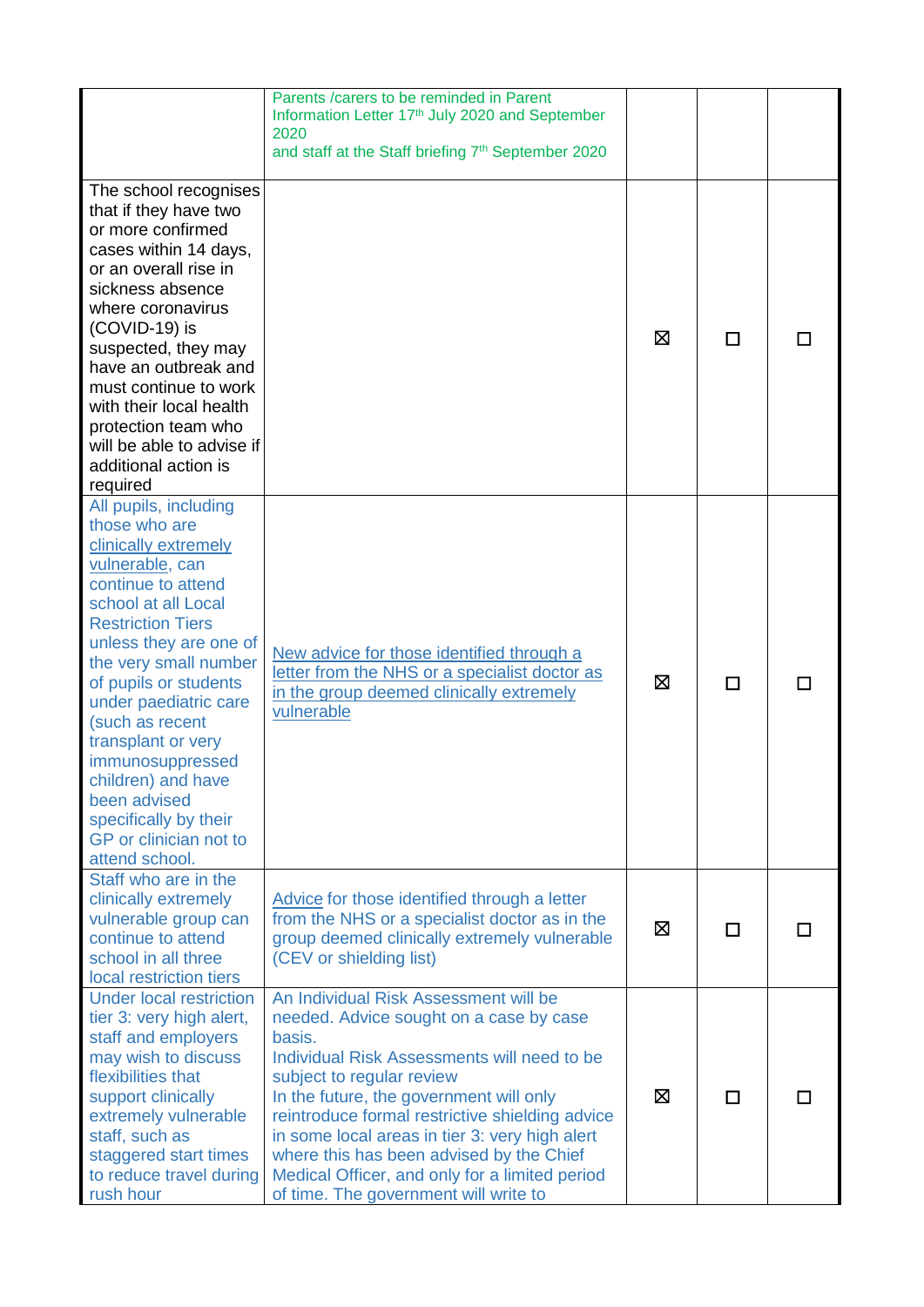|                                                                                                                                                                                                                                                                                                               | individuals to inform them if they are advised<br>to follow formal shielding and not attend the<br>workplace.<br>Adults should maintain 2 metre distance from<br>others, and where this is not possible avoid<br>close face to face contact and minimise time<br>spent within 1 metre of others. While the risk<br>of transmission between young children and<br>adults is likely to be low, adults should<br>continue to take care to socially distance from<br>other adults including older<br>children/adolescents<br>Individual risk assessments have been completed<br>with relevant staff prior to the return of the<br>children.<br>Individuals staff members have been assigned a<br>buddy and risk assessments are kept under<br>continual review. |   |   |  |
|---------------------------------------------------------------------------------------------------------------------------------------------------------------------------------------------------------------------------------------------------------------------------------------------------------------|-------------------------------------------------------------------------------------------------------------------------------------------------------------------------------------------------------------------------------------------------------------------------------------------------------------------------------------------------------------------------------------------------------------------------------------------------------------------------------------------------------------------------------------------------------------------------------------------------------------------------------------------------------------------------------------------------------------------------------------------------------------|---|---|--|
| People who live with<br>those who are<br>clinically extremely<br>vulnerable or<br>clinically vulnerable<br>can and do attend the<br>workplace                                                                                                                                                                 | An Individual Risk Assessment may be<br>needed. Advice sought on a case by case<br>basis.<br>Individual Risk Assessments will need to be<br>subject to regular review                                                                                                                                                                                                                                                                                                                                                                                                                                                                                                                                                                                       | ⊠ | П |  |
| Pregnant women are<br>in the 'clinically<br>vulnerable' category                                                                                                                                                                                                                                              | School must complete the New and<br>Expectant Mothers risk assessment as well<br>as the Covid Individual risk assessment.<br>Both the New and Expectant Mothers and the<br><b>Individual Risk Assessment must be</b><br>reviewed prior to 28 weeks when risk factors<br>increase.<br>Individual Risk Assessments will need to be<br>subject to regular review<br>RCOG Q&A -covid-19-virus-infection-and-<br>nreanancy                                                                                                                                                                                                                                                                                                                                       | ⊠ | п |  |
| Where it is necessary<br>to use supply staff<br>and peripatetic<br>teachers, those<br>individuals will be<br>expected to comply<br>with the school's<br>arrangements for<br>managing and<br>minimising risk,<br>including taking<br>particular care to<br>maintain distance<br>from other staff and<br>pupils | To minimise the numbers of temporary staff<br>entering the school premises, and secure<br>best value, schools may wish to use longer<br>assignments with supply teachers and agree<br>a minimum number of hours across the<br>academic year.<br>Supply teacher employed on a full-time fixed term<br>contract in school to minimise number of visitors<br>to the site.                                                                                                                                                                                                                                                                                                                                                                                      | ⊠ | П |  |
| Access to PPE<br>should be available<br>where there is<br>contact with<br>diagnosed or                                                                                                                                                                                                                        | See Inadequate Personal Protection & PPE<br>section of this risk assessment<br>Each classroom has a first aid kit.<br>PPE (fluid-resistant surgical face mask,<br>disposable gloves, visor and apron) will be<br>contained in the first aid kit in each classroom.                                                                                                                                                                                                                                                                                                                                                                                                                                                                                          | ⊠ | П |  |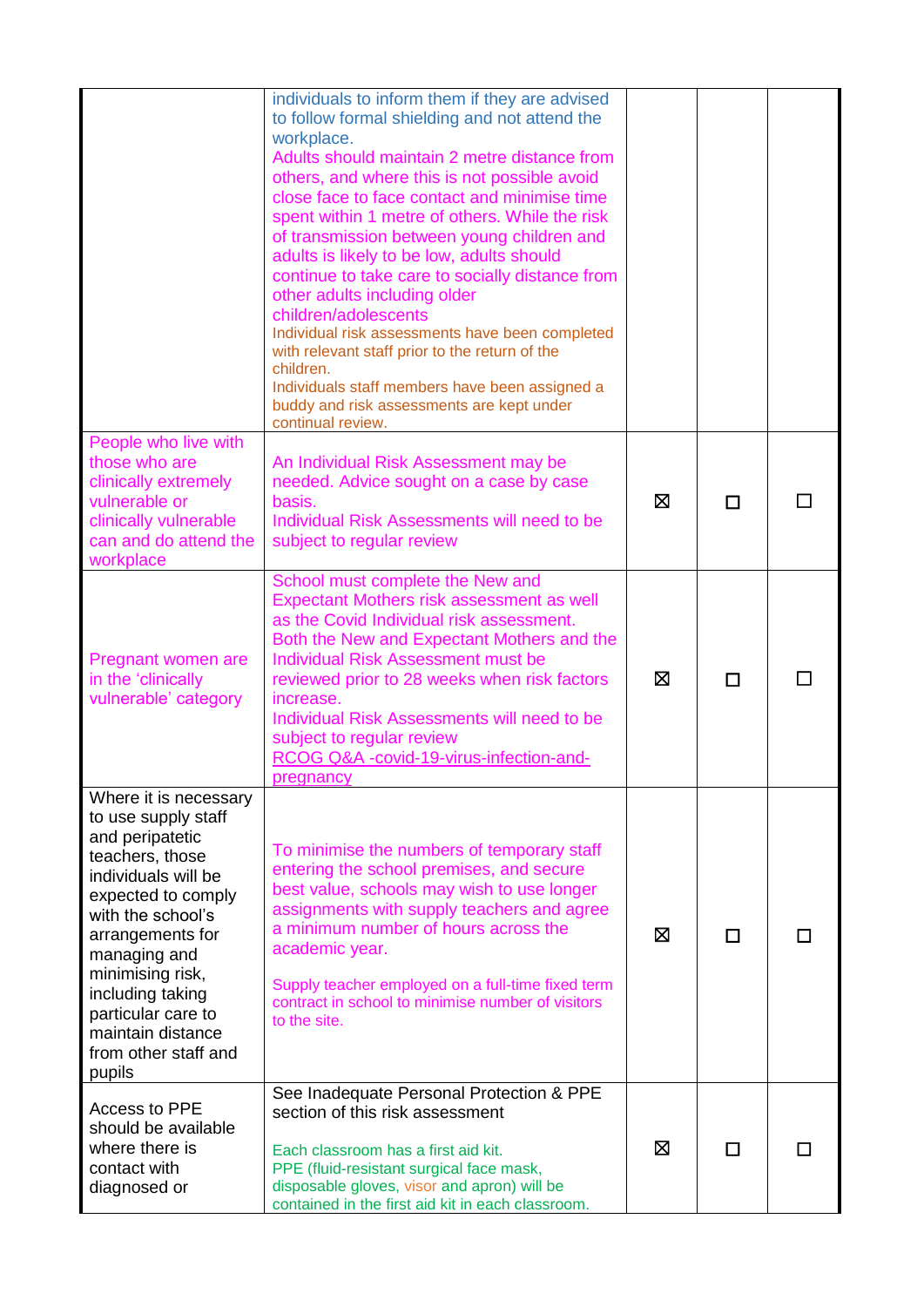| suspected person<br>with covid-19                                                                                                                                                                                                                                                                                                                                                                                                                                                                                                                                                                                | This is to be used in line with the School's<br>Coronavirus Protocol.<br>Additional supplies will be stored in the medical<br>room.                                                                                                                                                                                                                                                                                     |   |              |  |  |
|------------------------------------------------------------------------------------------------------------------------------------------------------------------------------------------------------------------------------------------------------------------------------------------------------------------------------------------------------------------------------------------------------------------------------------------------------------------------------------------------------------------------------------------------------------------------------------------------------------------|-------------------------------------------------------------------------------------------------------------------------------------------------------------------------------------------------------------------------------------------------------------------------------------------------------------------------------------------------------------------------------------------------------------------------|---|--------------|--|--|
| <b>Site User Becoming Unwell</b>                                                                                                                                                                                                                                                                                                                                                                                                                                                                                                                                                                                 |                                                                                                                                                                                                                                                                                                                                                                                                                         |   |              |  |  |
| If anyone in the<br>school becomes<br>unwell with a new,<br>continuous cough or<br>a high temperature,<br>or has a loss of, or<br>change in, their<br>normal sense of taste<br>or smell (anosmia),<br>they must be sent<br>home and advised to<br>follow the guidance<br>which sets out that<br>they must self-isolate<br>for at least 10 days<br>and should arrange to<br>have a test to see if<br>they have<br>coronavirus (COVID-<br>19). Other members<br>of their household<br>(including any<br>siblings) should self-<br>isolate for 14 days<br>from when the<br>symptomatic person<br>first had symptoms | stay at home: guidance for households with<br>possible or confirmed coronavirus (COVID-<br>19) infection<br>If they have tested positive whilst not<br>experiencing symptoms but develop<br>symptoms during the isolation period, they<br>should restart the 10-day isolation period<br>from the day they develop symptoms<br>Staff briefing 7 <sup>th</sup> September 2020<br>Parent Information Letter 17th July 2020 | ⊠ | П            |  |  |
| If a pupil is awaiting<br>collection, they<br>should be moved, if<br>possible, to a room<br>where they can be<br>isolated behind a<br>closed door,<br>depending on the age<br>of the Pupils and with<br>appropriate adult<br>supervision if<br>required. Ideally, a<br>window should be<br>opened for<br>ventilation.                                                                                                                                                                                                                                                                                            | Staff briefing 7 <sup>th</sup> September 2020<br>Parent Information Letter 17th July 2020<br>If it is not possible to isolate them, move them<br>to an area which is at least 2 metres away<br>from other people<br>Pupil/s with Covid-19 symptoms awaiting<br>collection will be moved to the medical room.<br>Pupil/s with other symptoms will wait in the<br>reception area.                                         | ⊠ | $\mathbf{L}$ |  |  |
| If the pupil needs to<br>go to the toilet while<br>waiting to be<br>collected, they should<br>use a separate toilet                                                                                                                                                                                                                                                                                                                                                                                                                                                                                              | Staff briefing 7 <sup>th</sup> September 2020<br>Parent Information Letter 17th July 2020<br>Accessible toilet next to medical room to be used<br>solely for this purpose.                                                                                                                                                                                                                                              | ⊠ | ⊓            |  |  |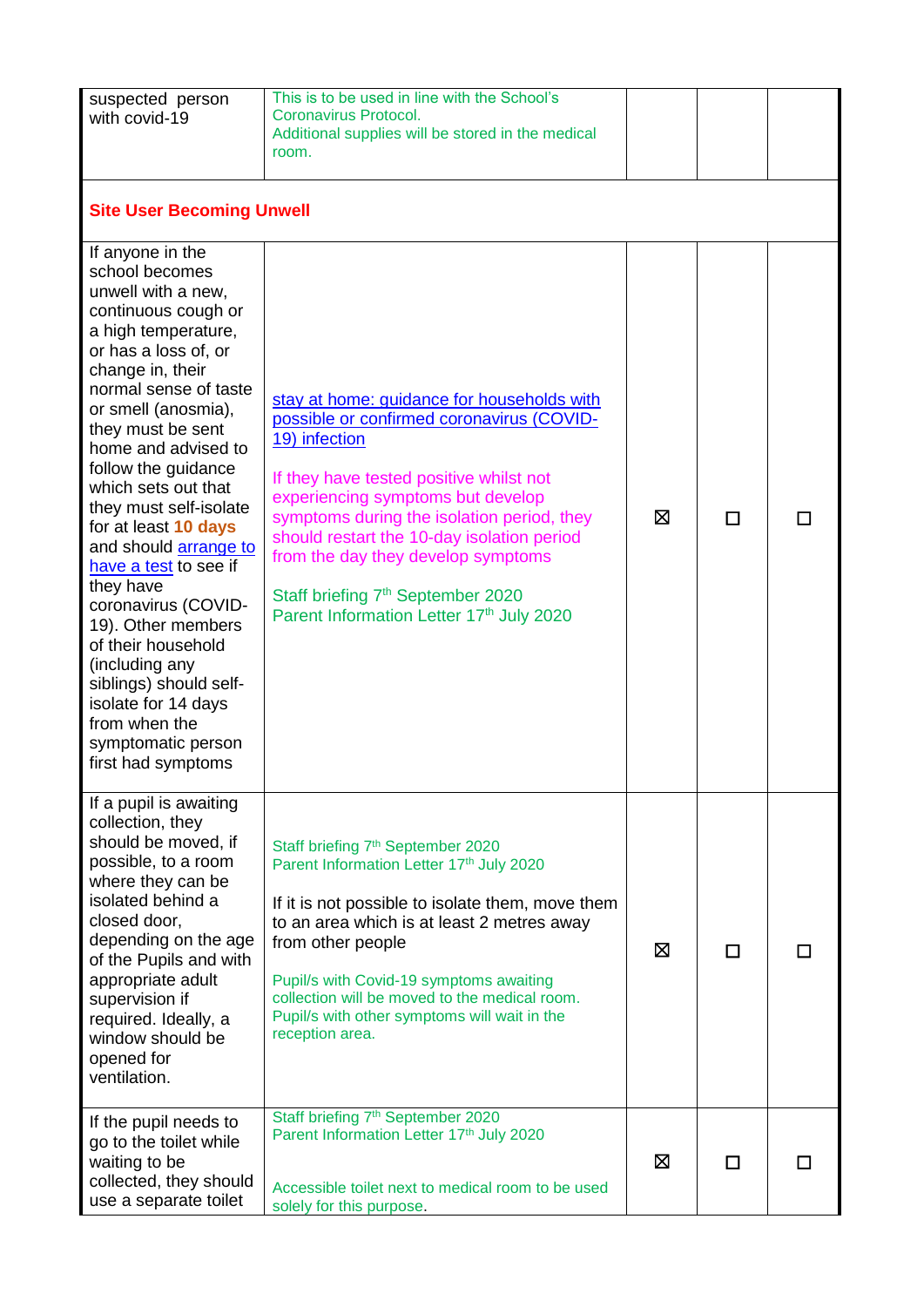| if possible. The toilet<br>should be cleaned<br>and disinfected using<br>standard cleaning<br>products before being<br>used by anyone else                                                                                                                                                                                                                                                                                                                                                                                                                                                                                                                     |                                                                                                                                                                                                                                                                                                |   |   |  |
|----------------------------------------------------------------------------------------------------------------------------------------------------------------------------------------------------------------------------------------------------------------------------------------------------------------------------------------------------------------------------------------------------------------------------------------------------------------------------------------------------------------------------------------------------------------------------------------------------------------------------------------------------------------|------------------------------------------------------------------------------------------------------------------------------------------------------------------------------------------------------------------------------------------------------------------------------------------------|---|---|--|
| PPE should be worn<br>by staff caring for the<br>pupil while they await<br>collection if a<br>distance of 2 metres<br>cannot be maintained<br>(such as for a very<br>young pupil or a pupil<br>with complex needs)                                                                                                                                                                                                                                                                                                                                                                                                                                             | Staff briefing 7 <sup>th</sup> September 2020<br>Parent Information Letter 17th July 2020<br>See Inadequate Personal Protection & PPE<br>section of this risk assessment<br>Supplies (fluid-resistant surgical face mask,<br>visors, disposable gloves and aprons) provided in<br>medical room | ⊠ | П |  |
| In an emergency, call<br>999 if the pupil is<br>seriously ill or injured<br>or their life is at risk.                                                                                                                                                                                                                                                                                                                                                                                                                                                                                                                                                          | Anyone with coronavirus (COVID-19)<br>symptoms should not visit the GP, pharmacy,<br>urgent care centre or a hospital<br>Staff briefing 7 <sup>th</sup> September 2020<br>Parent Information Letter 17th July 2020                                                                             | ⊠ | П |  |
| Any member of staff<br>who has provided<br>close contact care<br>to someone with<br>symptoms, even<br>while wearing PPE,<br>and all other<br>members of staff or<br>pupils who have been<br>in close contact with<br>that person with<br>symptoms, even if<br>wearing a face<br>covering, do not<br>need to go home to<br>self-isolate unless:<br>the<br>$\bullet$<br>symptomatic<br>person<br>subsequently<br>tests positive<br>they develop<br>symptoms<br>themselves (in<br>which case,<br>they should<br>arrange to<br>have a test)<br>they are requested to<br>do so by NHS Test<br>and Trace or the PHE<br>advice service (or<br><b>PHE</b> local health |                                                                                                                                                                                                                                                                                                | ⊠ | П |  |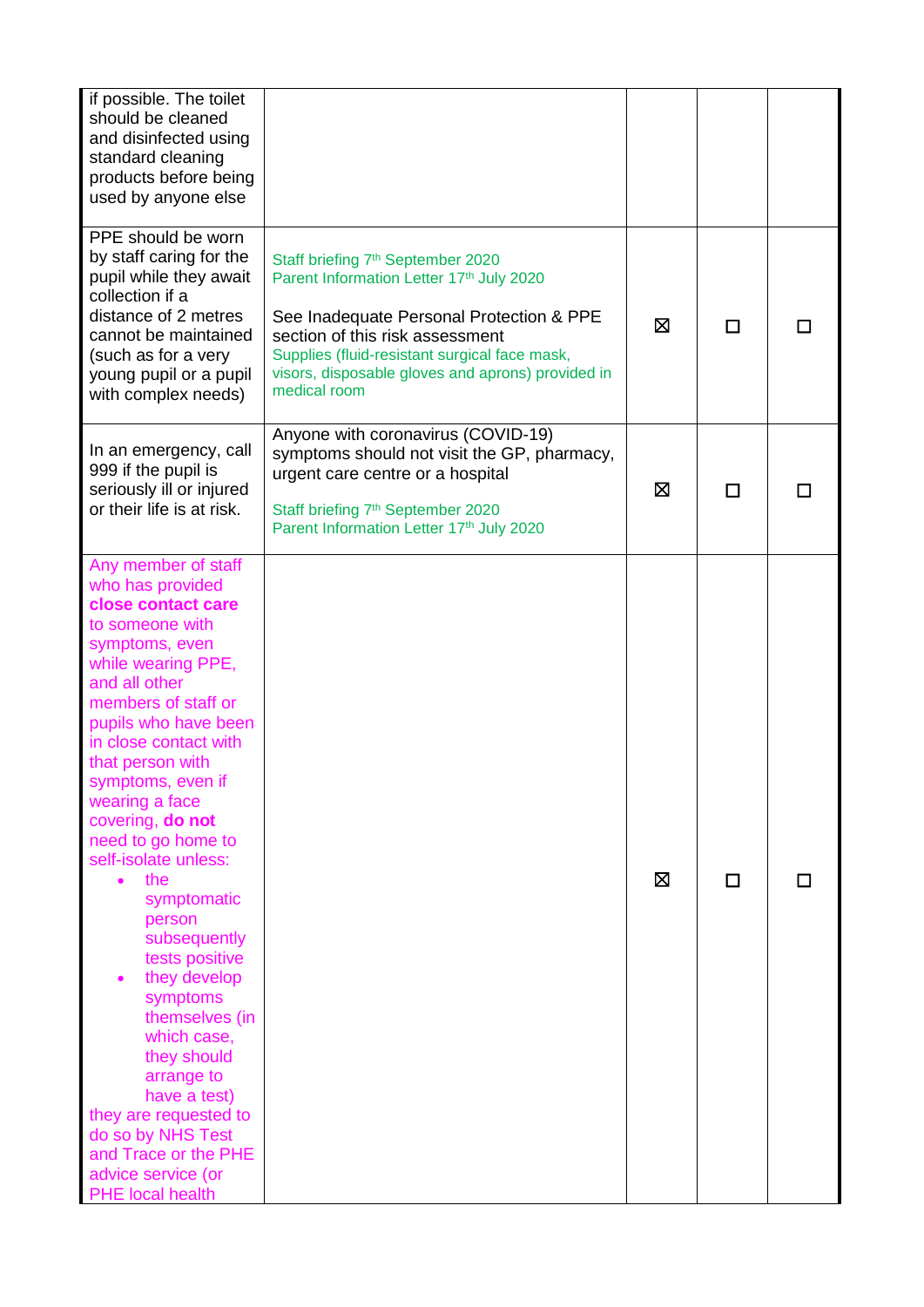| protection team if<br>escalated)                                                                                                                                                                                                                                                                                                                                                                                                                                                                                                                                                                                                                                                                          |                                                                                                                                                                                                                                                                                                                                                                               |   |   |  |
|-----------------------------------------------------------------------------------------------------------------------------------------------------------------------------------------------------------------------------------------------------------------------------------------------------------------------------------------------------------------------------------------------------------------------------------------------------------------------------------------------------------------------------------------------------------------------------------------------------------------------------------------------------------------------------------------------------------|-------------------------------------------------------------------------------------------------------------------------------------------------------------------------------------------------------------------------------------------------------------------------------------------------------------------------------------------------------------------------------|---|---|--|
| Everyone must wash<br>their hands<br>thoroughly for 20<br>seconds with soap<br>and running water or<br>use hand sanitiser<br>after any contact with<br>someone who is<br>unwell                                                                                                                                                                                                                                                                                                                                                                                                                                                                                                                           | Staff briefing 7 <sup>th</sup> September 2020<br>Parent Information Letter 17th July 2020                                                                                                                                                                                                                                                                                     | ⊠ | П |  |
| The area around the<br>person with<br>symptoms must be<br>cleaned with normal<br>household<br>disinfectant after they<br>have left to reduce<br>the risk of passing the<br>infection on to other<br>people                                                                                                                                                                                                                                                                                                                                                                                                                                                                                                | COVID-19: cleaning of non-healthcare<br>settings guidance<br>On site staff to clean with 'Cleaner Disinfectant'<br>once pupil has been collected.                                                                                                                                                                                                                             | ⊠ | П |  |
| <b>Site User Developing Symptoms</b>                                                                                                                                                                                                                                                                                                                                                                                                                                                                                                                                                                                                                                                                      |                                                                                                                                                                                                                                                                                                                                                                               |   |   |  |
| Schools must ensure<br>that staff members<br>and parents/carers<br>understand that they<br>will need to be ready<br>and willing to <b>book a</b><br>test if they are<br>displaying symptoms.<br>The main symptoms<br>are a high<br>temperature, a new<br>continuous cough<br>and/or a loss or<br>change to your sense<br>of smell or taste<br>Staff and pupils must<br>not come into the<br>school if they have<br>symptoms, and must<br>be sent home to self-<br>isolate if they develop<br>them in school. All<br>children can be<br>tested, including<br>children under 5, but<br>children aged 11 and<br>under will need to be<br>helped by their<br>parents/carers if<br>using a home testing<br>kit | Staff briefing 7 <sup>th</sup> September 2020<br>Parent Information Letter 17th July 2020<br>The advice service (or PHE local health<br>protection team if escalated) will provide<br>definitive advice on who must be sent home.<br>A template letter will be provided to schools,<br>on the advice of the health protection team,<br>to send to parents and staff if needed | ⊠ | П |  |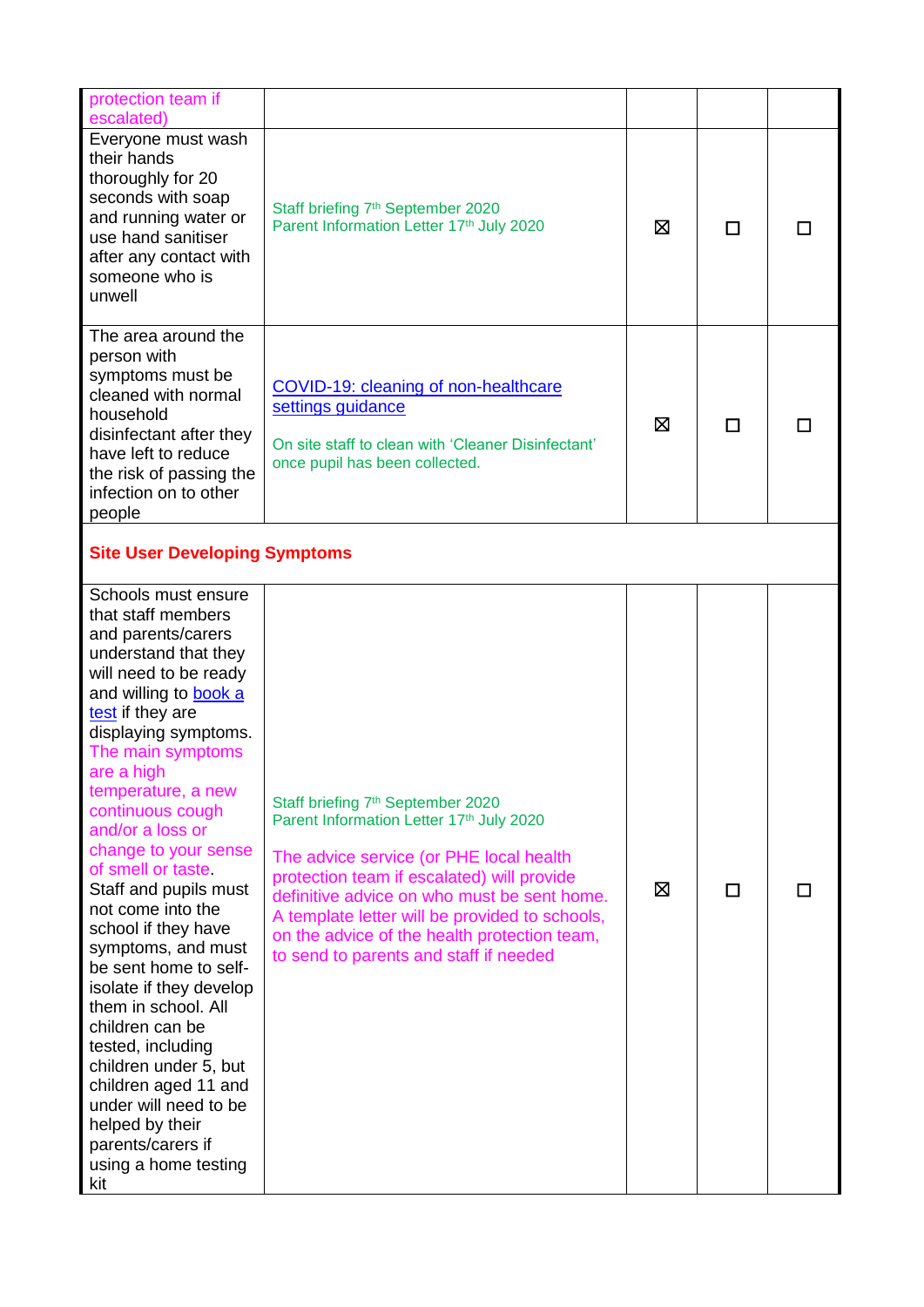| School have received<br>an initial supply of 10<br>home test kits and<br>information about<br>how to order to<br>replenish this supply<br>when they are<br>running out                                                                                                                                                                  | School should call the Test and Trace<br>helpdesk on 119 if these have not arrived.                                                                                                                                                                                                                                                                                                                                                                                                                                                                                                                                                                                                                             | ⊠ | П |   |
|-----------------------------------------------------------------------------------------------------------------------------------------------------------------------------------------------------------------------------------------------------------------------------------------------------------------------------------------|-----------------------------------------------------------------------------------------------------------------------------------------------------------------------------------------------------------------------------------------------------------------------------------------------------------------------------------------------------------------------------------------------------------------------------------------------------------------------------------------------------------------------------------------------------------------------------------------------------------------------------------------------------------------------------------------------------------------|---|---|---|
| <b>School determines</b><br>how to prioritise the<br>distribution of their<br>test kits in order to<br>minimise the impact<br>of the virus on the<br>education of their<br>pupils.                                                                                                                                                      | The test kits sent to schools are provided to<br>be used in the exceptional circumstance that<br>an individual becomes symptomatic and<br>schools believe they may have barriers to<br>accessing testing elsewhere.<br>These kits can be given directly to staff or<br>parents and carers collecting a child who has<br>developed symptoms at school. In particular,<br>these tests kits will also help ensure that<br>symptomatic staff can also get a test and if<br>they test negative, can return to work as soon<br>as they no longer have symptoms of<br>coronavirus (COVID-19). Further information<br>is provided in our guidance Coronavirus<br>(COVID-19): test kits for schools and FE<br>providers. | ⊠ | П |   |
| Schools must ensure<br>that staff members<br>and parents/carers<br>understand that they<br>will need to be ready<br>and willing to provide<br>details of anyone they<br>have been in close<br>contact with if they<br>were to test positive<br>for coronavirus<br>(COVID-19) or if<br>asked by NHS Test &<br>Trace                      | Staff briefing 7 <sup>th</sup> September 2020<br>Parent Information Letter 17th July 2020                                                                                                                                                                                                                                                                                                                                                                                                                                                                                                                                                                                                                       | ⊠ | П |   |
| Schools must ensure<br>that staff members<br>and parents/carers<br>understand that they<br>will need to be ready<br>and willing to self-<br>isolate if they have<br>been in close contact<br>with someone who<br>develops coronavirus<br>$(COVID-19)$<br>symptoms or<br>someone who tests<br>positive for<br>coronavirus (COVID-<br>19) | Staff briefing 7 <sup>th</sup> September 2020<br>Parent Information Letter 17th July 2020<br>Household members of those contacts who<br>are sent home do not need to self-isolate<br>themselves unless the child, young person or<br>staff member who is self-isolating<br>subsequently develops symptoms                                                                                                                                                                                                                                                                                                                                                                                                       | X | П |   |
| Parents, staff and<br>supply staff, where                                                                                                                                                                                                                                                                                               | Staff briefing 7 <sup>th</sup> September 2020<br>Parent Information Letter 17th July 2020                                                                                                                                                                                                                                                                                                                                                                                                                                                                                                                                                                                                                       | ⊠ | □ | □ |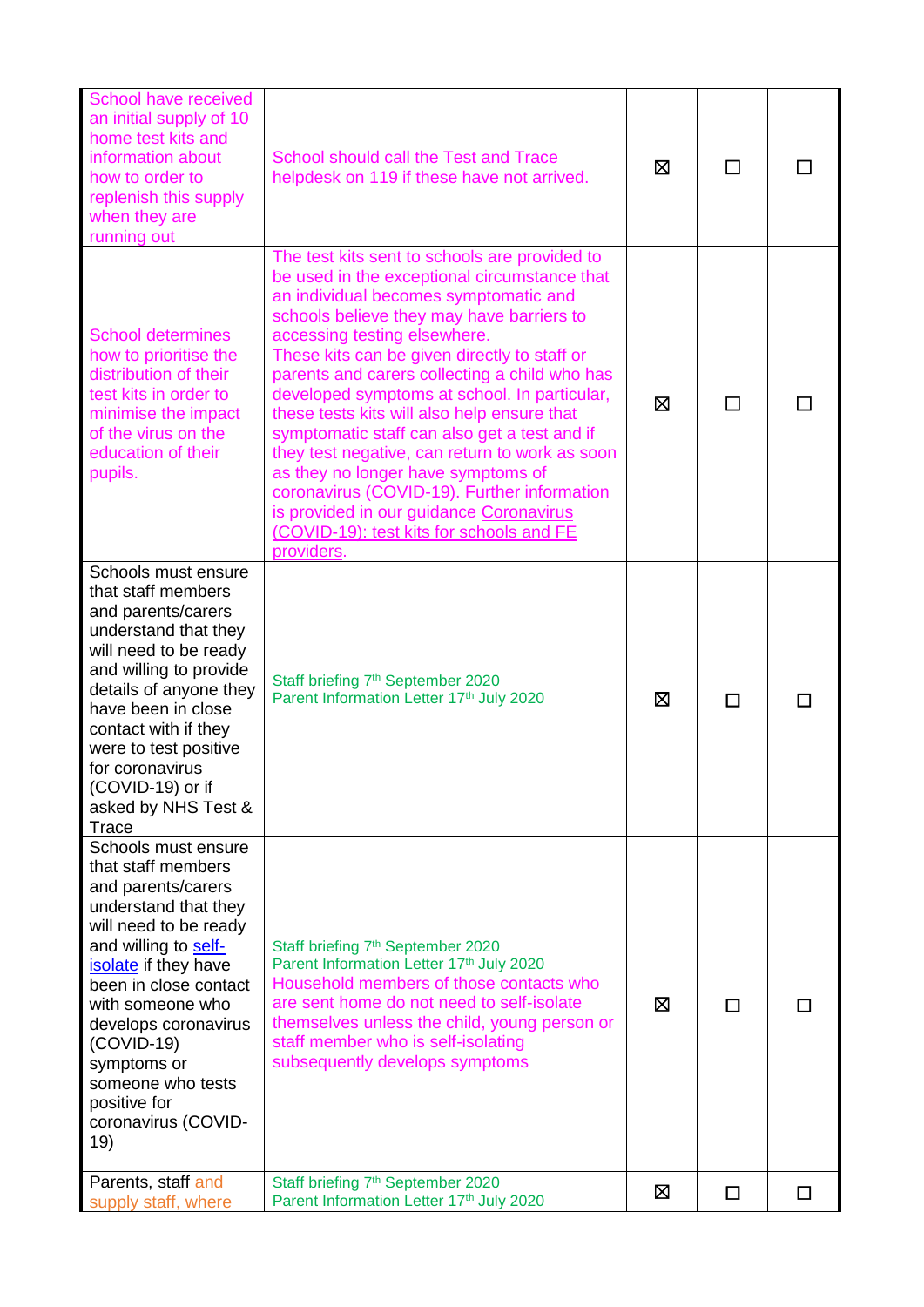| applicable, are asked<br>to inform the school<br>immediately of the<br>results of a test                                                                                                                                                                                                                                                                                                                                                                                                          | Discussion with Yorkshire Education regarding<br>protocols for informing school.<br>Schools must not share the names or details<br>of people with coronavirus (COVID-19)<br>unless essential to protect others                                                                     |   |   |  |
|---------------------------------------------------------------------------------------------------------------------------------------------------------------------------------------------------------------------------------------------------------------------------------------------------------------------------------------------------------------------------------------------------------------------------------------------------------------------------------------------------|------------------------------------------------------------------------------------------------------------------------------------------------------------------------------------------------------------------------------------------------------------------------------------|---|---|--|
| If someone with<br>symptoms tests<br>negative for<br>coronavirus (COVID-<br>19), then they need<br>should stay at home<br>until they are<br>recovered as usual<br>from their illness but<br>can safely return<br>thereafter. The only<br>exception to return<br>following a negative<br>test result is where an<br>individual is<br>separately identified<br>as a close contact of<br>a confirmed case,<br>when they will need<br>to self-isolate for 14<br>days from the date of<br>that contact | Staff briefing 7 <sup>th</sup> September 2020<br>Parent Information Letter 17th July 2020<br>Schools should not request evidence of<br>negative test results or other medical<br>evidence before admitting children or<br>welcoming them back after a period of self-<br>isolation | ⊠ | □ |  |
| Someone who is self-<br>isolating because<br>they have been in<br>close contact with<br>someone who has<br>tested positive for<br>coronavirus (COVID-<br>19) starts to feel<br>unwell and gets a test<br>for coronavirus<br>themselves, and the<br>test delivers a<br>negative result, they<br>must remain in<br>isolation for the<br>remainder of the 14-<br>day isolation period                                                                                                                | This is because they could still develop<br>coronavirus (COVID-19) within the remaining<br>days                                                                                                                                                                                    | 区 | П |  |
| If someone with<br>symptoms, tests<br>positive, they should<br>follow the 'stay at<br>home: guidance for<br>households with<br>possible or confirmed<br>coronavirus (COVID-<br>19) infection' and<br>must continue to self-<br>isolate for at least 10<br>days from the onset<br>of their symptoms                                                                                                                                                                                                | Staff briefing 7 <sup>th</sup> September 2020<br>Parent Information Letter 17th July 2020                                                                                                                                                                                          | ⊠ | □ |  |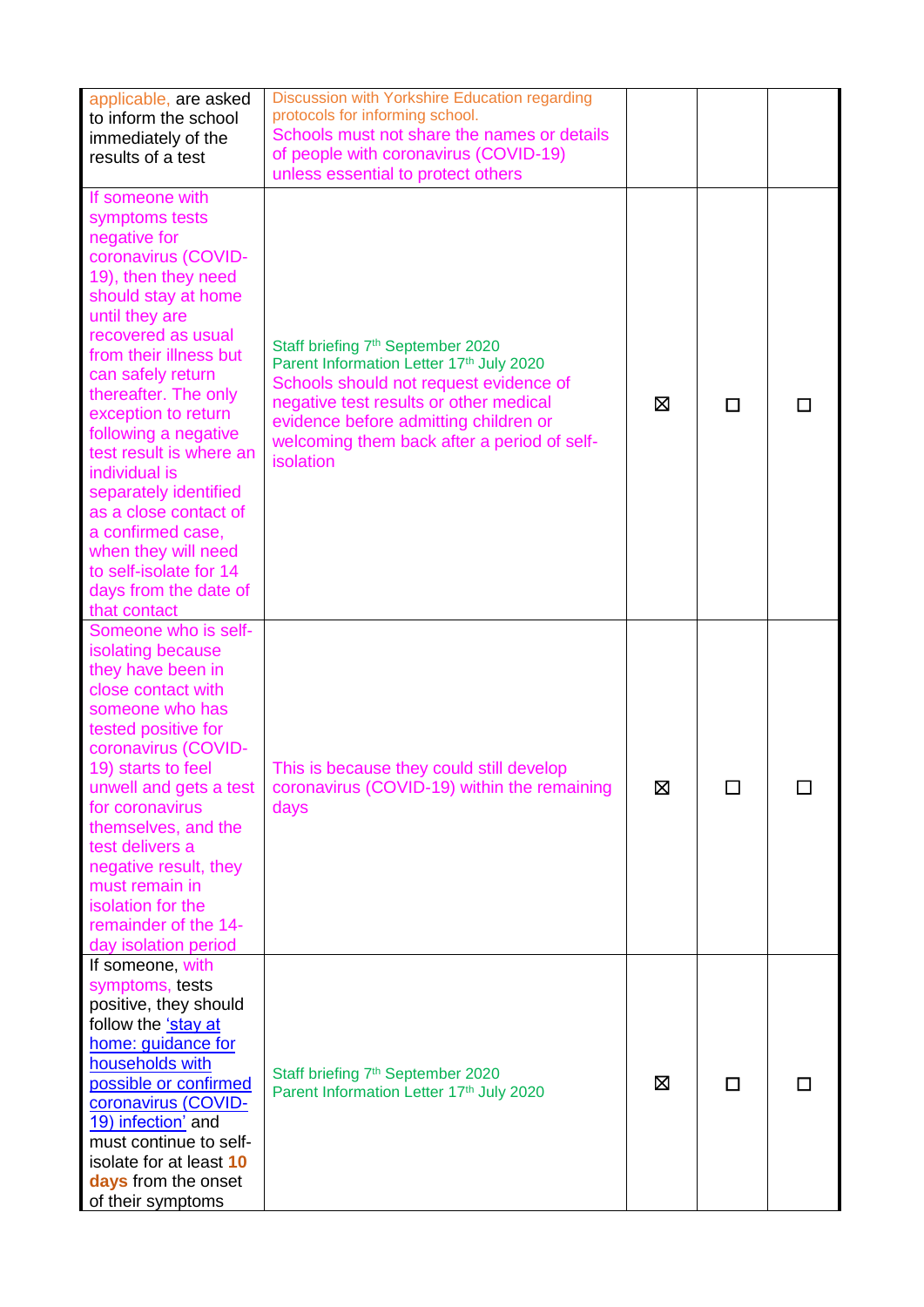| and then return to<br>school only if they do<br>not have symptoms<br>other than cough or<br>loss of sense of<br>smell/taste. This is<br>because a cough or<br>anosmia can last for<br>several weeks once<br>the infection has<br>gone. The 10-day<br>period starts from the<br>day when they first<br>became ill. If they still<br>have a high<br>temperature, they<br>should continue to<br>self-isolate until their<br>temperature returns<br>to normal. Other<br>members of their<br>household should all<br>self-isolate for the full<br>14 days |                                                                                                                                                                                                                                                                                                                                                                                                                                                                                                                                                                                                                                                                                                        |   |   |  |
|------------------------------------------------------------------------------------------------------------------------------------------------------------------------------------------------------------------------------------------------------------------------------------------------------------------------------------------------------------------------------------------------------------------------------------------------------------------------------------------------------------------------------------------------------|--------------------------------------------------------------------------------------------------------------------------------------------------------------------------------------------------------------------------------------------------------------------------------------------------------------------------------------------------------------------------------------------------------------------------------------------------------------------------------------------------------------------------------------------------------------------------------------------------------------------------------------------------------------------------------------------------------|---|---|--|
| Schools send home<br>those people who<br>have been in close<br>contact with the<br>person who has<br>tested positive,<br>advising them to self-<br>isolate for 14 days<br>since they were last<br>in close contact with<br>that person when<br>they were infectious                                                                                                                                                                                                                                                                                  | <b>Close contact means:</b><br>- direct close contacts - face to face contact<br>with an infected individual for any length of<br>time, within 1 metre, including being coughed<br>on, a face to face conversation, or<br>unprotected physical contact (skin-to-skin)<br>- proximity contacts - extended close contact<br>(within 1 to 2 metres for more than 15<br>minutes) with an infected individual<br>- travelling in a small vehicle, like a car, with<br>an infected person<br>If a staff member or pupil tests positive, it is likely<br>that the whole bubble must self-isolate for 14<br>days.<br>Staff briefing 7 <sup>th</sup> September 2020<br>Parent Information Letter 17th July 2020 | ⊠ | П |  |
| School must take<br>swift action when<br>they become aware<br>that someone who<br>has attended has<br>tested positive for<br>coronavirus and must<br>contact the dedicated<br>advice service<br>introduced by Public<br><b>Health England</b>                                                                                                                                                                                                                                                                                                        | This can be reached by calling the DfE<br>Helpline on 0800 046 8687 and selecting<br>option 1 for advice on the action to take in<br>response to a positive case. Schools will be<br>put through to a team of advisers who will<br>inform them of what action is needed based<br>on the latest public health advice                                                                                                                                                                                                                                                                                                                                                                                    |   | □ |  |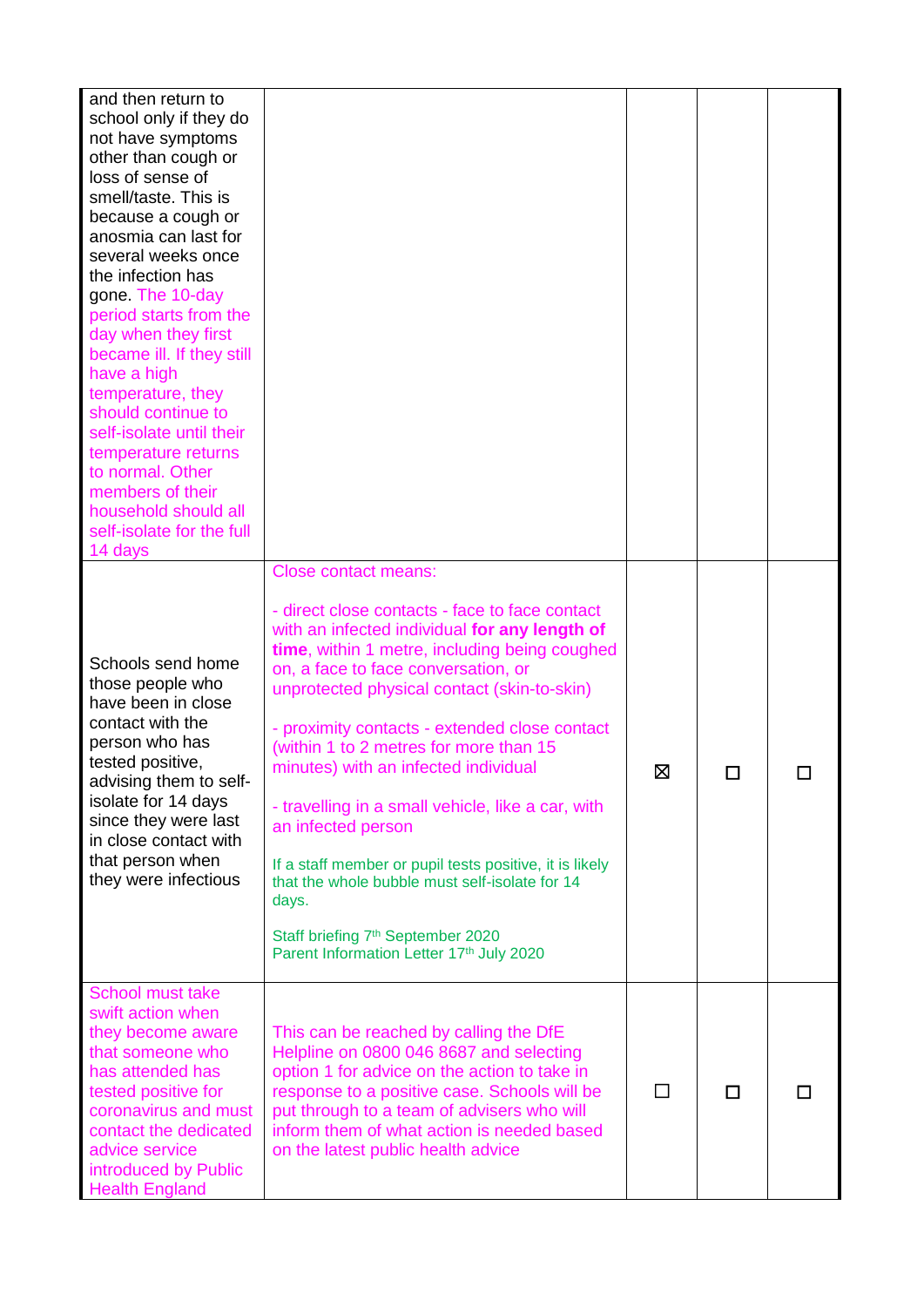| (PHE) and delivered<br>by the NHS Business<br><b>Services Authority</b>                                                                                                                                                                                              |                                                                                                                                                                                                                                                       |   |   |  |
|----------------------------------------------------------------------------------------------------------------------------------------------------------------------------------------------------------------------------------------------------------------------|-------------------------------------------------------------------------------------------------------------------------------------------------------------------------------------------------------------------------------------------------------|---|---|--|
| <b>Public Health</b><br>England has good<br>evidence that<br>routinely taking the<br>temperature of pupils<br>by the school is not<br>recommended as this<br>is an unreliable<br>method for identifying<br>coronavirus (COVID-<br>19) so this does not<br>take place |                                                                                                                                                                                                                                                       | ⊠ | П |  |
|                                                                                                                                                                                                                                                                      | <b>Inadequate Hand Washing/Personal Hygiene</b>                                                                                                                                                                                                       |   |   |  |
| Staff/pupils/cleaners/<br>contractors etc. will<br>be reminded to clean<br>their hands regularly,<br>including when they<br>arrive at school, when<br>they return from<br>breaks, when they<br>change rooms and<br>before and after<br>eating                        | Ensure that staff have sufficient time to wash<br>their hands regularly, as frequently as pupils<br>Temporary handwashing station to be installed in<br>Spare Classroom to be used by Y2 in afternoons<br>and to ease demand on KS1 toilet facilities | ⊠ | П |  |
| Hands are washed<br>with liquid soap &<br>water for a minimum<br>of 20 seconds                                                                                                                                                                                       | Posters to remind children displayed by each sink<br>NHS state that washing with cold water is just as<br>good as washing with hot as long as the lather<br>process is stringent and lasts at least 20 seconds.                                       | ⊠ | П |  |
| The school has<br>considered whether<br>they have enough<br>hand washing or<br>hand sanitiser<br>'stations' available so<br>that all pupils and<br>staff can clean their<br>hands regularly                                                                          | All classrooms have handwashing facilities and<br>hand gel provided.                                                                                                                                                                                  | ⊠ | П |  |
| Alcohol based hand<br>cleansers/gels<br>(containing at least<br>60% alcohol) can<br>only be used if soap<br>and water are not<br>available, but is not a<br>substitute for hand<br>washing. Such gels<br><b>MUST ONLY BE</b><br><b>USED UNDER</b><br><b>CLOSE</b>    | Skin friendly skin cleaning wipes can be used<br>as an alternative                                                                                                                                                                                    | ⊠ | П |  |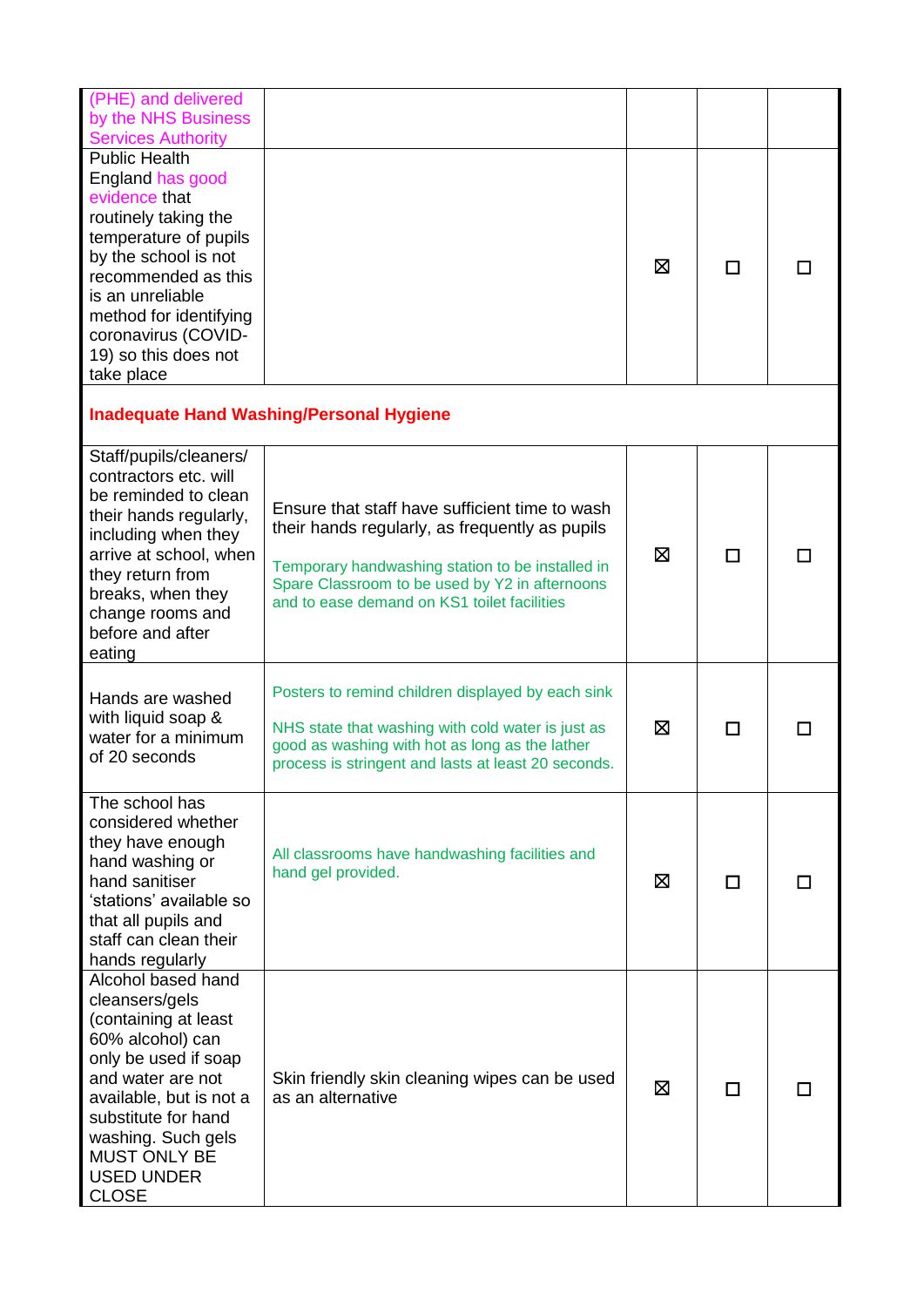| SUPERVISION. In<br>normal circumstances<br>pupils should not be<br>using alcohol based<br>hand cleansers<br>because of the risk of<br>ingestion.                                                                                                                                                                                      |                                                                                                                                                                                                                                                                                             |        |   |   |
|---------------------------------------------------------------------------------------------------------------------------------------------------------------------------------------------------------------------------------------------------------------------------------------------------------------------------------------|---------------------------------------------------------------------------------------------------------------------------------------------------------------------------------------------------------------------------------------------------------------------------------------------|--------|---|---|
| The 'catch it, bin it,<br>kill it' approach is<br>very important and is<br>promoted                                                                                                                                                                                                                                                   | tissues and use them to catch your<br>cough or sneeze<br>can live for several hours on<br>tissues. Dispose of your tissue as soon as<br>surface you touch. Clean your hands as<br>soon as you can.<br><b>NHS</b><br>Posters, tissues and lidded bins provided in every<br>operational room. |        | П |   |
| Disposable tissues<br>are available in each<br>room for both staff<br>and pupil use                                                                                                                                                                                                                                                   | Posters, tissues and lidded bins provided in every<br>operational room                                                                                                                                                                                                                      | ⊠      | П |   |
| Bins (ideally lidded<br>pedal bins) for tissues<br>are available in each<br>room                                                                                                                                                                                                                                                      | Posters, tissues and lidded bins provided in every<br>operational room                                                                                                                                                                                                                      | ⊠      | П | П |
| Risk assessments for<br>pupils with complex<br>needs that may<br>struggle to maintain<br>as good respiratory<br>hygiene as their<br>peers, for example<br>those who spit<br>uncontrollably or use<br>saliva as a sensory<br>stimulant, have been<br>updated in order to<br>support these pupils<br>and the staff working<br>with them | Not currently applicable.<br>Risk assessments will be completed if the<br>situation changes.                                                                                                                                                                                                | $\Box$ | Ш | 区 |
| <b>Inadequate Personal Protection &amp; PPE</b>                                                                                                                                                                                                                                                                                       |                                                                                                                                                                                                                                                                                             |        |   |   |
| Face coverings are<br>currently not use in<br>Primary schools as<br>the risks are<br>considered to be<br>lower as pupils and<br>staff are mixing in<br>consistent groups,<br>and because misuse<br>may inadvertently<br>increase the risk of                                                                                          | Staff briefing 7 <sup>th</sup> September 2020<br>Parent Information Letter 17th July 2020<br>Face coverings will be worn by adults in all<br>communal areas and will only be removed to eat<br>or drink, ensuring 2m distance is maintained at all<br>times.                                | ⊠      | П |   |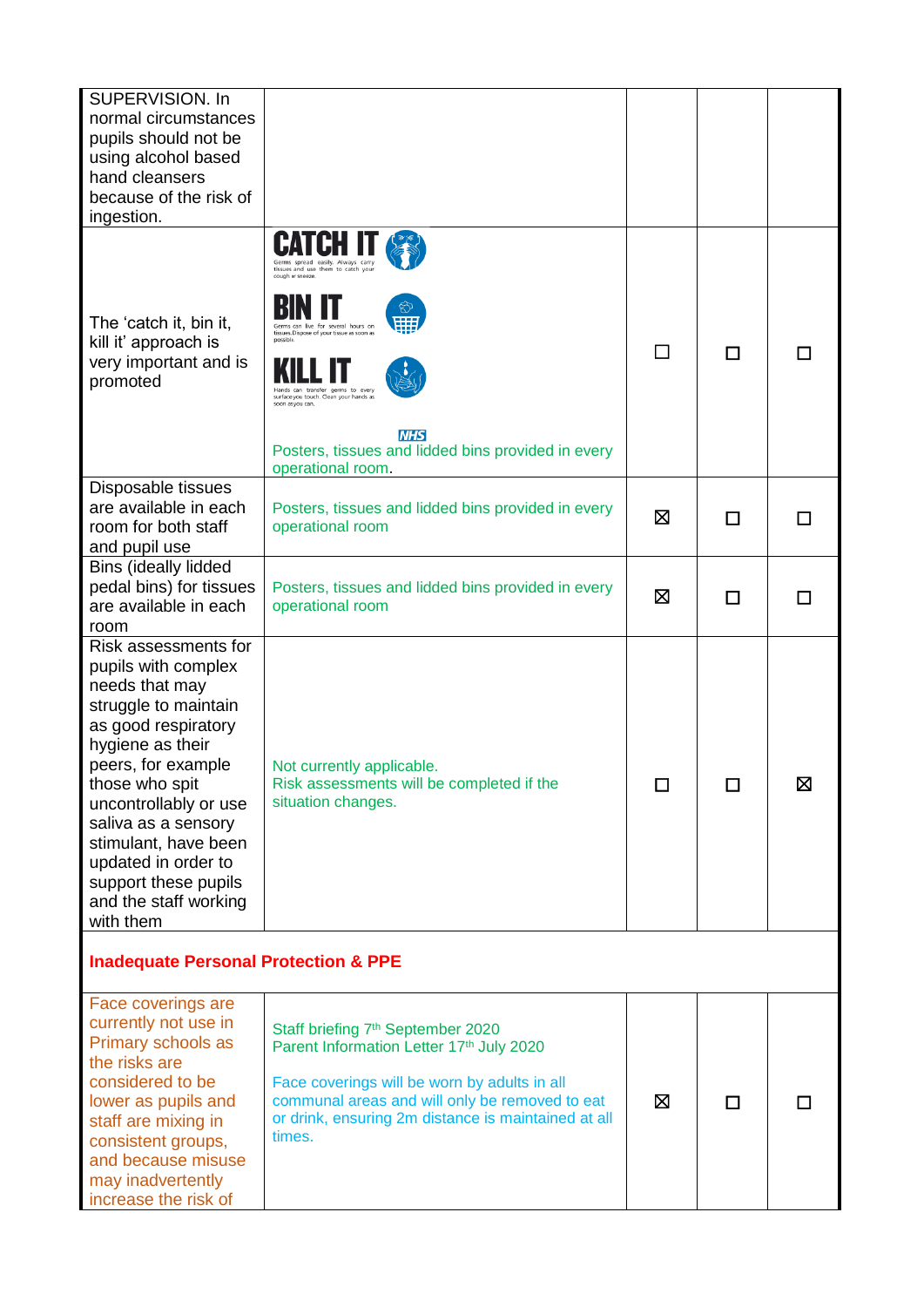| transmission. There<br>may also be negative<br>effects on<br>communication and<br>thus education                                                                                                                                                                                                             |                                                                                                                                                                                                                                                                                                                                                                                                                                                                                                 |   |        |  |
|--------------------------------------------------------------------------------------------------------------------------------------------------------------------------------------------------------------------------------------------------------------------------------------------------------------|-------------------------------------------------------------------------------------------------------------------------------------------------------------------------------------------------------------------------------------------------------------------------------------------------------------------------------------------------------------------------------------------------------------------------------------------------------------------------------------------------|---|--------|--|
| In schools that are in<br>Tier 2 or Tier 3,<br>adults (staff and<br>visitors) in primary<br>schools and in<br>secondary schools<br>DO wear face<br>coverings in areas<br>outside of the<br>classroom                                                                                                         | Face coverings will be worn by adults in all<br>communal areas and will only be removed to eat<br>or drink, ensuring 2m distance is maintained at all<br>times.                                                                                                                                                                                                                                                                                                                                 | ⊠ | П      |  |
| In the event of an<br>area moving into local<br>restriction tier: high<br>alert or very high<br>alert, schools will<br>ensure they<br>communicate quickly<br>and clearly to staff,<br>parents and pupils<br>that the new<br>arrangements require<br>the use of face<br>coverings in certain<br>circumstances | Some individuals are exempt from wearing<br>face coverings. This applies to those who:<br>- cannot put on, wear or remove a face<br>covering because of a physical or mental<br>illness or impairment or disability<br>- speak to or provide assistance to someone<br>who relies on lip reading, clear sound or<br>facial expression to communicate<br>The same exemptions will apply in education<br>settings, and we would expect teachers and<br>other staff to be sensitive to those needs. | ⊠ | ΙI     |  |
| In Primary schools<br>where social<br>distancing is not<br>possible such as<br>indoor areas outside<br>of classrooms,<br>between members of<br>staff or visitors (for<br>example, in<br>staffrooms) staff may<br>wear face coverings<br>at the discretion of<br>the Head Teacher                             | Face coverings will be worn by adults in all<br>communal areas and will only be removed to eat<br>or drink, ensuring 2m distance is maintained at all<br>times.                                                                                                                                                                                                                                                                                                                                 | ⊠ |        |  |
| Face visors or shields<br>are not routinely worn<br>as an alternative to<br>face coverings                                                                                                                                                                                                                   | Visors may protect against droplet spread in<br>specific circumstances but are unlikely to be<br>effective in preventing aerosol transmission,<br>and therefore in a school environment are<br>unlikely to offer appropriate protection to the<br>wearer                                                                                                                                                                                                                                        | ⊠ | $\Box$ |  |
| It is not necessary to<br>wear face coverings<br>in the classroom,<br>where protective<br>measures already<br>mean the risks are<br>lower, and where<br>they can inhibit<br>learning                                                                                                                         |                                                                                                                                                                                                                                                                                                                                                                                                                                                                                                 | ⊠ | П      |  |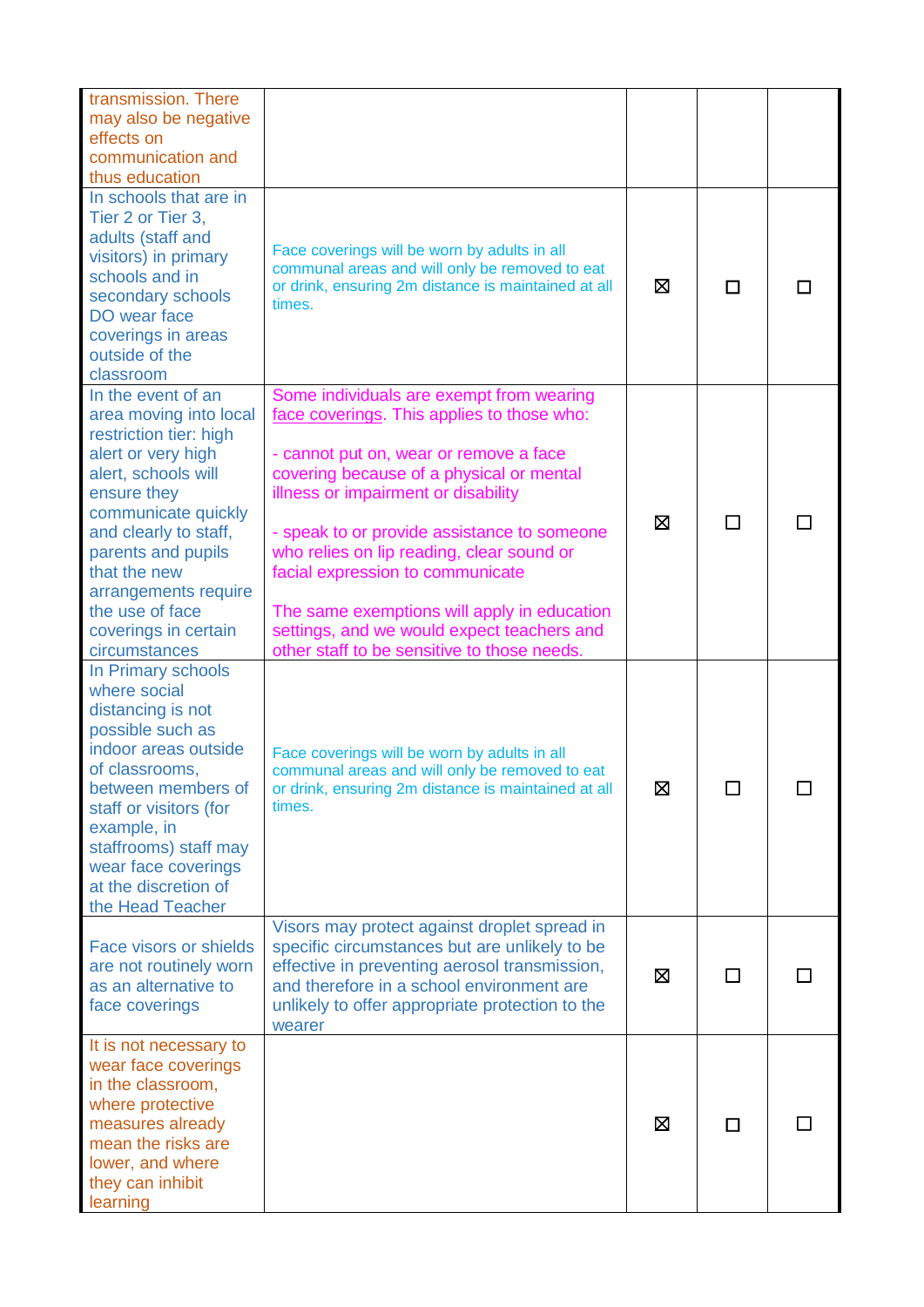| In such<br>circumstances as<br>face coverings are                              | Guidance on safe removal of PPE provided to all<br>staff in PPE kits                                    |   |              |        |
|--------------------------------------------------------------------------------|---------------------------------------------------------------------------------------------------------|---|--------------|--------|
| allowed to be worn in                                                          | https://www.gov.uk/government/publications/f                                                            | ⊠ | □            |        |
| school they must be                                                            | ace-coverings-in-education/face-coverings-in-                                                           |   |              |        |
| worn correctly                                                                 | education                                                                                               |   |              |        |
| <b>Clear instructions are</b><br>provided to staff and<br>pupils on how to put |                                                                                                         |   |              |        |
| on, remove, store and                                                          | Guidance on safe removal of PPE provided to all<br>staff in PPE kits                                    |   |              |        |
| dispose of face<br>coverings, to avoid                                         | Lidded bins provided in all operational rooms for                                                       | ⊠ | П            |        |
| inadvertently                                                                  | disposal of face coverings                                                                              |   |              |        |
| increasing the risks of                                                        |                                                                                                         |   |              |        |
| transmission                                                                   |                                                                                                         |   |              |        |
| Safe wearing of face                                                           |                                                                                                         |   |              |        |
| coverings requires                                                             |                                                                                                         |   |              |        |
| cleaning of hands<br>before and after                                          | Guidance on safe removal of PPE provided to all                                                         |   |              |        |
| touching - including                                                           | staff in PPE kits                                                                                       |   |              |        |
| to remove or put                                                               |                                                                                                         | ⊠ | □            |        |
| them on $-$ and the                                                            | Staff advised to store washable face coverings in<br>individual sealable plastic bag between use. Staff |   |              |        |
| safe storage of them                                                           | de-brief 10/9/2020.                                                                                     |   |              |        |
| in individual, sealable                                                        |                                                                                                         |   |              |        |
| plastic bags between                                                           |                                                                                                         |   |              |        |
| use                                                                            |                                                                                                         |   |              |        |
| Where a face                                                                   |                                                                                                         |   |              |        |
| covering becomes<br>damp, it should not                                        | Staff responsible for own safe use of face                                                              |   |              |        |
| be worn and the face                                                           | coverings.                                                                                              | ⊠ | П            |        |
| covering should be                                                             | Staff briefing 7/9/2020                                                                                 |   |              |        |
| replaced                                                                       |                                                                                                         |   |              |        |
| Where anybody is                                                               |                                                                                                         |   |              |        |
| struggling to access a                                                         |                                                                                                         |   |              |        |
| face covering, or                                                              |                                                                                                         |   |              |        |
| where they are<br>unable to use their                                          |                                                                                                         |   |              |        |
| face covering due to                                                           |                                                                                                         |   |              |        |
| having forgotten it or                                                         |                                                                                                         |   |              |        |
| it having become                                                               |                                                                                                         | ⊠ | $\mathbf{L}$ |        |
| soiled or unsafe, the                                                          |                                                                                                         |   |              |        |
| school has taken                                                               |                                                                                                         |   |              |        |
| steps to have a small                                                          |                                                                                                         |   |              |        |
| contingency supply<br>available to meet                                        |                                                                                                         |   |              |        |
| such needs                                                                     |                                                                                                         |   |              |        |
| School has a                                                                   |                                                                                                         |   |              |        |
| procedure for                                                                  |                                                                                                         |   |              |        |
| removing face                                                                  |                                                                                                         |   |              |        |
| coverings when those                                                           | This procedure should be communicated                                                                   |   |              |        |
| who use them arrive                                                            | clearly to pupils and staff                                                                             | П | П            | ⊠      |
| at school, and when                                                            |                                                                                                         |   |              |        |
| to wear face                                                                   |                                                                                                         |   |              |        |
| coverings at school in<br>certain circumstances                                |                                                                                                         |   |              |        |
| PPE will need to be                                                            | safe working in education, childcare and                                                                |   |              |        |
| worn by a member of                                                            | children's social care                                                                                  | ⊠ | □            | $\Box$ |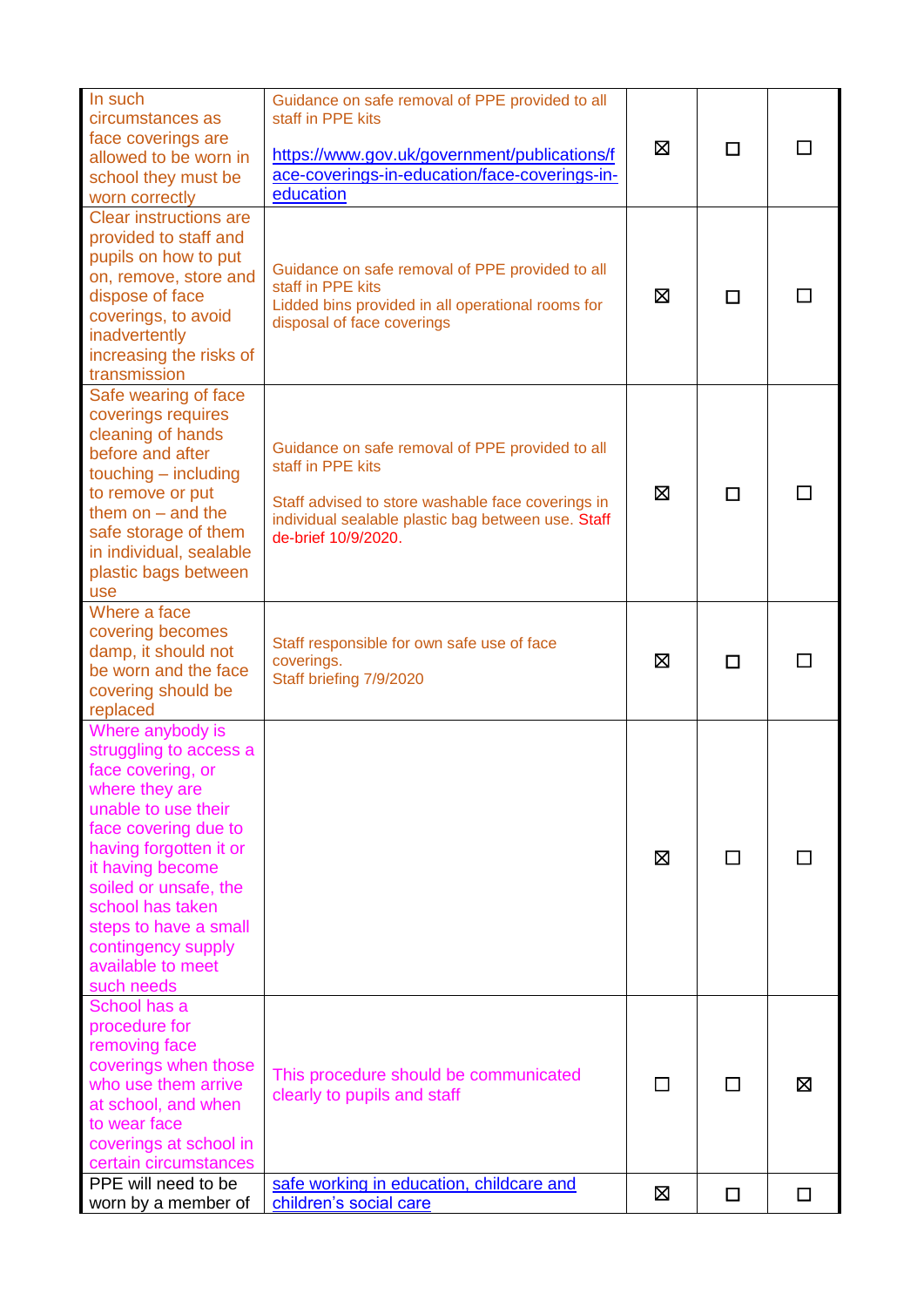| staff if a pupil<br>becomes unwell with<br>symptoms of<br>coronavirus while in<br>their setting and<br>needs direct personal<br>care until they can<br>return home. A face<br>mask should be worn<br>by the supervising<br>adult if a distance of 2<br>metres cannot be<br>maintained. If contact<br>with the pupil is<br>necessary, then<br>gloves, an apron and<br>a face mask should<br>be worn by the<br>supervising adult. If<br>there is a risk of<br>splashing to the eyes,<br>for example from<br>coughing, spitting, or<br>vomiting, then eye<br>protection should also<br>be worn | Pupils to be escorted to medical room<br>PPE provided for this purpose in each classroom<br>and also additional supplies in medical room.<br>Visors available in medical room and classrooms. |   |               |           |
|---------------------------------------------------------------------------------------------------------------------------------------------------------------------------------------------------------------------------------------------------------------------------------------------------------------------------------------------------------------------------------------------------------------------------------------------------------------------------------------------------------------------------------------------------------------------------------------------|-----------------------------------------------------------------------------------------------------------------------------------------------------------------------------------------------|---|---------------|-----------|
|                                                                                                                                                                                                                                                                                                                                                                                                                                                                                                                                                                                             | <b>Visitors, Contractors &amp; Spread of Coronavirus</b>                                                                                                                                      |   |               |           |
| All visits to the school<br>are restricted to those<br>that are absolutely<br>necessary                                                                                                                                                                                                                                                                                                                                                                                                                                                                                                     |                                                                                                                                                                                               | ⊠ |               |           |
| <b>Parent and carer</b><br>visits are suspended<br>for:<br>new admissions,<br>$\bullet$<br>settling-in children<br>$\bullet$<br>new to the setting<br>attending<br>$\bullet$<br>organised<br>performances                                                                                                                                                                                                                                                                                                                                                                                   |                                                                                                                                                                                               | ⊠ | $\mathcal{L}$ |           |
| All visitors and<br>contractors must<br>make pre-arranged<br>appointments or they<br>will not be allowed on<br>site                                                                                                                                                                                                                                                                                                                                                                                                                                                                         | Office staff to inform contractors                                                                                                                                                            | ⊠ | □             |           |
| School ensures site<br>guidance on physical<br>distancing and<br>hygiene is explained<br>to visitors and<br>contractors on or<br>before arrival                                                                                                                                                                                                                                                                                                                                                                                                                                             | Office staff to explain on arrival                                                                                                                                                            | ⊠ | □             |           |
| Deliveries to school<br>site should be left by                                                                                                                                                                                                                                                                                                                                                                                                                                                                                                                                              | Consider the wearing of nitrile gloves during un<br>packing in addition to handwashing. Gloves                                                                                                | ⊠ | □             | <b>LI</b> |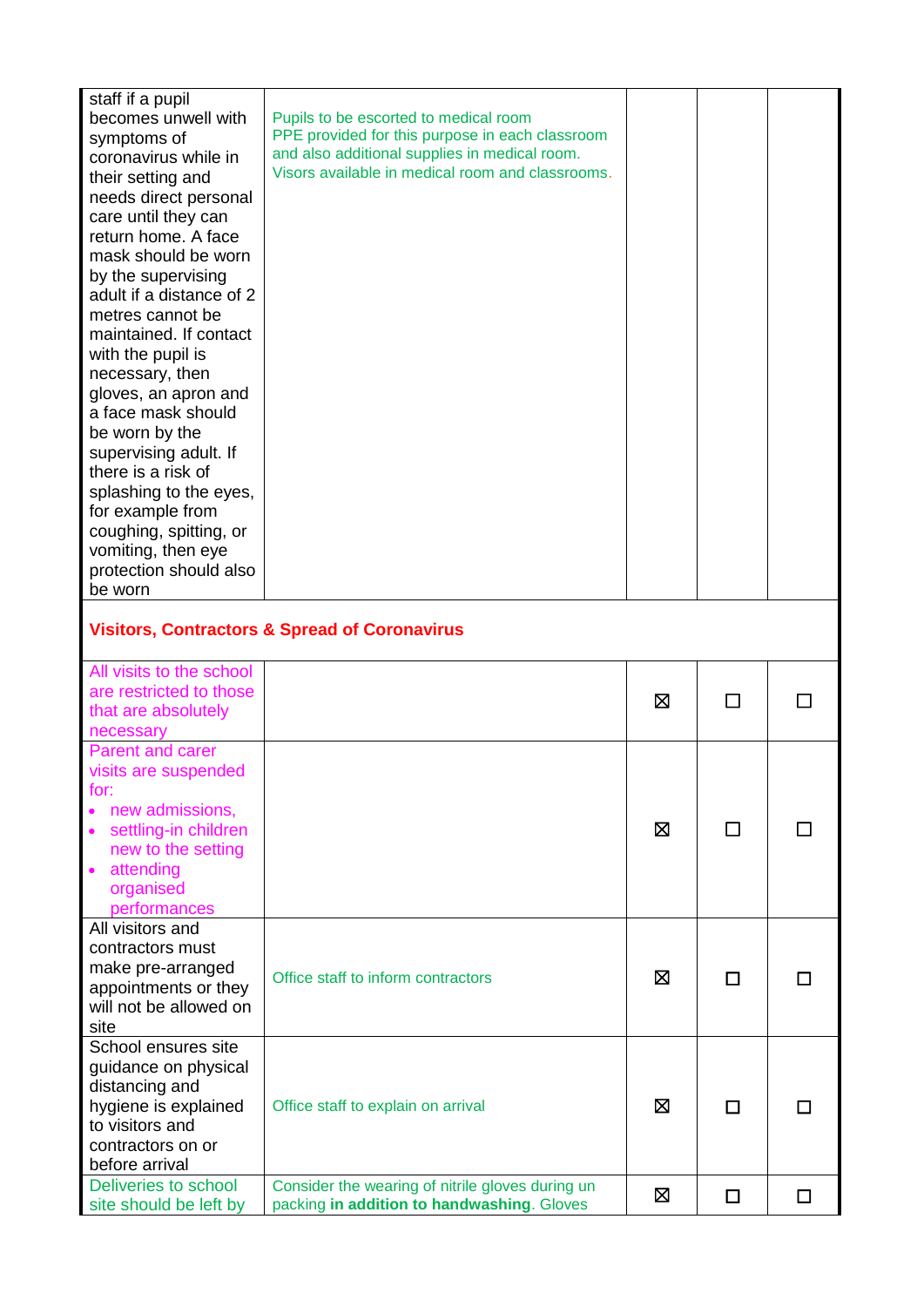| the front door. Staff<br>should wash hands<br>before retrieving<br>package and<br>opening. Remove<br>outer packaging to<br>bins straightaway,<br>and wash hands<br>again.                                                                                   | must be immediately removed and disposed of in<br>lidded bins to prevent cross contamination.                                                                                                                   |   |               |  |
|-------------------------------------------------------------------------------------------------------------------------------------------------------------------------------------------------------------------------------------------------------------|-----------------------------------------------------------------------------------------------------------------------------------------------------------------------------------------------------------------|---|---------------|--|
| Where visits can<br>happen outside of<br>school hours, they<br>are arranged as such                                                                                                                                                                         |                                                                                                                                                                                                                 | ⊠ | □             |  |
| Contractors to attend<br>by agreement only<br>after school have<br>satisfied themselves<br>that it is necessary for<br>the visit to take place<br>at that time and that<br>all required controls<br>are in place to allow<br>the work to continue<br>safely |                                                                                                                                                                                                                 | ⊠ | П             |  |
| Contractors to<br>provide updated risk<br>assessment prior to<br>visit which includes<br>their own controls<br>round infection<br>spread prevention                                                                                                         | Times of visits may need to be adapted to<br>take in to account the ability to maintain<br>appropriate social distancing measures and<br>availability of resources to effectively clean<br>following the visits | ⊠ | П             |  |
| As normal, school<br>engages with their<br>local immunisation<br>providers to provide<br>immunisation<br>programmes on site,<br>ensuring these are<br>delivered in keeping<br>with the school's<br>control measures                                         | These programmes are essential for<br>children's health and wellbeing                                                                                                                                           | ⊠ | □             |  |
| A record is kept of all<br>visitors with sufficient<br>detail to support rapid<br>contact tracing if<br>required by NHS Test<br>and Trace.                                                                                                                  | Visitors book completed and kept in school office                                                                                                                                                               | ⊠ | П             |  |
| Out-of-school<br>activities (including<br>wraparound care)<br>may continue to<br>operate if their<br>primary purpose is                                                                                                                                     | See Out-of-school activities and wraparound<br>childcare section of<br>Guidance for education-and-childcare-<br>settings-new-national-restrictions-from-5-<br>november-2020                                     | ⊠ | <b>Talent</b> |  |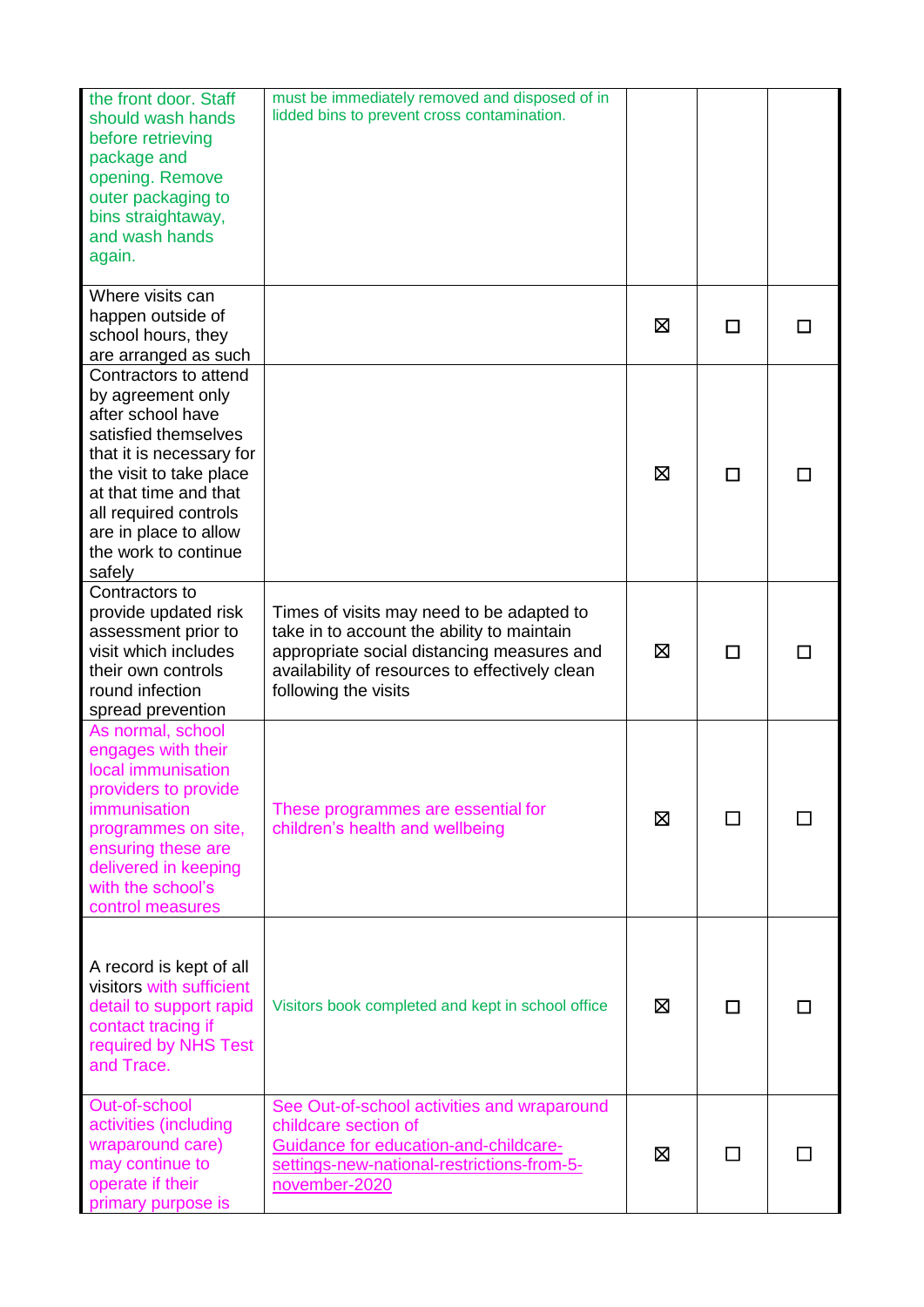| providing registered<br>childcare, or where<br>they are offering<br>other childcare<br>activities, where this<br>is reasonably<br>necessary to enable | Wraparound care is provided by Over The<br>Rainbow and registered childminders in the<br>village                                                                                                                                                                                                                                                                                                                                                                                                                                                                                                         |   |   |   |
|-------------------------------------------------------------------------------------------------------------------------------------------------------|----------------------------------------------------------------------------------------------------------------------------------------------------------------------------------------------------------------------------------------------------------------------------------------------------------------------------------------------------------------------------------------------------------------------------------------------------------------------------------------------------------------------------------------------------------------------------------------------------------|---|---|---|
| parents to:<br>work or<br>search for<br>work<br>undertake<br>training or<br>education                                                                 |                                                                                                                                                                                                                                                                                                                                                                                                                                                                                                                                                                                                          |   |   |   |
| <b>Inadequate Ventilation</b>                                                                                                                         |                                                                                                                                                                                                                                                                                                                                                                                                                                                                                                                                                                                                          |   |   |   |
| <b>Occupied spaces</b><br>must always be well<br>ventilated and a<br>comfortable teaching<br>environment<br>maintained                                | This can be achieved by a variety of<br>measures including:<br>mechanical ventilation systems - these<br>should be adjusted to increase the ventilation<br>rate wherever possible, and checked to<br>confirm that normal operation meets current<br>guidance (if possible, systems should be<br>adjusted to full fresh air or, if not, then<br>systems should be operated as normal as<br>long as they are within a single room and<br>supplemented by an outdoor air supply)<br>Windows and external doors to be opened by site<br>staff every morning and closed every night<br>following final clean. | ⊠ |   |   |
| Ventilate spaces with<br>outdoor air                                                                                                                  | natural ventilation - if necessary external<br>opening doors may also be used provided<br>this doesn't compromise safeguarding<br>measures<br>Windows and external doors to be opened by site<br>staff every morning and closed every night<br>following final clean.                                                                                                                                                                                                                                                                                                                                    | ⊠ | □ | П |
| Where possible,<br>occupied room<br>windows should be<br>open.                                                                                        | Staff and children advised to wear multiple layers<br>Staff briefing 7 <sup>th</sup> September 2020<br>Parent Information Letter 8/9/2020                                                                                                                                                                                                                                                                                                                                                                                                                                                                | ⊠ | П | H |
| Keep toilet ventilation<br>in operation as much<br>as possible while<br>building is occupied                                                          | Toilet windows to be opened by site staff every<br>morning and closed every night following final<br>clean.                                                                                                                                                                                                                                                                                                                                                                                                                                                                                              | ⊠ | □ | П |
| Switch air handling<br>units with<br>recirculation to 100%<br>outdoor air where this<br>is not possible,<br>systems are operated<br>as normal         | Further advice on this can be found in Health<br>and Safety Executive guidance on air<br>conditioning and ventilation during the<br>coronavirus outbreak and CIBSE coronavirus<br>(COVID-19) advice                                                                                                                                                                                                                                                                                                                                                                                                      | ⊠ | □ | П |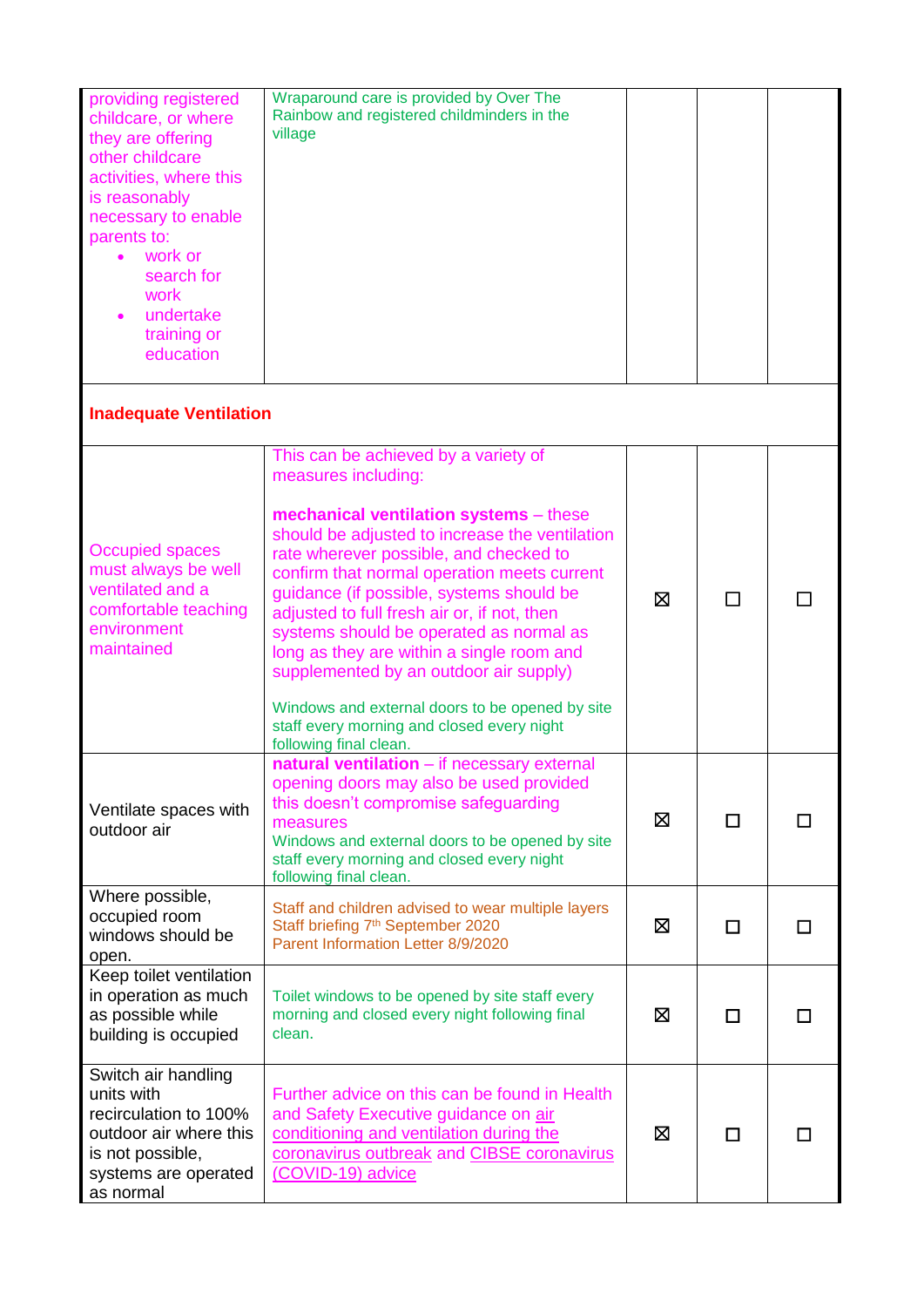| Prop doors open,<br>where safe to do so<br>(bearing in mind fire<br>safety and<br>safeguarding), to limit<br>use of door handles<br>and assist with<br>creating a throughput<br>of air | Fire doors must not be propped open unless<br>they have a self-closing hold open device<br>fitted<br>Additional door wedges provided for classroom<br>doors                                                                                                               | ⊠      | п             |   |
|----------------------------------------------------------------------------------------------------------------------------------------------------------------------------------------|---------------------------------------------------------------------------------------------------------------------------------------------------------------------------------------------------------------------------------------------------------------------------|--------|---------------|---|
| In cold weather<br>where the school<br>heating system is<br>activated, windows<br>are open to provide<br>trickle ventilation<br>rather than being fully<br>open                        | natural ventilation - opening windows (in<br>cooler weather windows should be opened<br>just enough to provide constant background<br>ventilation, and opened more fully during<br>breaks to purge the air in the space)<br>Staff briefing 10 <sup>th</sup> November 2020 | ⊠      |               |   |
| <b>Consideration given</b><br>to opening high level<br>windows in<br>preference to low<br>level to reduce<br>draughts                                                                  |                                                                                                                                                                                                                                                                           | ⊠      |               |   |
| <b>Consideration given</b><br>to only opening every<br>other window instead<br>of all windows when<br>the heating is<br>activated                                                      |                                                                                                                                                                                                                                                                           | ⊠      | П             |   |
| The school offers<br>flexibility to allow<br>additional, suitable<br>indoor clothing                                                                                                   | For more information see School uniform<br>Parent newsletter to explain situation on 25 <sup>th</sup><br>September 2020 and Parent Welcome Zoom<br><b>Meetings</b>                                                                                                        | ⊠      | <b>Talent</b> |   |
| <b>Furniture rearranged</b><br>where possible to<br>avoid direct drafts                                                                                                                |                                                                                                                                                                                                                                                                           | Ø      | П             |   |
| Heating should be<br>used as necessary to<br>ensure comfort levels<br>are maintained<br>particularly in<br>occupied spaces                                                             |                                                                                                                                                                                                                                                                           | ⊠      | □             |   |
| When heating is<br>activated and<br>windows are on<br>trickle vent,<br>consideration is given<br>to employing desk<br>fans to move any<br>stagnant pockets of<br>air                   | Desk fans are pointed away from people and<br>pointed at walls etc.                                                                                                                                                                                                       | ⊠      | П             |   |
| If school needs to use<br>additional heaters<br>they only use sealed,<br>oil filled electric<br>heaters                                                                                | Electric fan heaters used sparingly due to<br>increased fire and electrical risk                                                                                                                                                                                          | $\Box$ | П             | ⊠ |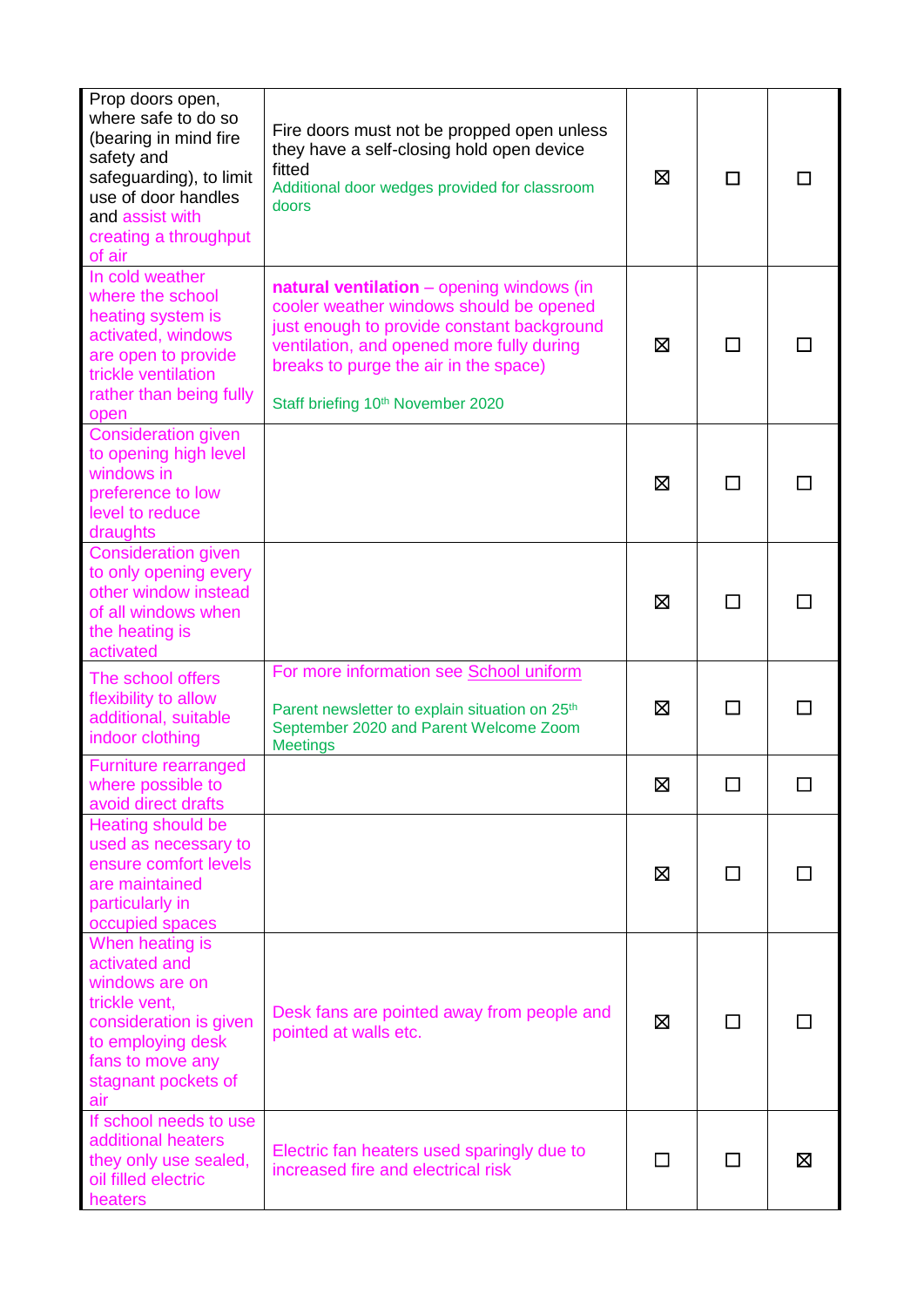| <b>Arrangements for Boarding Schools During Pandemic</b>                                                                                                                                                                                                                                                                                                           |                                                                                                                                                                                                                                                                                                                                                                                 |         |                          |   |
|--------------------------------------------------------------------------------------------------------------------------------------------------------------------------------------------------------------------------------------------------------------------------------------------------------------------------------------------------------------------|---------------------------------------------------------------------------------------------------------------------------------------------------------------------------------------------------------------------------------------------------------------------------------------------------------------------------------------------------------------------------------|---------|--------------------------|---|
| Where pupils travel<br>from abroad to attend<br>boarding schools, the<br>school needs to plan<br>for their collection<br>and transfer from<br>their point of arrival                                                                                                                                                                                               | Schools need to have plans in place for the<br>collection and transfer of these pupils to<br>school, which need to be explained to pupils<br>and their parents before they travel. Advice to<br>help schools, pupils and parents is provided<br>in residential settings with international<br>students guidance and in how to self-isolate<br>when traveling to the UK guidance | П       | $\overline{\phantom{a}}$ | ⊠ |
| Where they have<br>travelled from, or<br>have stopped at, a<br>country or territory<br>that is not on the<br>travel corridors list,<br>pupils will be required<br>to self-isolate for 14<br>days from the day<br>they leave a non-<br>exempt country or<br>territory to travel to<br>the UK                                                                        | Where suitable, pupils can self-isolate at their<br>boarding school                                                                                                                                                                                                                                                                                                             | П       |                          | ⊠ |
| Boarding pupils can<br>be in one group<br>residentially and<br>another during the<br>school day                                                                                                                                                                                                                                                                    |                                                                                                                                                                                                                                                                                                                                                                                 | $\perp$ | $\mathsf{L}$             | ⊠ |
| It is accepted that<br>boarding pupils will<br>mix during sociable<br>time                                                                                                                                                                                                                                                                                         |                                                                                                                                                                                                                                                                                                                                                                                 | $\Box$  | П                        | Χ |
| If a child in a<br>boarding school<br>shows symptoms,<br>they should initially<br>self-isolate in their<br>residential setting<br>household. Most<br>children will benefit<br>from self-isolating in<br>their boarding house<br>so that their usual<br>support can continue.<br><b>Others will benefit</b><br>more from self-<br>isolating in their<br>family home | guidance on isolation for residential<br>educational settings.                                                                                                                                                                                                                                                                                                                  |         |                          | ⊠ |
| In the case of any<br>localised outbreaks,<br>we expect them to<br>keep the residential<br>provision open if at all<br>possible                                                                                                                                                                                                                                    | Decisions will be made on a case-by-case<br>basis.<br>They will need to remain open to those who:<br>-have particular needs that cannot be<br>accommodated safely at home<br>-do not have suitable alternative<br>accommodation                                                                                                                                                 | $\perp$ | $\mathcal{L}$            | ⊠ |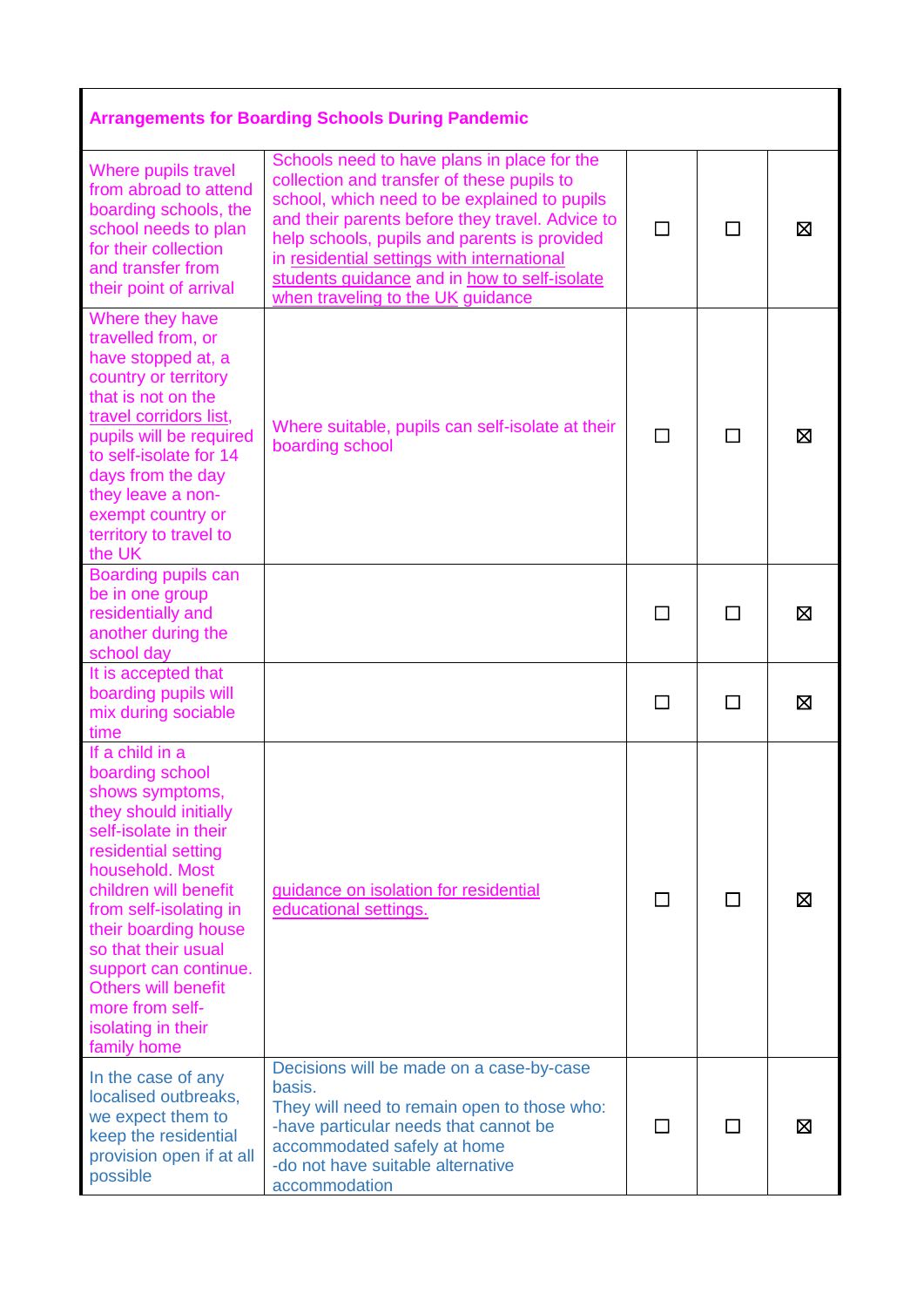| School maintain safe<br>staff ratios,<br>particularly for those<br>pupils or students<br>whose needs mean<br>that they are safer<br>remaining in the<br>setting than returning<br>home                                                                                                                                                                               | Settings should prioritise staffing towards the<br>most vulnerable pupils and students                                                                                                                                                                                                                                                                                                                                                                |                           |                            | ⊠               |                                                                                                                               |                                                                                                                                                                    |
|----------------------------------------------------------------------------------------------------------------------------------------------------------------------------------------------------------------------------------------------------------------------------------------------------------------------------------------------------------------------|-------------------------------------------------------------------------------------------------------------------------------------------------------------------------------------------------------------------------------------------------------------------------------------------------------------------------------------------------------------------------------------------------------------------------------------------------------|---------------------------|----------------------------|-----------------|-------------------------------------------------------------------------------------------------------------------------------|--------------------------------------------------------------------------------------------------------------------------------------------------------------------|
|                                                                                                                                                                                                                                                                                                                                                                      |                                                                                                                                                                                                                                                                                                                                                                                                                                                       |                           |                            |                 |                                                                                                                               |                                                                                                                                                                    |
|                                                                                                                                                                                                                                                                                                                                                                      | Have you consulted with the people/representatives undertaking the<br>activity as part of the preparation of this risk assessment<br>Emailed to staff, governors and trustees Tuesday 14 <sup>th</sup> July 2020<br>Governor Meeting Thursday 16th July 2020 2020<br>Shared on School Website Friday 17th July 2020<br>Revised and redrafted throughout summer holiday<br>Staff Training for further discussion Monday 7 <sup>th</sup> September 2020 |                           |                            | Yes $\boxtimes$ |                                                                                                                               | No <sub>1</sub>                                                                                                                                                    |
| measures                                                                                                                                                                                                                                                                                                                                                             | What is the level of risk for this activity/situation with existing control                                                                                                                                                                                                                                                                                                                                                                           |                           | <b>High</b><br>$\boxtimes$ |                 | <b>Med</b><br>$\boxtimes$                                                                                                     | Low                                                                                                                                                                |
|                                                                                                                                                                                                                                                                                                                                                                      | Is the risk adequately controlled with existing control measures                                                                                                                                                                                                                                                                                                                                                                                      |                           |                            | Yes $\boxtimes$ |                                                                                                                               | No <sub>1</sub>                                                                                                                                                    |
| the risk and recorded them in the action plan                                                                                                                                                                                                                                                                                                                        | Have you identified any further control measures needed to control                                                                                                                                                                                                                                                                                                                                                                                    |                           |                            | Yes $\boxtimes$ |                                                                                                                               | No <sub>1</sub>                                                                                                                                                    |
|                                                                                                                                                                                                                                                                                                                                                                      | <b>ACTION PLAN</b> (insert additional rows if required)                                                                                                                                                                                                                                                                                                                                                                                               |                           | To be actioned by          |                 |                                                                                                                               |                                                                                                                                                                    |
| Further control measures to reduce risks so far as is<br>reasonably practicable                                                                                                                                                                                                                                                                                      |                                                                                                                                                                                                                                                                                                                                                                                                                                                       | <b>Name</b>               | <b>Date</b>                |                 |                                                                                                                               |                                                                                                                                                                    |
| <b>Site Preparation</b>                                                                                                                                                                                                                                                                                                                                              |                                                                                                                                                                                                                                                                                                                                                                                                                                                       | C.Hancy and site<br>staff |                            |                 |                                                                                                                               | W.B 20 <sup>th</sup> July 2020                                                                                                                                     |
| Consultation<br>Emailed to staff, governors and trustees<br><b>Governor Meeting</b><br><b>SYMAT trustee meeting</b><br><b>Shared on School Website</b><br><b>Staff Training</b><br>Weekly de-brief with duty staff<br>Updates following initial consultation<br>2020)<br>from home<br>Restriction Tiers (3rd December 2020)<br>Updated website and emailed to staff. | Amendments following two weeks of operation<br>Updated following advice from local public health team<br>re adults wearing face coverings in communal areas<br>Updated in response to government guidance (22 <sup>nd</sup><br>October 2020) and national restrictions (5 <sup>th</sup> November<br>Clinically Extremely Vulnerable staff required to work<br>Updated risk assessment following the return to Local                                   | C.Hancy                   |                            | 2020            | $14th$ July 20<br>21 <sup>st</sup> July 20<br><b>August 20</b><br>$17th$ July 20<br>7 <sup>th</sup> Sept 20<br>18th September | From 11 <sup>th</sup> Sept 20<br>Prior to 11 <sup>th</sup> Sept<br>16 <sup>th</sup> October 2020<br>9 <sup>th</sup> November 2020<br>7 <sup>th</sup> December 2020 |
| <b>Information Sharing</b>                                                                                                                                                                                                                                                                                                                                           |                                                                                                                                                                                                                                                                                                                                                                                                                                                       | C.Hancy                   |                            |                 | 17th July 2020                                                                                                                |                                                                                                                                                                    |